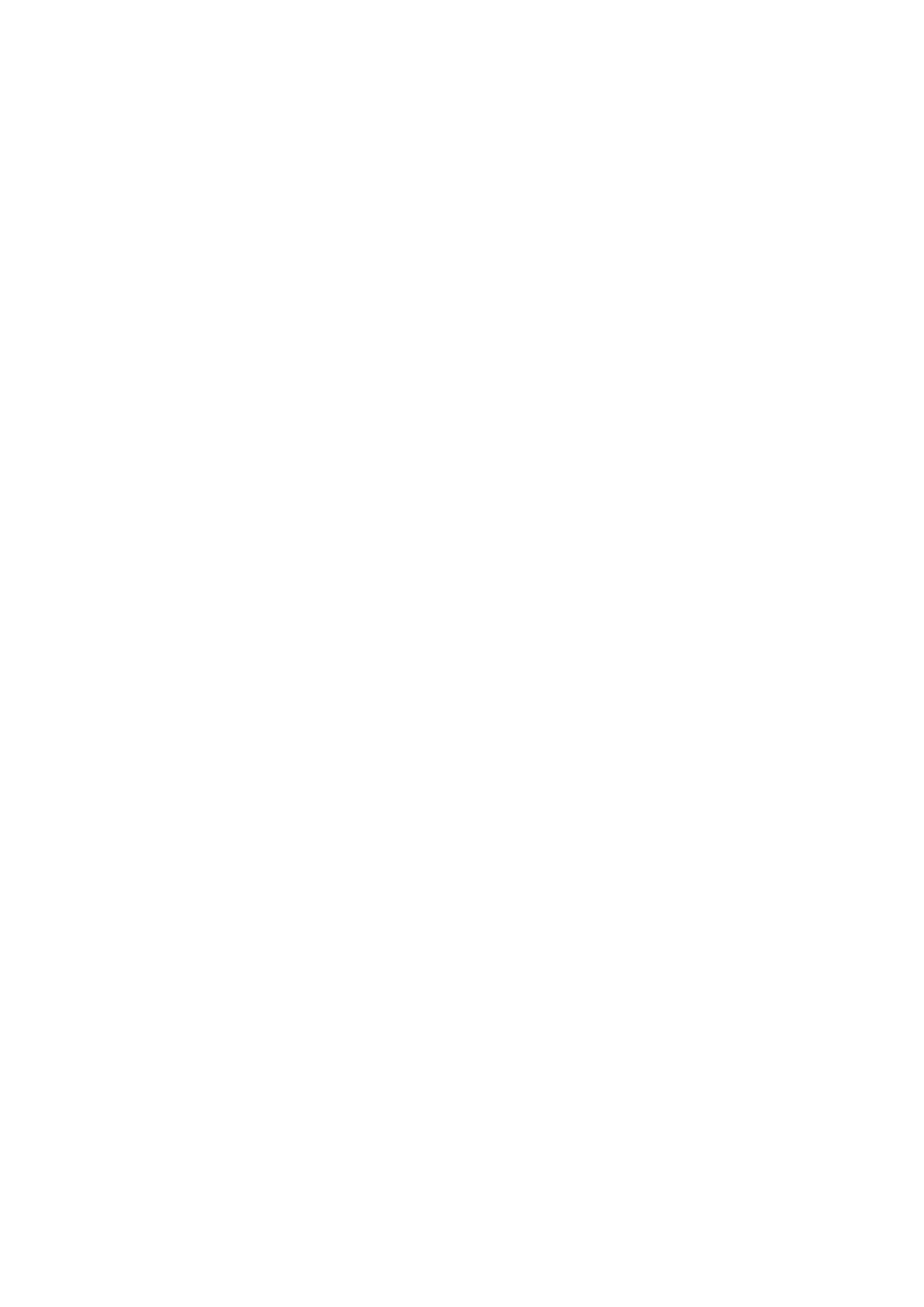### Osterreichische Mathematische Gesellschaft ¨

Gegründet 1903 *http://www.oemg.ac.at/* email: *oemg@oemg.ac.at*

#### Sekretariat:

TU Wien, Institut 104, Wiedner Hauptstr. 8–10, A 1040 Wien. Tel. +43-1-58801-10401 email: *sekr@oemg.ac.at*

#### Vorstand:

*M. Oberguggenberger* (Univ. Innsbruck): Vorsitzender *B. Kaltenbacher* (Univ. Klagenfurt): Stellvertretende Vorsitzende *J. Wallner* (TU Graz): Herausgeber der IMN *C. Fuchs* (Univ. Salzburg): Schriftführer *G. Schranz-Kirlinger* (TU Wien): Stellvertretende Schriftführerin *A. Ostermann* (Univ. Innsbruck): Kassier *B. Lamel* (Univ. Wien): Stellvertretender Kassier *E. Buckwar* (Univ. Linz): Beauftragte für Frauenförderung *G. Teschl* (Univ. Wien): Beauftragter f. Offentlichkeitsarbeit ¨

#### Beirat:

*A. Binder* (Linz) *M. Drmota* (TU Wien) *H. Edelsbrunner* (ISTA) *H. Engl* (Univ. Wien) *H. Niederreiter* ( $\ddot{O}AW$ )

*P. M. Gruber* (TU Wien) *G. Helmberg* (Univ. Innsbruck) *H. Heugl* (Wien) *W. Imrich* (MU Leoben) *M. Koth* (Univ. Wien) *C. Krattenthaler* (Univ. Wien) *W. Kuich* (TU Wien) *W. Müller* (Univ. Klagenfurt) *W. G. Nowak* (Univ. Bodenkult. Wien) *L. Reich* (Univ. Graz) *N. Rozsenich* (Wien) *W. Schachermayer* (Univ Wien) *K. Sigmund* (Univ. Wien) *H. Sorger* (Wien) *H. Strasser* (WU Wien) *R. Tichy* (TU Graz) *H. Zeiler* (Wien)

#### Vorsitzende der Sektionen und ständigen Kommissionen:

*W. Woess* (Graz) *H.-P. Schröcker* (Innsbruck) *C. Pötzsche* (Klagenfurt) *F. Pillichshammer* (Linz) *P. Hellekalek* (Salzburg) *C. Krattenthaler* (Wien) *H. Humenberger* (Didaktikkommission) Diese gehören statutengemäß dem Beirat an.

#### Mitgliedsbeitrag:

Jahresbeitrag:  $\in$  35,-

Bankverbindung: Konto Nr. AT83 1200022910389200 bei der Bank Austria–Creditanstalt (BKAUATWW).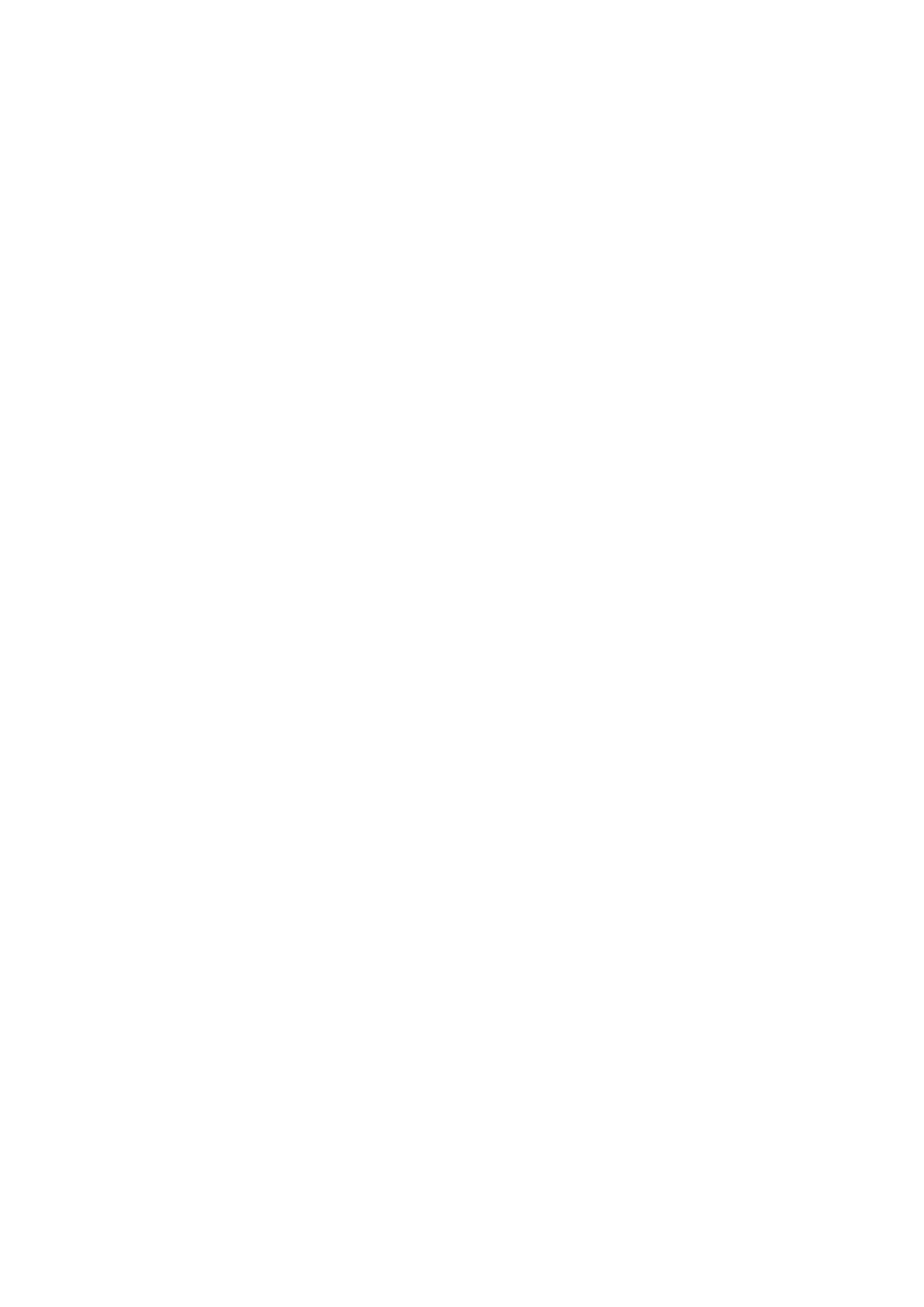# Internationale Mathematische Nachrichten

# International Mathematical News Nouvelles Mathématiques Internationales

Nr. 230 (69. Jahrgang) Dezember 2015

### Inhalt

| Christoph Aistleitner: Probabilistic Methods in Analysis and Number The-                                                                            |    |
|-----------------------------------------------------------------------------------------------------------------------------------------------------|----|
|                                                                                                                                                     |    |
| Falk Reckling, Guido Blechl und Brigitte Kromp, Peter Michor: Open Access 13                                                                        |    |
| Nick Barton, Herbert Edelsbrunner, LászlóErdős, Tamás Hausel, Jan Maas,<br>Robert Seiringer, Caroline Uhler, Uli Wagner: Mathematics at IST Austria | 21 |
| Ulrich Oberst: Nachruf auf Heinrich Reitberger 39                                                                                                   |    |
|                                                                                                                                                     |    |
| Nachrichten der Österreichischen Mathematischen Gesellschaft 47                                                                                     |    |
|                                                                                                                                                     |    |
|                                                                                                                                                     |    |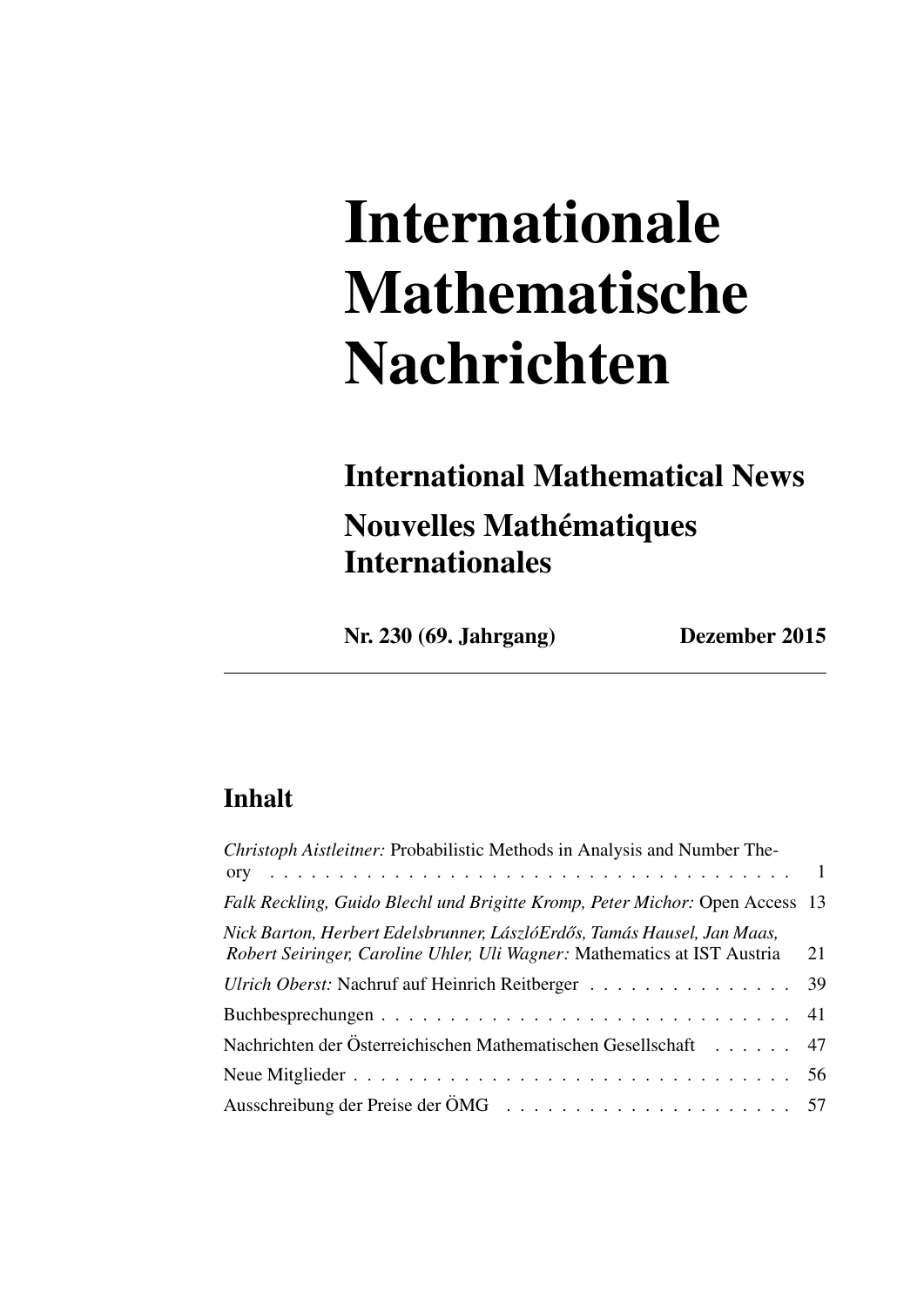Die Titelseite zeigt dessins d'enfant, die zu Morphismen der Riemannschen Zahlenkugel in sich gehören.

Der Begriff des dessin d'enfant, wörtlich "Kinderzeichnung", wurde von Felix Klein in seinen *Vorlesungen über das Ikosaeder* unter der Bezeichnung "Linien-<br>
"Klein in seinen *Vorlesungen über das Ikosaeder* unter der Bezeichnung "Linienzug" benutzt. Seinen modernen Namen erhielt er anlässlich seiner Wiederentdeckung durch Alexander Grothendieck im Jahr 1984. Für eine holomorphe Funktion *f* von einer Riemannschen Fläche *X* in die Riemannsche Zahlenkugel, die nur 0,1,∞ als kritische Werte besitzt (Belyi-Morphismus), ist die dazugehörige Kinderzeichnung definiert als derjenige in *X* eingebettete bipartite Graph, dessen schwarze Knoten bzw. weiße Knoten bzw. Kanten insgesamt die Mengen  $f^{-1}(0)$ bzw.  $f^{-1}(1)$  bzw.  $f^{-1}([0,1])$  formen. Es gibt eine Bijektion zwischen Klassen von kombinatorisch-isomorphen Zeichnungen einerseits und Klassen von isomorphen Belyi-Morphismen andererseits.

*Literatur:* Leonardo Zapponi. What is a Dessin d'Enfant? *Notices AMS* 50 (2003), 788–789.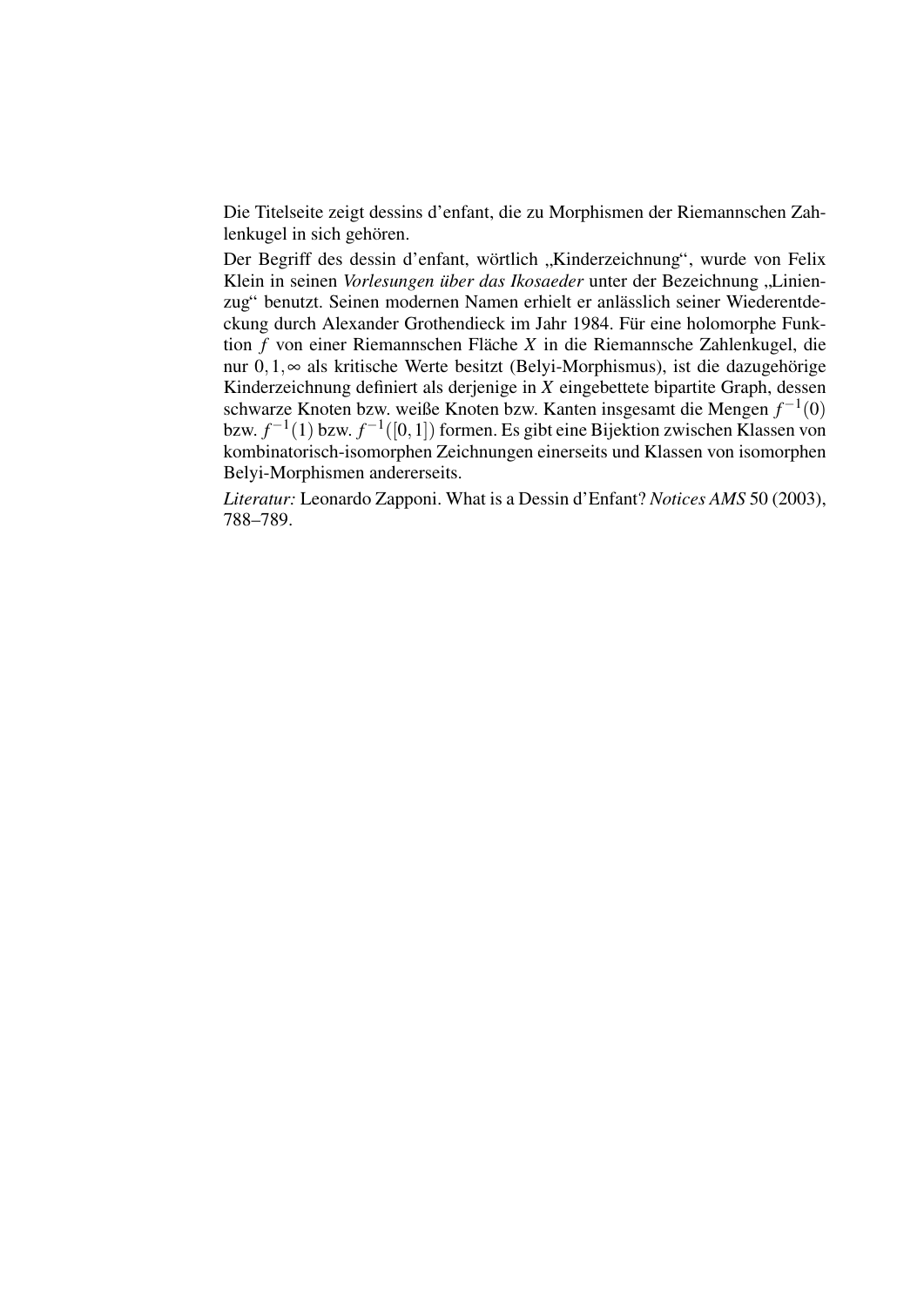# Probabilistic Methods in Analysis and Number Theory

#### Christoph Aistleitner

Johannes Kepler University Linz and Graz University of Technology

About the Author: *Christoph Aistleitner studied mathematics at Vienna University of Technology and wrote a master's thesis on 'Normal Numbers' under supervision of Michael Drmota. Then he moved to Graz University of Technology and became a PhD student of Istvan Berkes and Robert Tichy. In 2008 he received a ´ PhD degree for his thesis on 'Investigations in Metric Number Theory'. After several research stays abroad of a few months each (Budapest, Oberwolfach, Bonn) he was awarded a Schrodinger scholarship of the Austrian Science Fund which ¨ consists of two years abroad plus one year of "return phase", which he spent at the University of New South Wales in Sydney, at Kobe University, and at Johannes Kepler University in Linz. In June 2016 he will begin with his FWF START project at TU Graz, investigating, among others, the problems mentioned in this paper. Christoph Aistleitner has also been awarded the 2015 'Förderungspreis' of the Austrian Mathematical Society.*

### 1 Uniform distribution theory and discrepancy theory

The theory of uniform distribution modulo one plays a central role in my scientific life, just as it played and still plays a major role in the scientific life of many other Austrian mathematicians, starting with Edmund Hlawka; most of my research work is loosely centered around this theory. The origins of uniform distribution theory are connected with the Kronecker approximation theorem, which asserts that the fractional parts  $({n\alpha}\)_{\neq 1}$  of the sequence  $(n\alpha)_{n>1}$  are dense in the unit interval whenever  $\alpha \notin \mathbb{Q}$ . In 1909/1910 this statement was improved independently by Bohl, Sierpinksi and Weyl to the fact that  $(n\alpha)_{n>1}$  is even *uniformly distributed modulo one* (u.d. mod 1) for irrational α, which essentially means that

ISSN 0020-7926  $\odot$  2015 Österr. Math. Gesellschaft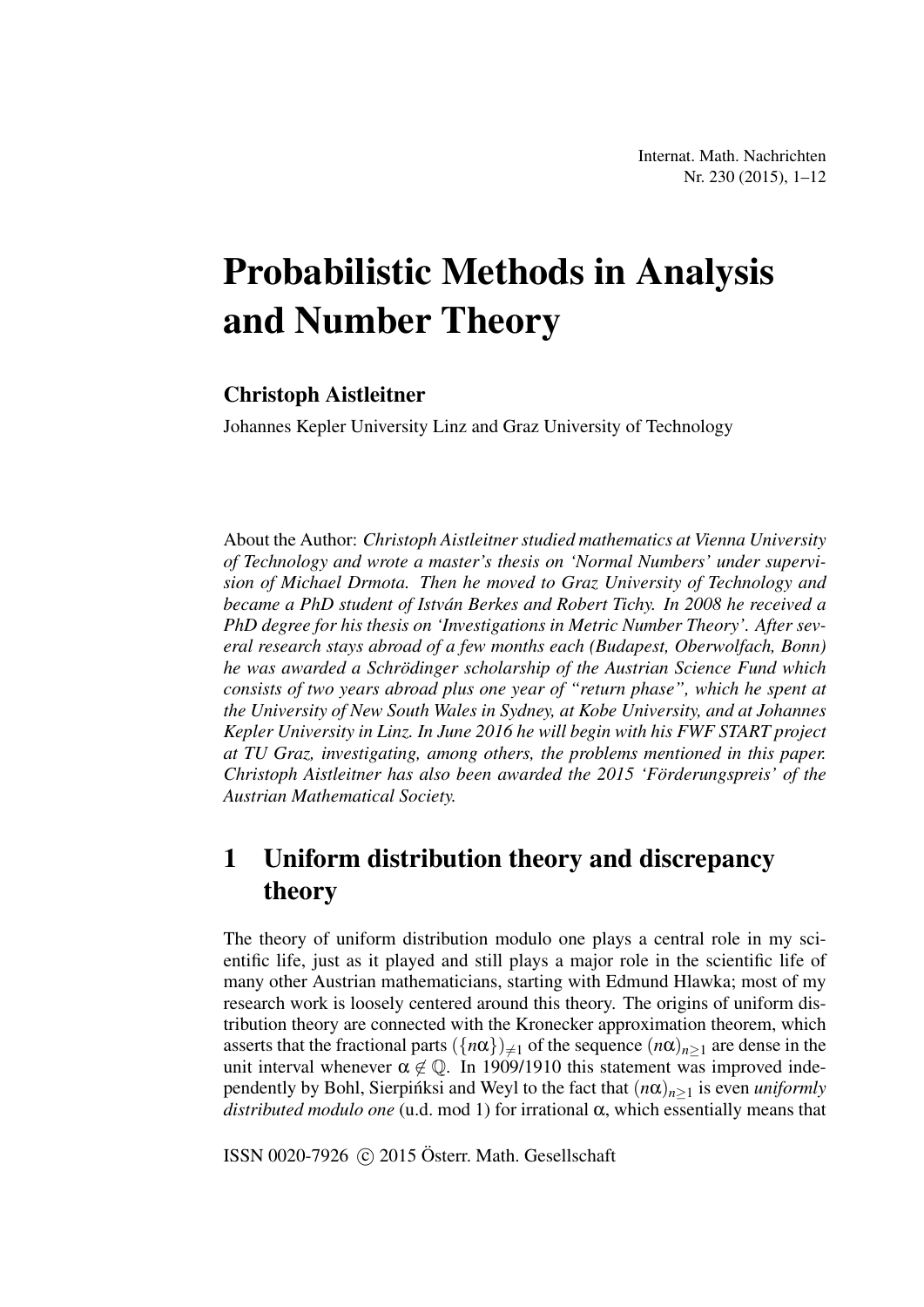every subinterval of  $[0,1]$  asymptotically obtains its "fair share" of elements of the sequence. More precisely, an infinite sequence of real numbers  $(x_n)_{n>1}$  is called uniformly distributed modulo one if

$$
\lim_{N \to \infty} \frac{A(N, [a, b])}{N} = b - a \tag{1}
$$

for all  $[a,b] \subset [0,1]$ , where  $A(N,[a,b])$  denotes the number of fractional parts  ${x_1},..., {x_N}$  which are contained in [*a*,*b*]. In other words,

$$
A(N,[a,b]) = \sum_{n=1}^{N} 1\!\!1_{[a,b]}(\{x_n\}),
$$

where  $\mathbb{1}_{[a,b]}$  denotes the indicator function of  $[a,b]$ .

This theory experienced an enormous boost with the appearance of Hermann Weyl's [19] seminal paper *Über die Gleichverteilung von Zahlen mod. Eins* in  $1916$ ,<sup>1</sup> which contains an abundance of brilliant ideas and connects the subject with number theory, in particular with the theory of exponential sums, and linked the topic with the emerging fields of probability theory and ergodic theory. The most important single idea from this paper is the *Weyl criterion*: a sequence  $(x_n)_{n>1}$  is u.d. mod 1 if and only if

$$
\lim_{N\to\infty}\frac{1}{N}\sum_{n=1}^N e^{2\pi i h x_n}=0
$$

for all  $h \in \mathbb{Z}$ ,  $h \neq 0$ . Another observation is the following, which already anticipates the role of uniform distribution theory in so-called *Quasi-Monte Carlo integration* (QMC integration): a sequence  $(x_n)_{n>1}$  of numbers in [0,1] is u.d. mod 1 if and only if

$$
\lim_{N \to \infty} \frac{1}{N} \sum_{n=1}^{N} f(x_n) = \int_0^1 f(x) \, dx \tag{2}
$$

for every Riemann-integrable function on [0,1].

The quantitative version of uniform distribution theory is based on the notion of the *discrepancy*, which roughly speaking measures the deviation of the empirical distribution of a finite point set from the "perfect" uniform distribution. More precisely, for  $x_1, \ldots, x_N \in [0,1]$  the discrepancy  $D_N(x_1, \ldots, x_N)$  is defined as

$$
D_N(x_1,...,x_N) = \sup_{0 \le a < b \le 1} \left| \frac{1}{N} \sum_{n=1}^N \mathbb{1}_{[a,b]}(x_n) - (b-a) \right|.
$$
 (3)

 $<sup>1</sup>$  There is a centennial to celebrate in 2016!</sup>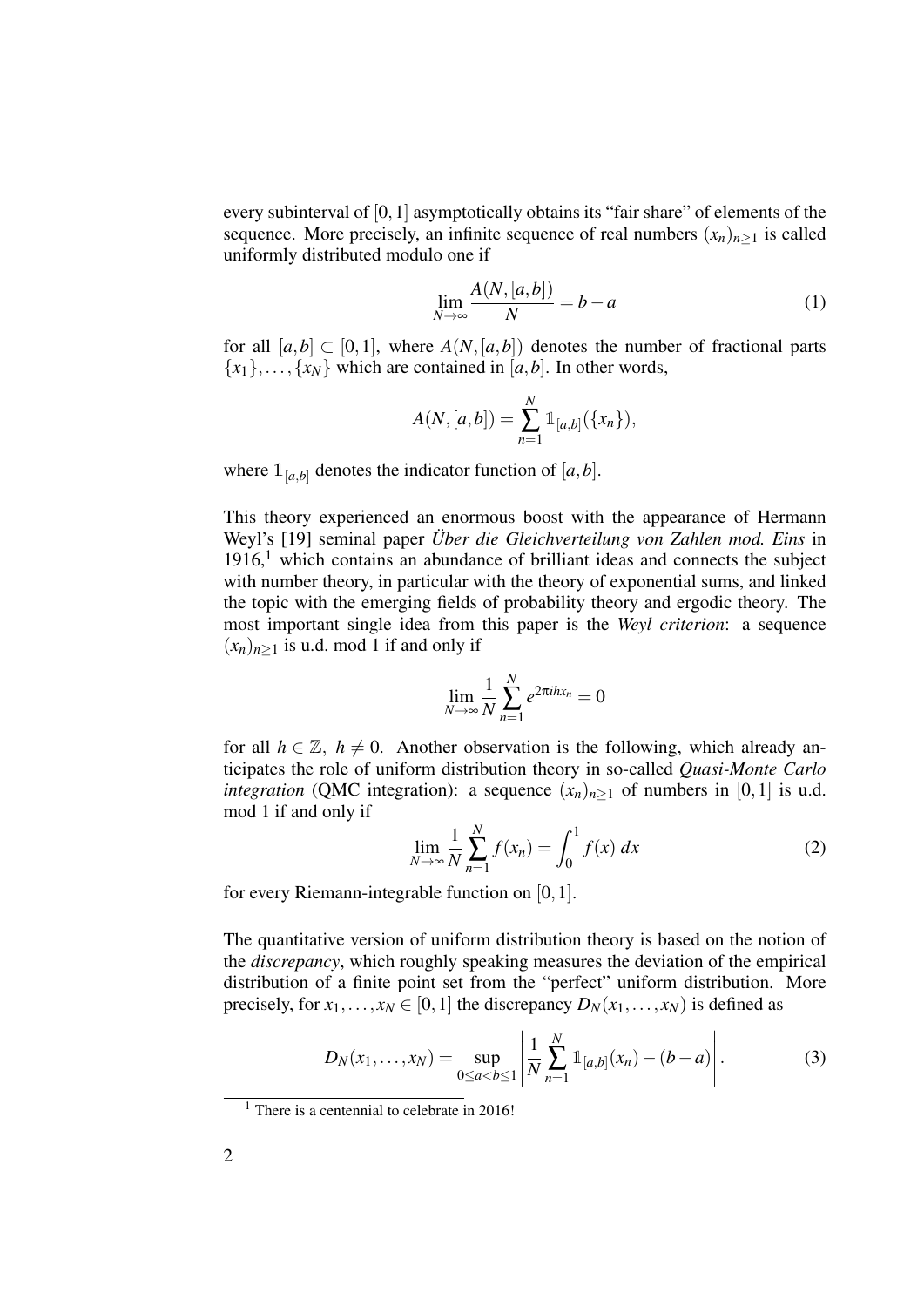An infinite sequence  $(x_n)_{n\geq 1}$  of numbers in [0,1] is u.d. mod 1 if and only if  $D_N(x_1,...,x_N) \to 0$  as  $N \to \infty$ , and the discrepancy measures the "speed of convergence" in (1) or the "quality" of the distribution of a uniformly distributed sequence  $(x_n)_{n\geq 1}$ . The definition (3) should be compared to the definition of the (two-sided) Kolmogorov-Smirnov statistic for testing the empirical distribution of an observation  $X_1, \ldots, X_N$  against the uniform distribution – both notions coincide, and thus it is not surprising that methods from probability theory often play a major role in discrepancy theory, in particular if the point set under consideration is constructed in a randomized or parametric way. Note also that by the Glivenko-Cantelli theorem an infinite random sample  $X_1(\omega), X_2(\omega), \ldots$ , chosen independently and identically distributed from the uniform distribution on [0,1], is almost surely u.d. mod 1 – thus a deterministic sequence which is u.d. mod 1 may be seen in a very vague way as a sequence showing "random" behavior.

The notions of uniform distribution modulo one and discrepancy extend to the multi-dimensional setting in a natural way, by replacing subintervals of [0,1] by axis-parallel boxes contained in  $[0,1]^d$ . There is a quantitative version of (2), called the *Koksma-Hlawka inequality*, which states that for a *d*-variate function  $f(\mathbf{x})$  on  $[0,1]^d$  and points  $\mathbf{x}_1, \ldots, \mathbf{x}_N \in [0,1]^d$  we have

$$
\left|\frac{1}{N}\sum_{n=1}^{N}f(\mathbf{x}_{n})-\int_{[0,1]^{d}}f(\mathbf{x}) d\mathbf{x}\right|\leq (\text{Var }f) D_{N}(\mathbf{x}_{1},\ldots,\mathbf{x}_{N}).
$$
\n(4)

Here *Var* denotes the total variation of *f* in an appropriate sense (that is, in the sense of Hardy-Krause). The sum on the left of (4) is the so-called *Quasi-Monte Carlo estimator* of the integral of f, and by the right hand side the quality of this estimator can be improved by using a point set  $x_1, \ldots, x_N$  whose discrepancy is as small as possible. It is known that for all *N*, *d* there exist point sets  $\mathbf{x}_1, \ldots, \mathbf{x}_N \in$  $[0, 1]$ <sup>d</sup> whose discrepancy is as small as

$$
D_N(\mathbf{x}_1,\ldots,\mathbf{x}_N) \le c_d \frac{(\log N)^{d-1}}{N};\tag{5}
$$

thus QMC integration can achieve a convergence rate of order almost  $N^{-1}$ . The main competitor of QMC integration is *Monte Carlo integration* (MC integration), which uses random sampling points instead of deterministic ones. The main advantage of QMC integration are

- reliable deterministic error bounds rather than probabilistic ones,
- the avoidance of philosophical issues (How can we actually obtain a *random* point?), and
- a convergence rate of order almost  $N^{-1}$  rather than the MC error rate of order  $N^{-1/2}$ .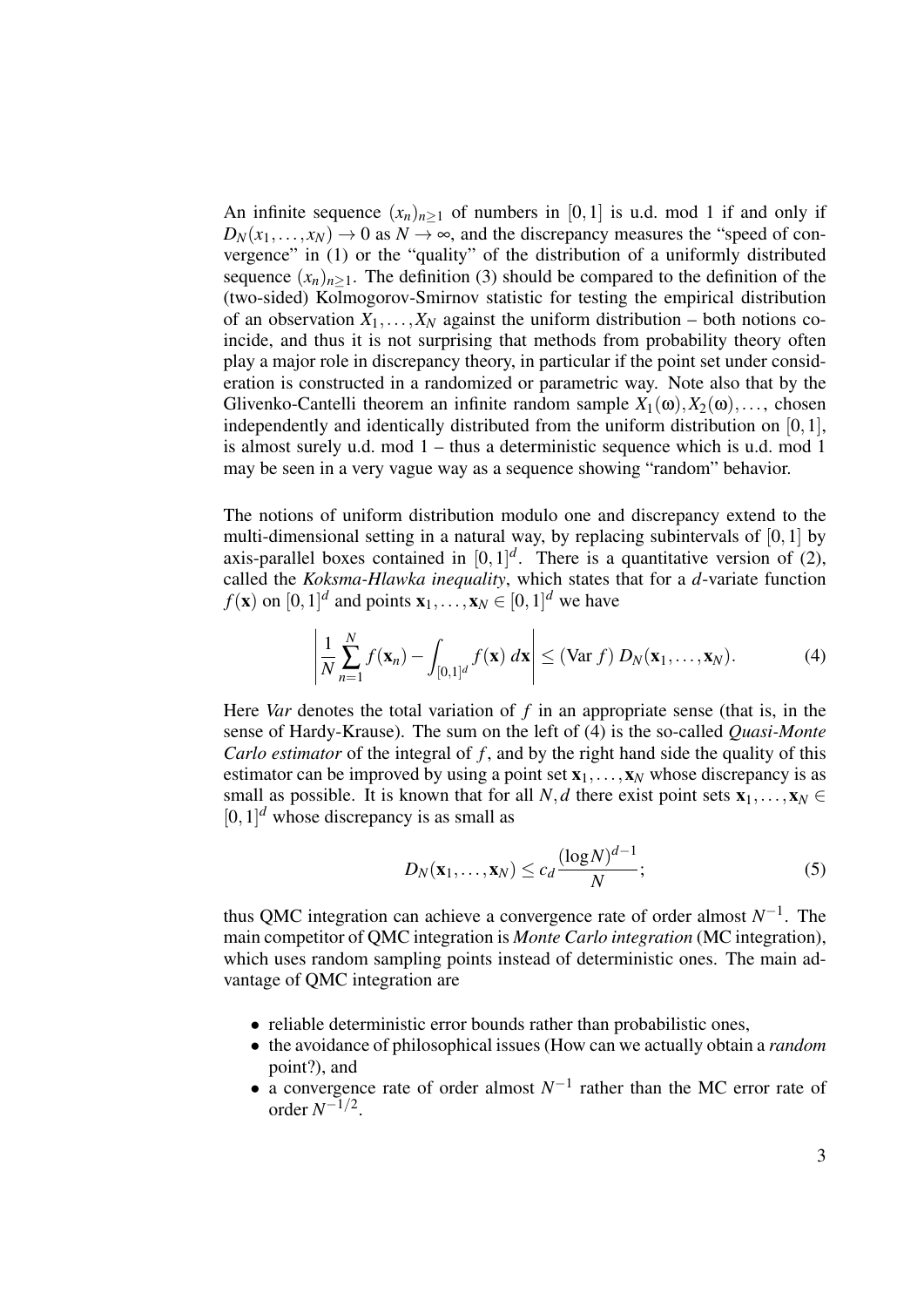The construction of low-discrepancy point sets is a mathematical branch in its own right, which is intensively investigated at the Department of Financial Mathematics and Applied Number Theory of the Johannes Kepler University Linz, where I am currently working. This is a fascinating area of research which combines number theory, numerical analysis, harmonic analysis and the theory of finite fields. One of the main topics is the dependence of the discrepancy (and of the error of the QMC estimator) on the dimension *d*; see also Section 3 below. By the way, it is unknown whether the exponent of the logarithmic term in (5) can be reduced or not; this is the *Grand Open Problem* in this field.

For more information on uniform distribution theory and discrepancy theory, see the monographs of Kuipers and Niederreiter [14] and Drmota and Tichy [10].

### 2 Metric number theory, GCD sums and the Riemann zeta function

Metric number theory is concerned with the properties of *typical* real numbers, where typical numbers are those contained in a set of full measure. Here the measure classically is the Lebesgue measure, but may also be for example the Hausdorff dimension. A classical result in this field is Borel's theorem of 1909, which states that almost all numbers are *normal numbers*. This property is usually defined in terms of the asymptotic number of appearances of digits and blocks of digits in the expansion of a real number with respect to a base  $\beta \in \mathbb{Z}$ ,  $\beta > 2$ . However, using the notions from the previous section, Borel's theorem can also be phrased as the fact that  $(\beta^n x)_{n \geq 1}$  is u.d. mod 1 for almost all *x*. Thus Borel's theorem can be seen as a special case of a later result of Weyl, who proved (in the paper of 1916, which was already mentioned above) that for every sequence  $(a_n)_{n\geq 1}$  of distinct integers the sequence  $(a_n x)_{n\geq 1}$  is u.d. mod 1 for almost all *x*.

The precise discrepancy estimate for Weyl's theorem is an important open problem. R.C. Baker [6] proved that for every strictly increasing sequence  $(a_n)_{n\geq 1}$  of integers

$$
D_N(\{a_1x\},\ldots,\{a_Nx\})=O\bigg(\frac{(\log N)^{3/2+\epsilon}}{\sqrt{N}}\bigg)
$$

for almost all *x*, and it is known that in this general result the exponent of the logarithmic term cannot be reduced below 1/2 (Berkes and Philipp [7]). Baker's theorem depends on Carleson's famous convergence theorem for the Fourier series of functions in the class  $L^2$ , as well as on the *Erdős-Turán inequality*, a classical tool in discrepancy theory which allows to estimate the discrepancy in terms of exponential sums. The problem concerning the discrepancy of  $({a_n x})_{n>1}$  is closely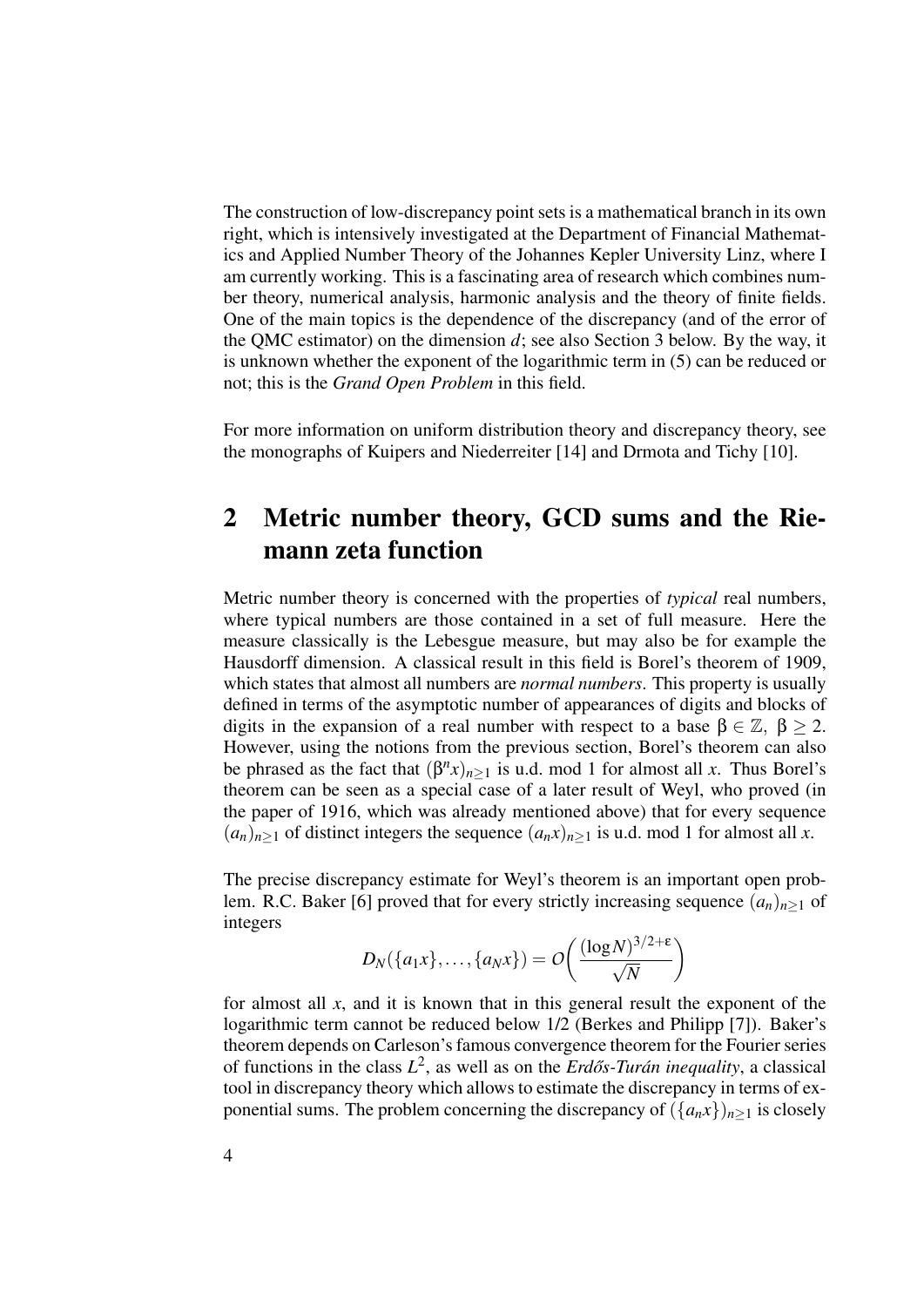connected with the problem concerning the almost everywhere convergence of series of dilated 1-periodic functions of the form

$$
\sum_{n=1}^{\infty} c_n f(nx),\tag{6}
$$

where *f* is assumed to satisfy certain regularity assumptions (such as being of bounded variation on  $[0,1]$ ). This problem, in turn, is closely connected with certain sums involving greatest common divisors, an observation probably first made by Koksma in the 1930s. To see how this works, let us assume for simplicity that *f* is the indicator function of an interval  $[a,b] \subset [0,1]$ , extended with period 1 and centered to have mean zero (that is,  $f(x) = 1_{[a,b]}(\{x\}) - (b - a)$ ). To obtain a convergence result for (6), the natural way to proceed is to find an upper bound for the variance of a partial sum, then use Chebyshev's inequality and apply the Borel-Cantelli lemma. Thus we have to estimate

$$
\int_0^1 \left(\sum_{n=1}^N c_n f(nx)\right)^2 dx.
$$

Expanding *f* into a Fourier series

$$
f(x) \sim \sum_{j=-\infty}^{\infty} b_j e^{2\pi i jx},
$$

we easily obtain  $b_0 = 0$  and

$$
b_j = \int_0^1 f(x)e^{-2\pi i jx} dx = \int_a^b e^{-2\pi i jx} dx, \qquad j \neq 0,
$$

and accordingly

$$
|b_j| \leq \frac{1}{\pi |j|}, \qquad j \neq 0.
$$

Thus, by orthogonality, we have

$$
\int_0^1 \left(\sum_{n=1}^N c_n f(nx)\right)^2 dx = \underbrace{\sum_{m,n=1}^N \sum_{j,k \in \mathbb{Z}} c_m c_n b_j \overline{b}_k}_{jm=kn} \le \underbrace{\sum_{m,n=1}^N \sum_{j,k \in \mathbb{Z}} c_m c_n \frac{1}{\pi^2 |jk|}}_{jm=kn}.
$$
\n(7)

5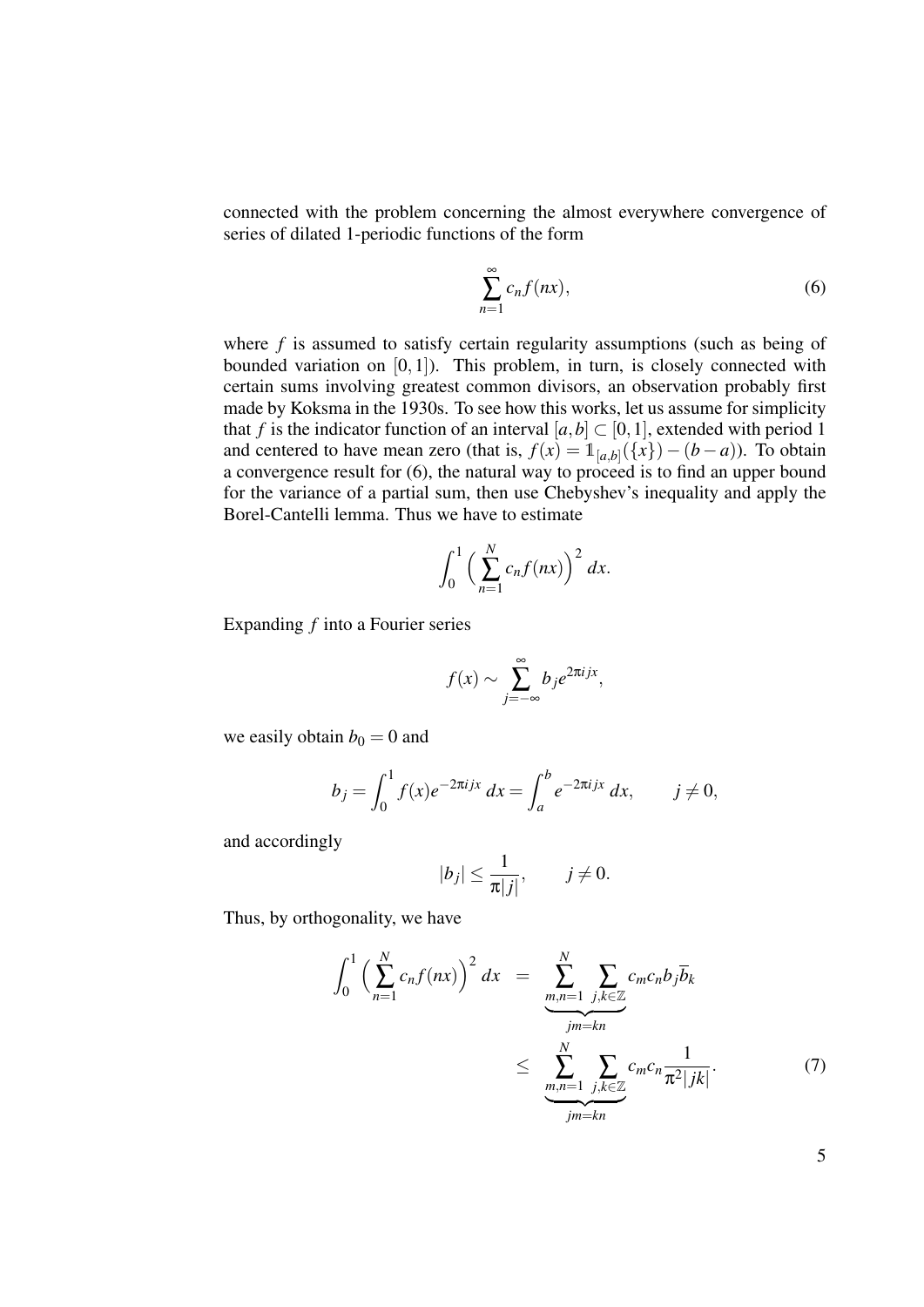When is  $jm = kn$ ? One can easily see that this is the case whenever

$$
j = \frac{hn}{\gcd(m, n)} \quad \text{and} \quad k = \frac{hm}{\gcd(m, n)}
$$

for some integer *h*. Thus the sum in (7) is bounded by

$$
\sum_{m,n=1}^N \sum_{h \in \mathbb{Z}, h \neq 0} c_m c_n \frac{(\gcd(m,n))^2}{\pi^2 h^2 mn} \leq \frac{1}{3} \sum_{m,n=1}^N c_m c_n \frac{(\gcd(m,n))^2}{mn}.
$$

This is the simplest way in which a so-called *GCD sum* can occur in this field; however, they also appear in several related areas, such as in metric Diophantine approximation in the context of the still unsolved *Duffin-Schaeffer conjecture*. The general form of such GCD sums which one has to deal with is

$$
\sum_{m,n=1}^N c_m c_n \frac{(\gcd(a_m,a_n))^{2\alpha}}{(a_ma_n)^\alpha},
$$

where  $(a_n)_{1 \le n \le N}$  are distinct positive integers and  $\alpha$  is a real parameter (usually from the range  $[1/2,1]$ ). Optimal upper bounds for such GCD sums have been obtained in the case  $\alpha = 1$  in 1949 by Gál [11] (solving a prize problem suggested by Erdős), in the case  $\alpha \in (1/2, 1)$  very recently by the author together with István Berkes and Kristian Seip [2], and a solution for  $\alpha = 1/2$  was announced in summer 2015 by Bondarenko and Seip [8]. At the moment I am working together with Roswitha Hofer and Gerhard Larcher in Linz on applications of this machinery in metric number theory (see for example [5]), and we try to adapt these methods to handle problems concerning the distributions of so-called *pair correlations*, which play an important role in mathematical physics as the distributions of the spacings of the energy levels of certain integrable systems (for details see [16]). However, recently a totally unexpected and very exciting connection was found between GCD sums and problems concerning the order of the Riemann zeta function in the critical strip, which will be described in the subsequent paragraph.

It is common knowledge that the Riemann zeta function plays a leading role in number theory, and that there are many conjectures and unsolved problems concerning its behavior in the critical strip (of arguments having real part between 1/2 and 1). The Riemann zeta function is given by

$$
\zeta(s+it) = \sum_{n=1}^{\infty} \frac{1}{n^{s+it}} = \prod_p \left(1 + \frac{1}{p^{s+it}} + \frac{1}{p^{2(s+it)}} + \frac{1}{p^{3(s+it)}} + \dots \right),
$$

which already gives a hint on how both the additive and the multiplicative structure of the integers are embodied in this function.<sup>2</sup> The most prominent open problem

 $2$  Of course one has to be very careful with respect to convergence issues, the function is extended from  $\{s+it : s > 1\}$  to  $\mathbb{C}\backslash\{1\}$  by analytic continuation.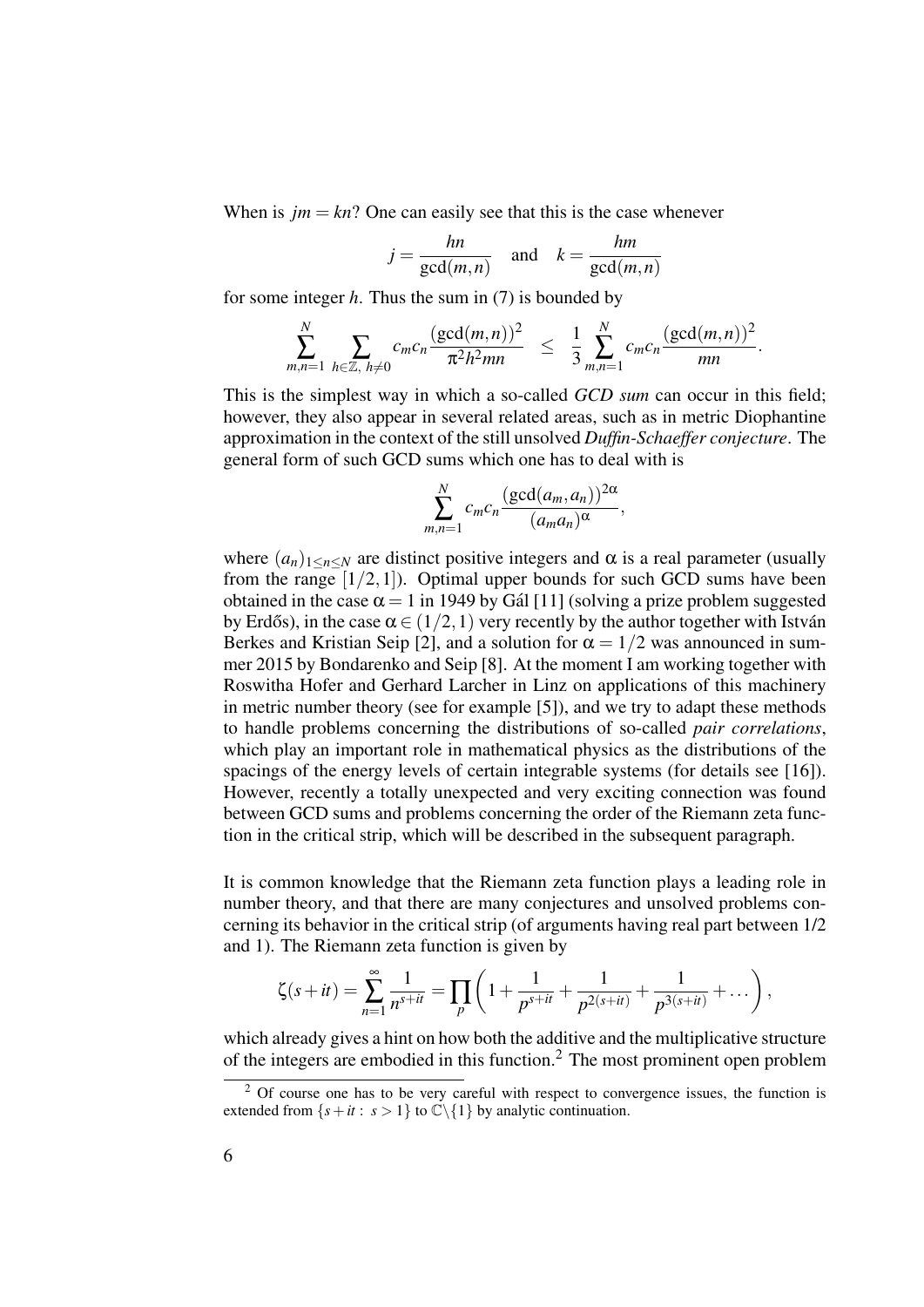is clearly the *Riemann hypothesis*, which asserts that all nontrivial zeroes of ζ have real part  $1/2$ . Another famous open problem is the Lindelöf hypothesis, which asserts that

$$
|\zeta(1/2+it)| = O(t^{\epsilon}) \quad \text{as } |t| \to \infty
$$

for all  $\epsilon > 0$ . The Lindelof hypothesis is weaker than the Riemann hypothesis, but still a proof seems to be far out of reach; the classical upper bound

$$
|\zeta(1/2+it)| = O(t^{1/6})
$$

of Hardy-Littlewood (using methods of Hermann Weyl) was only improved to

$$
|\zeta(1/2+it)| = O(t^{53/342+\epsilon})
$$

(Bourgain, 2014, [9]) over a period of roughly 100 years (note that  $1/6 \approx 0.167$ and  $53/342 \approx 0.155$ , so the total reduction accounts only for roughly 7% of the original exponent). The corresponding lower bound is

$$
\max_{t\in[0,T]}|\zeta(s+it)|\geq c_1\exp\left(c_2\frac{(\log T)^{1-s}}{(\log\log T)^s}\right),
$$

for  $s \in [1/2, 1)$  (and constants  $c_1, c_2$  depending on *s*), due to Montgomery [15] in 1977. Montgomery's method uses "typical" methods from analytic number theory such as contour integrals, together with results from Diophantine approximation. Recently, a totally different approach was presented by Soundararajan [17]. This approach, called the *resonance method*, is based on the following principle. Assume we want to prove the existence of a large value of  $|\zeta(s+it)|$  for *t* in the range  $[0, T]$ . We find a "resonator" function  $A(t)$  such that

$$
I_1 := \int_0^T |\zeta(s+it)A(t)|^2 dt
$$
 is "large"

while

$$
I_2 := \int_0^T |A(t)|^2 \ dt
$$
 is "small",

since then we have

$$
\max_{t \in [0,T]} |\zeta(s+it)|^2 \ge \frac{I_1}{I_2}.
$$

Clearly the problem is to find a good resonator  $A(t)$ . Presenting everything in a much oversimplified form, we may assume that *A*(*t*) is a *Dirichlet polynomial*, that is, a function of the form

$$
A(t) = \sum_{j=1}^{J} c_j j^{it},
$$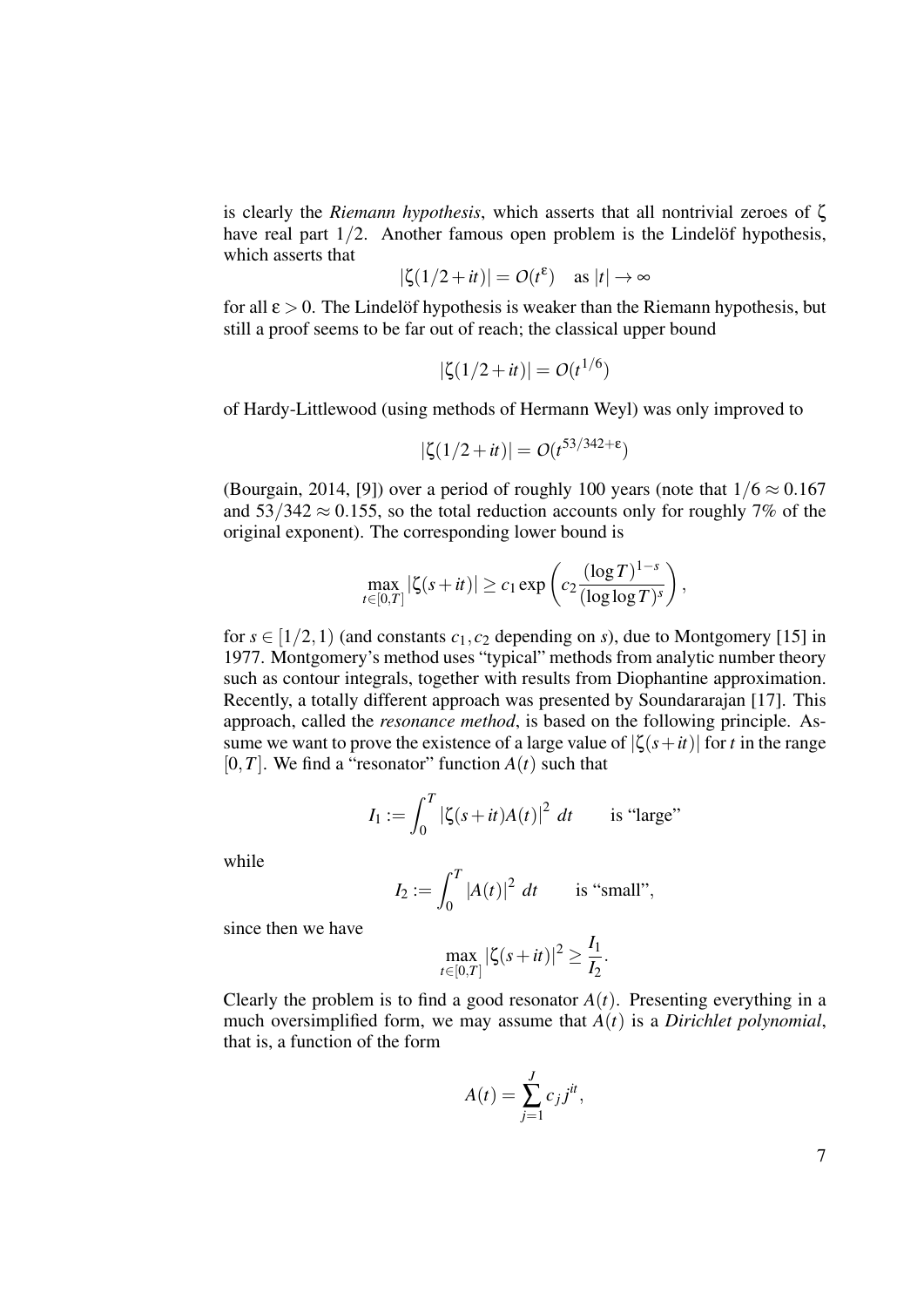and that

$$
\zeta(s+it) \approx \sum_{n=1}^{N} \frac{1}{n^{s+it}}
$$

for some appropriate values of *J* and *N*. Then, squaring out, we have

$$
I_1 \approx \int_0^T \sum_{m,n=1}^N \sum_{j,k=1}^J c_j \overline{c}_k \frac{1}{m^s n^s} \left(\frac{jm}{kn}\right)^{it} dt.
$$

This double sum can be split into those indices  $(m, n, j, k)$  for which  $jm = kn$ (which give the desired contribution), and those for which this is not the case (the "remainder"). When is  $jm = kn$ ? We have already seen this question above, and in the same way as above the answer gives rise to a GCD sum (with exponent  $s \in [1/2, 1)$ . To bound the remainder gets increasingly hard when the value of *J* is raised; on the other hand, raising *J* gives larger values for the GCD sum. Similar issues occur with  $I_2$ . The whole topic cannot be fully described in a few lines; the reader is referred to [1] for a detailed exposition. In this paper we developed a method to use "long" resonators, and to recapture Montgomery's results with this machinery. Many interesting questions remain open, including possible improvements of the method and generalizations to other functions instead of the Riemann zeta function (such as, for example, functions from Selberg's class of L-functions). Still, one amazing breakthrough was already obtained using this method: a few months ago, Bondarenko and Seip [8] showed that the lower bound

$$
\max_{t \in [0,T]} |\zeta(1/2+it)| \ge c_1 \exp\left(c_2 \frac{\sqrt{\log T}}{\sqrt{\log \log T}}\right)
$$

of Montgomery can actually be improved to

$$
\max_{t \in [0,T]} |\zeta(1/2+it)| \geq c_1 \exp\left(c_2 \frac{\sqrt{\log T} \sqrt{\log \log \log T}}{\sqrt{\log \log T}}\right),
$$

thereby obtaining the first significant improvement in this field in almost 40 years. In this whole context, many things seem to be not yet understood – which means plenty of opportunities for the researcher.

### 3 Numerical integration and tractability theory

As explained in Section 1, the Koksma-Hlawka inequality and the existence of low-discrepancy point sets provide the framework for Quasi-Monte Carlo integration. However, the method does not come without its pitfalls. What one usually wants to calculate is a high-dimensional integral, as they arise in quantitative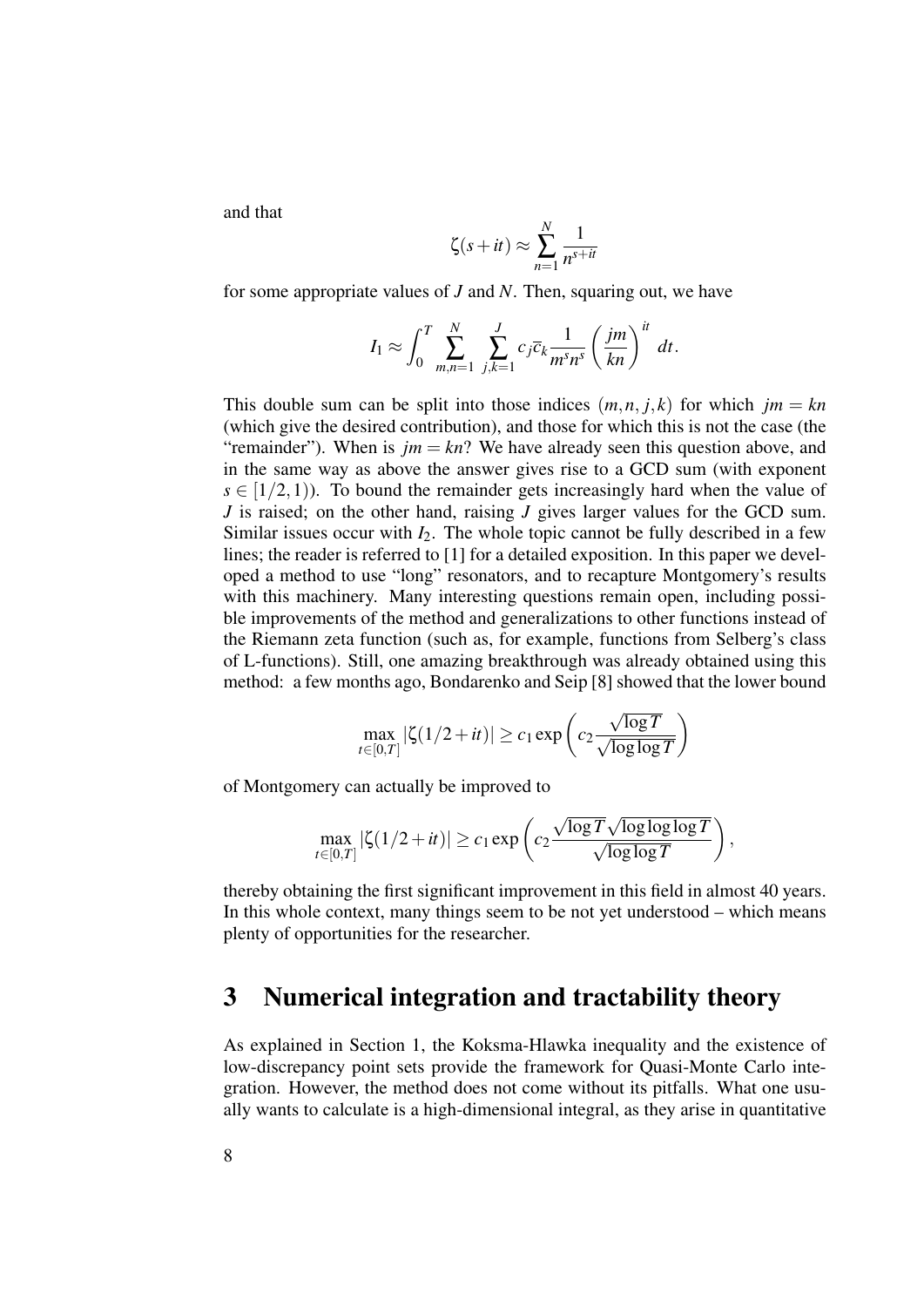finance (pricing of financial derivatives) and actuarial mathematics (finding the expected loss). Thus we have to calculate an integral of the form

$$
\int_{\mathbb{R}^d} g(y_1,\ldots,y_d) \ d\mathbb{P}(y_1,\ldots,y_d). \tag{8}
$$

Some textbooks on quantitative finance just note that "this expected value can be transformed into an integral of the form

$$
\int_{[0,1]^d} f(u_1,\ldots,u_d) \ d(u_1,\ldots,u_d),\tag{9}
$$

and then proceed to develop the standard machinery of QMC integration. Technically it is true that such a transformation exists (moving from the measure  $\mathbb P$ on  $\mathbb{R}^d$  to the uniform measure on  $[0,1]^d$  by inverting the conditional distributions coordinate-wise – the so-called *Rosenblatt transform*). However, when changing from (8) to (9) in this way, the possible irregularities of the measure  $\mathbb P$  are incorporated into the function  $f$ . This is not a major issue in MC integration, where only distributions play a role. However, this can be a key obstacle for QMC integration, where *regularity* properties of the integrand are extremely important (be it bounded variation, bounded partial derivatives, bounded Fourier coefficients, etc.). It is easily seen that this problem is not so relevant when  $\mathbb P$  is the *d*-dimensional product of 1-dimensional measures; and actually, since by Sklar's theorem every probability distribution function  $F(y_1,..., y_d)$  can be written in the form

$$
F(y_1,\ldots,y_d)=C(F_1(y_1),\ldots,F_d(y_d))
$$

for a *copula C* (that is, for a probability distribution *C* whose one-dimensional marginals are uniform), one sees that what really matters is mainly the *dependence* between respective coordinates in the original measure (which can be incorporated into the copula *C*). Thus one is led to consider the general integration problem

$$
\int_{[0,1]^d} f(\mathbf{x}) \ d\mu(\mathbf{x})
$$

rather than  $(9)$ , where  $\mu$  is a given probability measure, and the question is whether a theory of QMC integration can be developed in this more general setting. The two key ingredients for QMC integration are the Koksma-Hlawka inequality and the availability of low-discrepancy point sets – do they both also exist when in the integration problem and in the definition of the discrepancy the uniform measure is replaced by a general probability measure  $\mu$ ? Somewhat surprisingly, the answer is positive (see [3, 4]). In particular, for every  $\mu$  and every  $d$ , N there exist points  $\mathbf{x}_1, \ldots, \mathbf{x}_N \in [0,1]^d$  such that

$$
D_N(\mathbf{x}_1,\ldots,\mathbf{x}_N;\mu) \le c_d \frac{(\log N)^{(3d+1)/2}}{N},\tag{10}
$$

9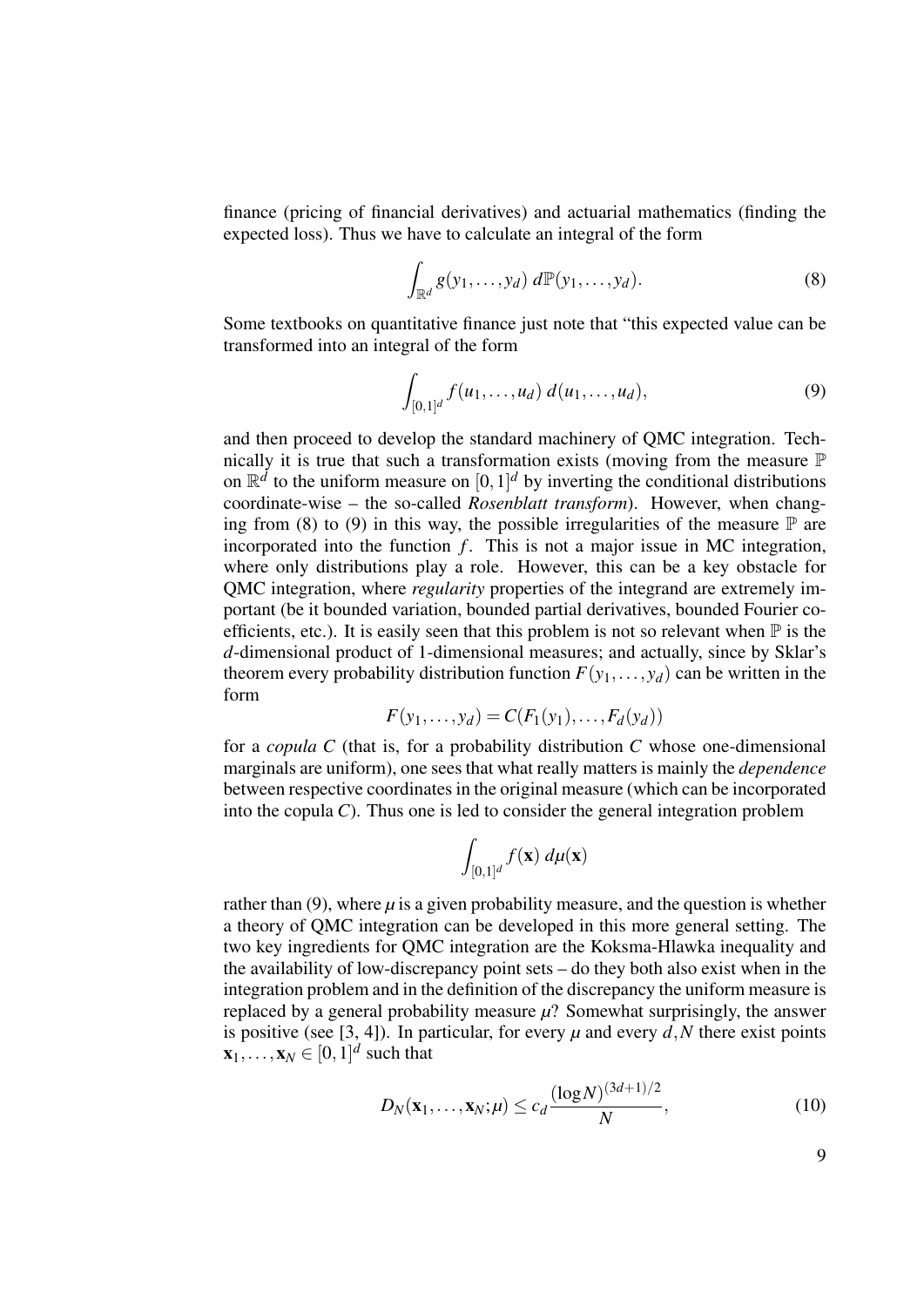where

$$
D_N(\mathbf{x}_1,\ldots,\mathbf{x}_N;\mu)=\sup_{A\in\mathcal{A}}\Big|\frac{1}{N}\sum_{n=1}^N\mathbb{1}_A(\mathbf{x}_n)-\mu(A)\Big|,
$$

and where the supremum is extended over all axis-parallel boxes in  $[0,1]^d$ . Astonishingly, the constant on the right hand side of (10) is independent of the measure *µ*. However, several important questions are unsolved. In comparison with (5), one wonders whether the right hand side of (10) can actually be improved to that appearing on the right hand side of (5) in the case of the uniform measure. Most importantly, the proof of (10) is a pure (combinatorial-probabilistic) existence proof, and it is totally unclear how to construct low-discrepancy point sets for non-uniform measure. A natural approach is to start with classical low-discrepancy point sets (with respect to the uniform measure), and try to transform them in such a way as to obtain a low-discrepancy point set with respect to a different measure  $\mu$ . However, this method does not seem to produce satisfactory results, which means that totally new ideas will be necessary for a solution of the problem.

Another problem with classical QMC integration is the fact that error estimates such as  $(\log N)^{d-1}/N$  are only useful if *N* is very large in comparison with *d*.<sup>3</sup> However, in applications one often has to choose *d* large (say  $d = 365$ ), which means that QMC integration in this setting is completely infeasible on a computer. To address this issue, the notion of the *inverse of the discrepancy* has been introduced: let  $n(d, \varepsilon)$  denote the smallest possible cardinality of a point set in [0, 1]<sup>*d*</sup> having discrepancy at most ε. It is known that *n*(*d*, ε) ≤  $c_{\text{abs}}$ *d*ε<sup>-2</sup> by a fundamental result of Heinrich, Novak, Wasilkowski and Woźniakowski [12]. The corresponding lower bound is  $n(d, \varepsilon) \ge c_{\text{abs}} d \varepsilon^{-1}$  (Hinrichs [13]); thus the inverse of the complexity depends only linearly on the dimension (which came as quite a surprise). However, all the proofs are probabilistic; in particular, the proof of the upper bound depends on large deviations inequalities for the supremum of empirical processes, due to Talagrand, together with entropy estimates for the class of axis-parallel boxes, due to Haussler. So the situation is somewhat similar to that in the previous paragraph: we know that well suited low-discrepancy point sets exist (also when  $d$  is large and  $N$  is moderate in comparison with  $d$ ), but we do not have any understanding of how such point sets can be actually constructed.

The problems explained in the two paragraphs above are just two examples from the theory of *irregularities of distributions* (asking for the minimal deviation of a specific pattern from a given "optimal" distribution) and from the theory of *information-based complexity*, respectively. The former has close ties with harmonic analysis and with combinatorics, which cannot be presented here in detail – keystones of the combinatorial aspect are *The Probabilistic Method* in the spirit

<sup>&</sup>lt;sup>3</sup> Note that  $(\log N)^{d-1}/N$  is an increasing function in *N* for  $N < e^{d-1}$ .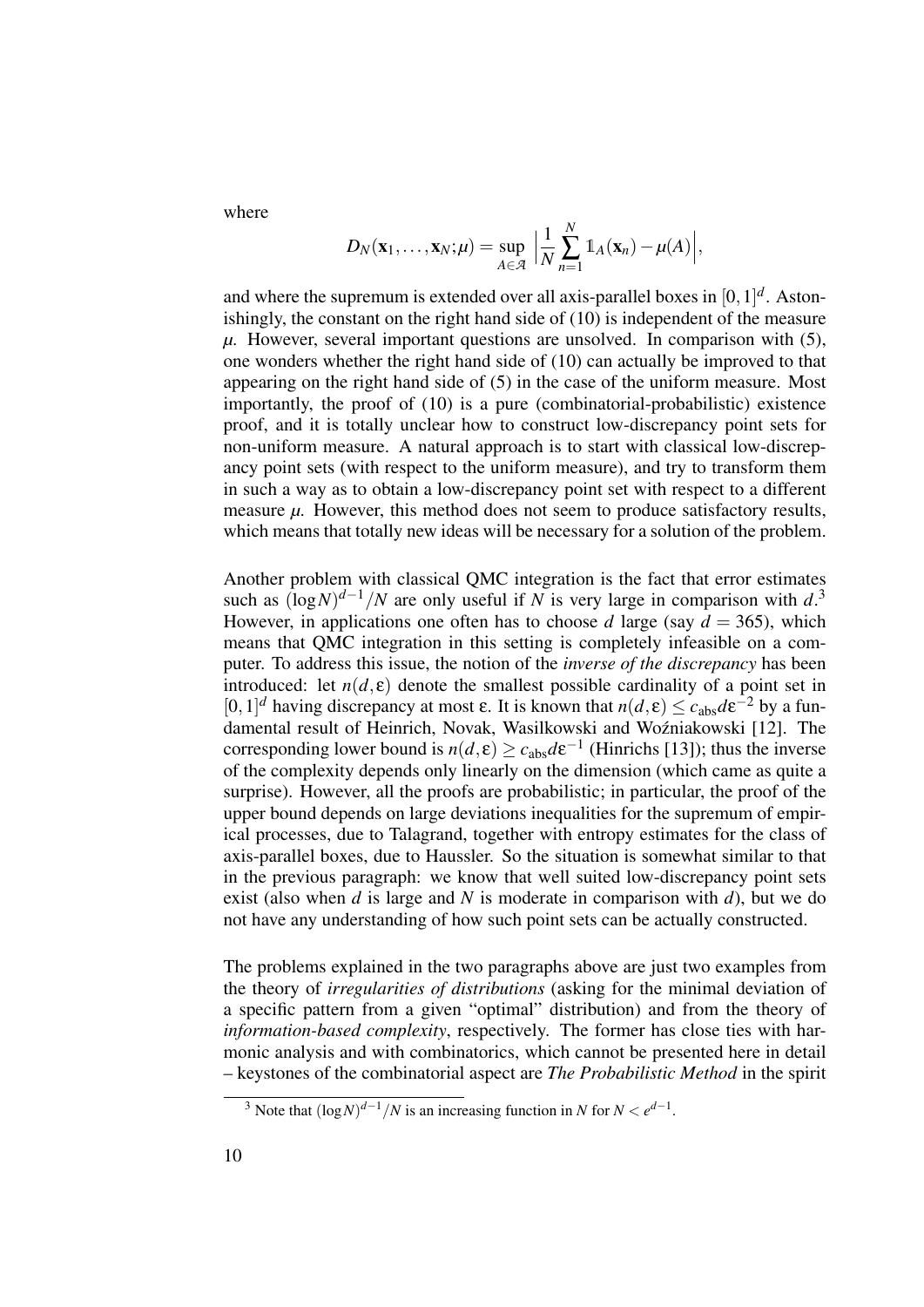of Paul Erdős and balancing estimates such as Spencer's *Five standard deviations suffice* theorem, and problems often concern the existence of well-balanced colourings such as in the *Erdős discrepancy problem*, where a solution has been recently announced by Terence Tao [18]. The latter subject of information-based complexity deals with the question of how many pieces of information (think of function evaluations) one requires in order to approximate the value of a certain functional (think of an integral) up to a given precision. This theory is connected with problems about entropy (such as covering numbers, packing numbers) and with the theory of function spaces (since for error estimates the functional of interest usually operates on the unit ball of a given function space). The question asking which problems are computationally *tractable* and which are *intractable* (for example because they suffer the *curse of dimensionality*, an exponential dependence of the information-complexity on the dimension) is of course of fundamental importance for numerical analysis – but still, the question of how the dimensionality of a problem influences the computational complexity is relatively new, and provides a rich and exciting hunting ground for a researcher.

### 4 Acknowledgments

The author is supported by a Schrödinger scholarship of the Austrian Science Fund (FWF), and by FWF projects I1751-N26 and F5507-N26.

### References

- [1] C. Aistleitner. Lower bounds for the maximum of the Riemann zeta function along vertical lines. *Math. Ann.* To appear. Available at *http://arxiv.org/abs/1409.6035*.
- [2] C. Aistleitner, I. Berkes, and K. Seip. GCD sums from Poisson integrals and systems of dilated functions. *J. Eur. Math. Soc.*, 17(6):1517–1546, 2015.
- [3] C. Aistleitner and J. Dick. Low-discrepancy point sets for non-uniform measures. *Acta Arith.*, 163(4):345–369, 2014.
- [4] C. Aistleitner and J. Dick. Functions of bounded variation, signed measures, and a general Koksma-Hlawka inequality. *Acta Arith.*, 167(2):143–171, 2015.
- [5] C. Aistleitner, R. Hofer, and G. Larcher. On parametric Thue-Morse sequences and lacunary trigonometric products. Preprint. Available at *http://arxiv.org/abs/1502. 06738*.
- [6] R. C. Baker. Metric number theory and the large sieve. *J. London Math. Soc. (2)*, 24(1):34–40, 1981.
- [7] I. Berkes and W. Philipp. The size of trigonometric and Walsh series and uniform distribution mod 1. *J. London Math. Soc. (2)*, 50(3):454–464, 1994.
- [8] A. Bondarenko and K. Seip. Large GCD sums and extreme values of the Riemann zeta function. Preprint. Available at *http://arxiv.org/abs/1507.05840*.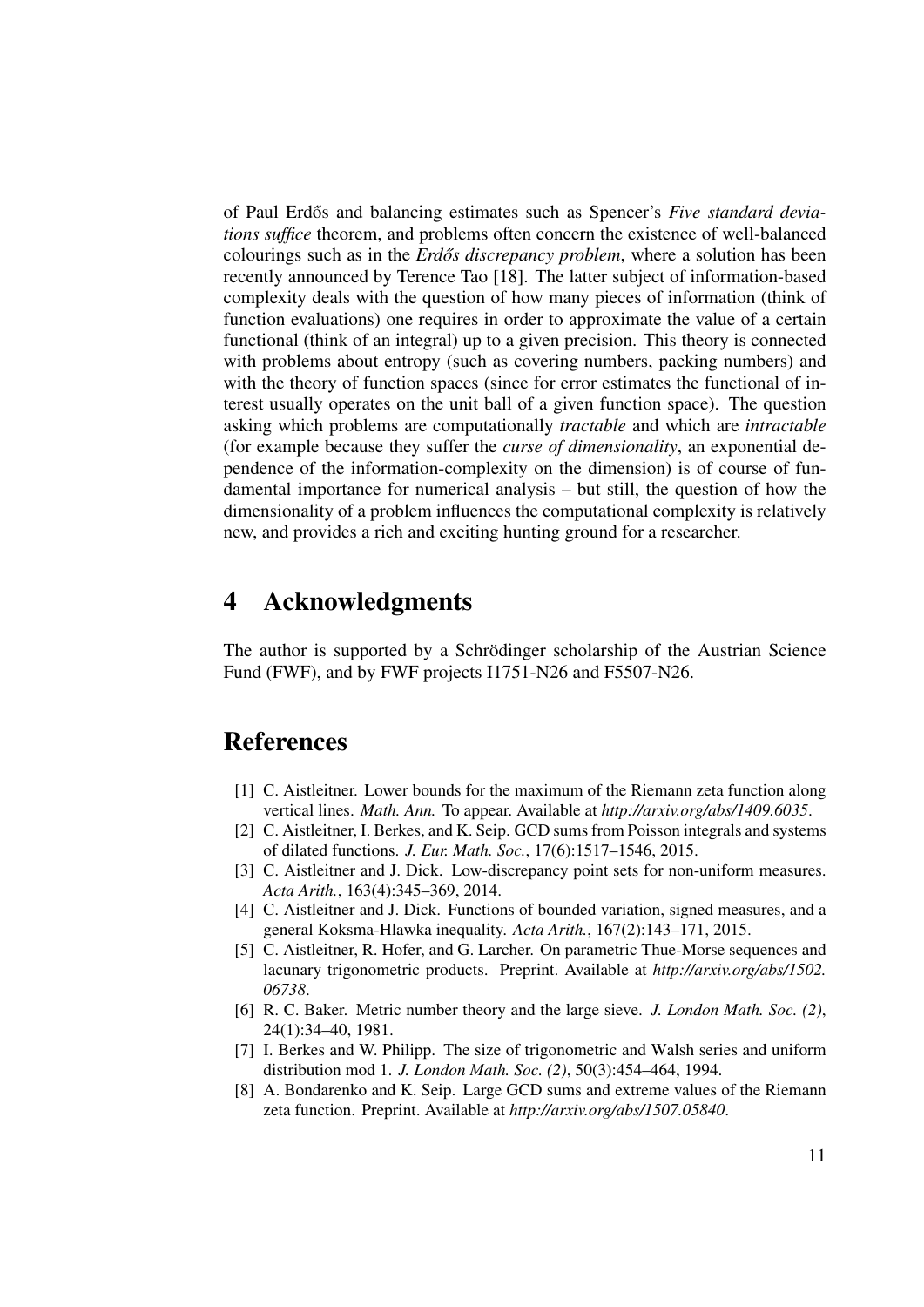- [9] J. Bourgain. Decoupling, exponential sums and the Riemann zeta function. Preprint. Available at *http://arxiv.org/abs/1408.5794*.
- [10] M. Drmota and R. F. Tichy. *Sequences, discrepancies and applications*, volume 1651 of *Lecture Notes in Mathematics*. Springer-Verlag, Berlin, 1997.
- [11] I. S. Gál. A theorem concerning Diophantine approximations. *Nieuw Arch. Wiskunde (2)*, 23:13–38, 1949.
- [12] S. Heinrich, E. Novak, G. W. Wasilkowski, and H. Woźniakowski. The inverse of the star-discrepancy depends linearly on the dimension. *Acta Arith.*, 96(3):279–302, 2001.
- [13] A. Hinrichs. Covering numbers, Vapnik-Cervonenkis classes and bounds for the star-discrepancy. *J. Complexity*, 20(4):477–483, 2004.
- [14] L. Kuipers and H. Niederreiter. *Uniform distribution of sequences*. Wiley-Interscience [John Wiley & Sons], New York-London-Sydney, 1974.
- [15] H. L. Montgomery. Extreme values of the Riemann zeta function. *Comment. Math. Helv.*, 52(4):511–518, 1977.
- [16] Z. Rudnick and P. Sarnak. The pair correlation function of fractional parts of polynomials. *Comm. Math. Phys.*, 194(1):61–70, 1998.
- [17] K. Soundararajan. Extreme values of zeta and *L*-functions. *Math. Ann.*, 342(2):467– 486, 2008.
- [18] T. Tao. The Erdős discrepancy problem. Preprint. Available at *http://arxiv.org/abs/ 1509.05363*.
- [19] H. Weyl. Über die Gleichverteilung von Zahlen mod. Eins. *Math. Ann.*, 77(3):313– 352, 1916.

*Author's address: Christoph Aistleitner, Department of Financial Mathematics and Applied Number Theory, Johannes Kepler University Linz. Altenbergerstraße 69, A-4040 Linz. email aistleitner@math.tugraz.at.*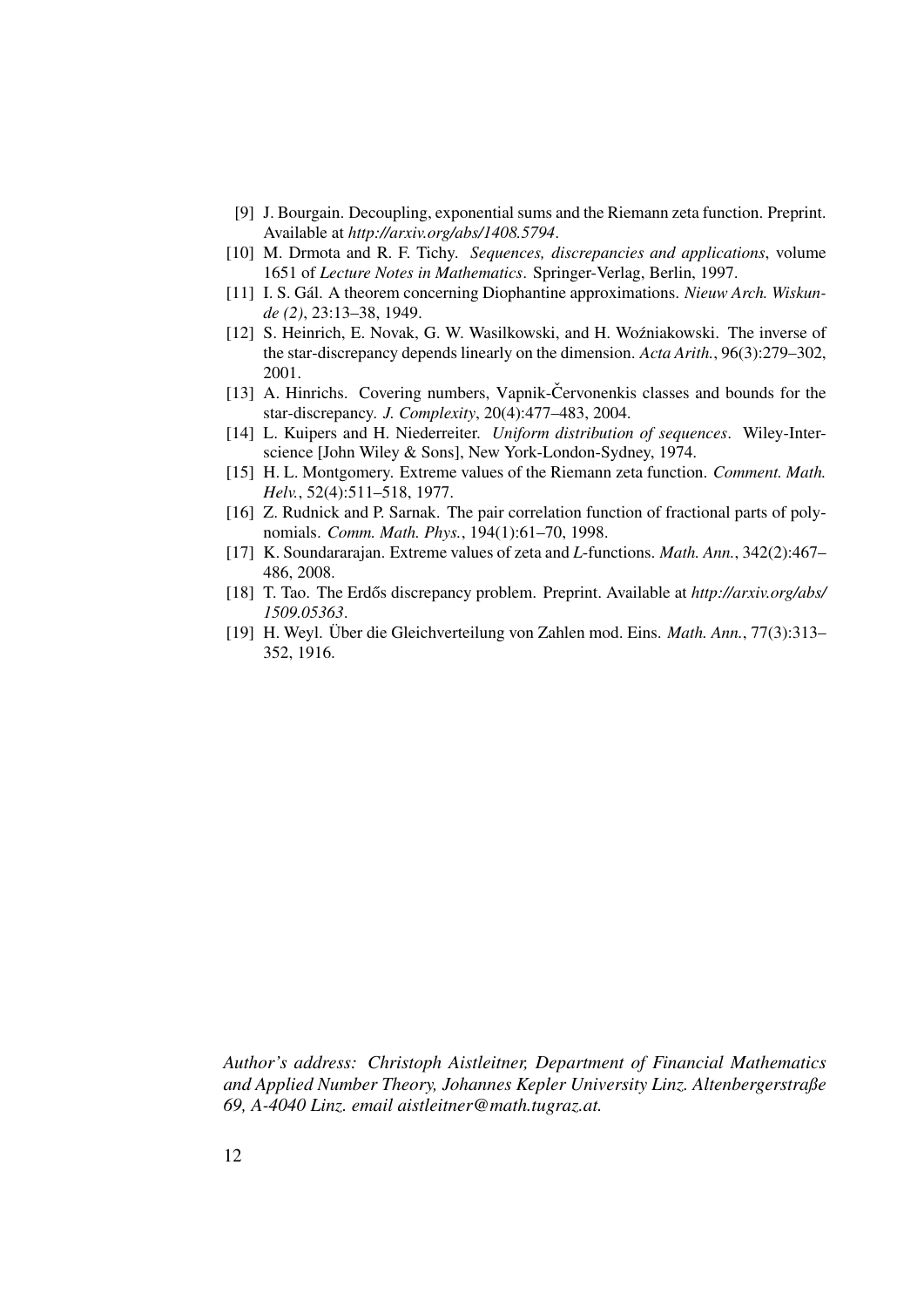Internat. Math. Nachrichten Nr. 230 (2015), 13–20

# Open Access

Falk Reckling, Guido Blechl und Brigitte Kromp, Peter Michor

Fonds zur Förderung der wissenschaftlichen Forschung (FWF) Zentralbibliothek für Physik in Wien Fakultät für Mathematik, Universität Wien

#### Open Access bei Springer publizieren

Meinung: Falk Reckling

*Das Osterreichische Bibliothekskonsortium und der Wissenschaftsfonds FWF ha- ¨ ben mit dem Springer-Verlag eine " Compact Lizenz" vereinbart. Forscherinnen und Forscher konnen damit in ¨ uber 1.600 Zeitschriften des Verlags Publikatio- ¨ nen frei zuganglich ver ¨ offentlichen. Falk Reckling vom FWF erkl ¨ art, warum der ¨ Vertrag trotz mancher Bedenken wegweisend ist.*

Die Vereinbarung "Springer Compact" mag keine optimale Vereinbarung sein,<br>sehr zufriedenstellend ist sie eber ellemel, weil sie den Weg zur vellständigen sehr zufriedenstellend ist sie aber allemal, weil sie den Weg zur vollständigen Umstellung des akademischen Publikationssystems auf Open Access ebnet. Aber es gibt natürlich auch weiterhin Bedenken gegen Open Access im Allgemeinen und gegen solche Vereinbarungen im Besonderen.

Vorbehalte und Skepsis. Einige Verlage, aber auch Bibliotheken, sind der Uber- ¨ zeugung, dass es keine Veränderungen im bestehenden System braucht. Der Tenor lautet: Alles ist gut, so wie es ist. Als ein Argument für das So-weitermachenwie-bisher wird etwa angeführt, dass die Menge der Publikationen, die den Wisschafterinnen und Wissenschaftern von den Verlagen zur Verfugung gestellt wird, ¨ mehr steigt als der Preis. Einige Wissenschafterinnen und Wissenschafter und Forschungsförderer meinen weiters, es wäre völlig ausreichend, wenn die Scientific

ISSN 0020-7926  $\odot$  2015 Österr. Math. Gesellschaft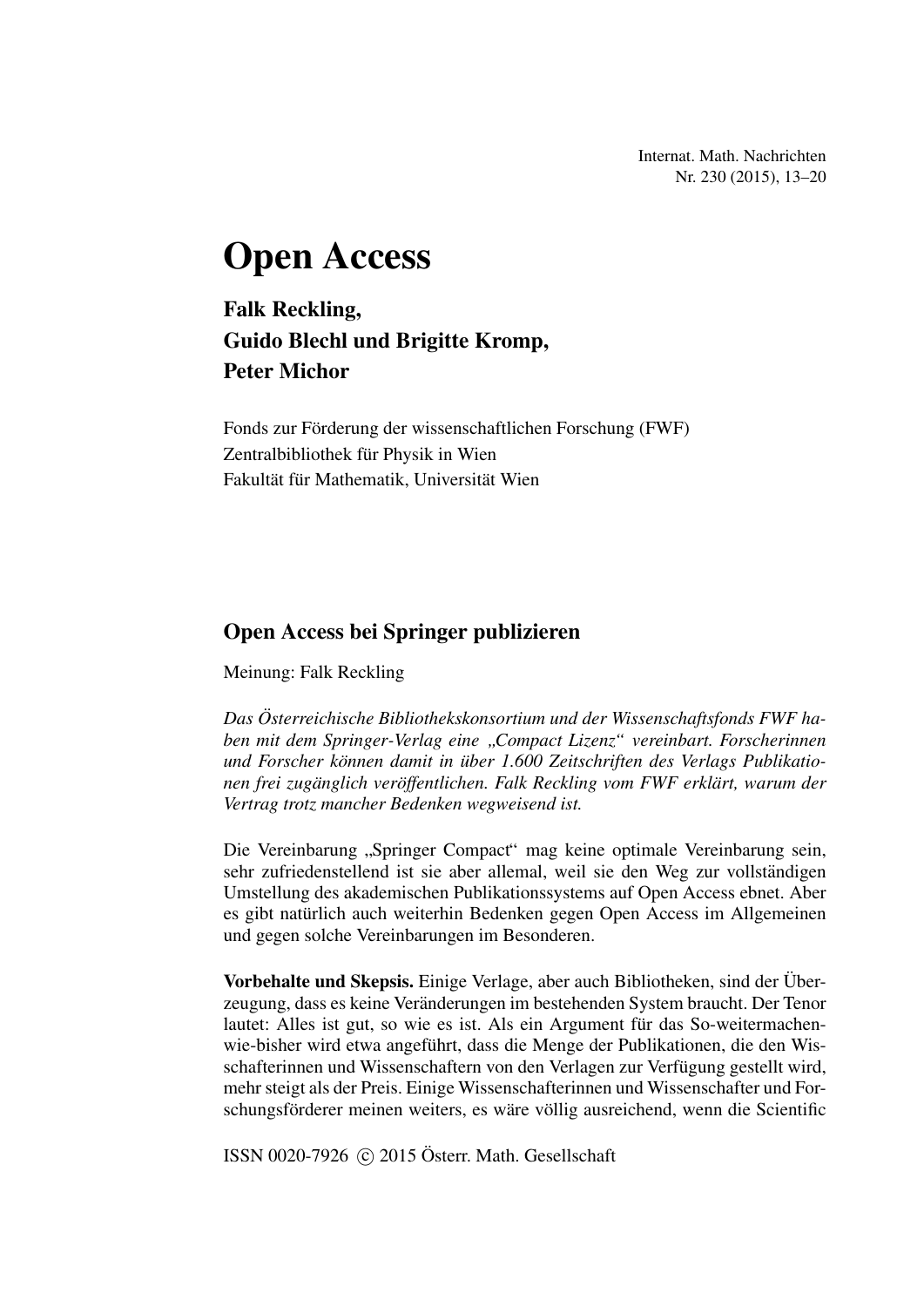### *Lizenzmodell " Springer Compact"*

Bisher hatten die Wissenschafterinnen und Wissenschafter nur einer Forschungsstätte in Österreich Zugriff auf alle Springer-Subskriptionszeitschriften (über 1.600). Und Open Access konnten in diesen Zeitschriften fast ausschließlich vom FWF geförderte Autorinnen und Autoren publizieren. Ab Janner 2016 haben nun Wissenschafterinnen und Wissenschafter von 34 wis- ¨ senschaftlichen Einrichtungen in Österreich Zugriff auf alle Springer-Subskriptionszeitschriften, und sie können in diesen Zeitschriften, wenn sie corresponding authors sind, kostenfrei Open Access publizieren. Im Vergleich zur bisherigen Vereinbarung kostet die neue zwar geringfügig mehr, bietet aber Autorinnen und Autoren sowie Leserinnen und Lesern weitaus mehr Leistungen.

Community, also die Wissenschafterinnen und Wissenschafter unter sich, Zugriff auf Publikationen und Daten haben.

Neben den Verfechtern eines traditionellen Publikationssystems gibt es aber auch durchaus Bedenken unter den Befürwortern und Anhängern von Open Access selbst, die lieber eigenorganisiert auftreten und sich von den großen Verlagen distanzieren wollen – in dem Glauben, die Community könne das System besser, unabhängig und günstiger regeln.

Entwicklungen in Gang setzen. Daher ist es umso bemerkenswerter, dass es mit dieser Vereinbarung gelungen ist, sich aus der Umklammerung der angefuhrten ¨ und üblichen Bedenken zu lösen und diesen wichtigen Schritt zu wagen. Er ist ein bedeutender Baustein in eine zukunftsweisende Richtung. Das heißt fur uns ¨ nun aber auch, diese Entwicklung voranzutreiben und die nächsten Schritte zu setzen. Denn nach dem Deal ist vor dem Deal. Das bedeutet, es geht weiter und es geht sicherlich noch besser. Wie der FWF schon an anderer Stelle dargelegt hat, braucht es zumindest vier Maßnahmen für einen funktionalen akademischen Publikationsmarkt der Zukunft.

Weitere Maßnahmen und Ziele. Erstens braucht es eine größere Kostentransparenz, denn es gibt starke Indizien (siehe für Österreich), dass bereits jetzt ausreichend Geld im System ist, um Open Access zu finanzieren. Die Max Planck Gesellschaft hat hierzu einen sehr guten Vorschlag gemacht.

Zweitens ist mehr Wettbewerb zwischen den Publikationsanbietern nach dem Preis-Leistungs-Prinzip nötig, sonst wird es einen zunehmenden Konzentrationsprozess am Markt und weitere Preisanstiege geben. Dazu gehört auch, dass sich die Wissenschaftsinstitutionen wieder stärker bei der Etablierung auch nicht kommerzieller, hochqualitativer Publikationsmodelle engagieren müssen.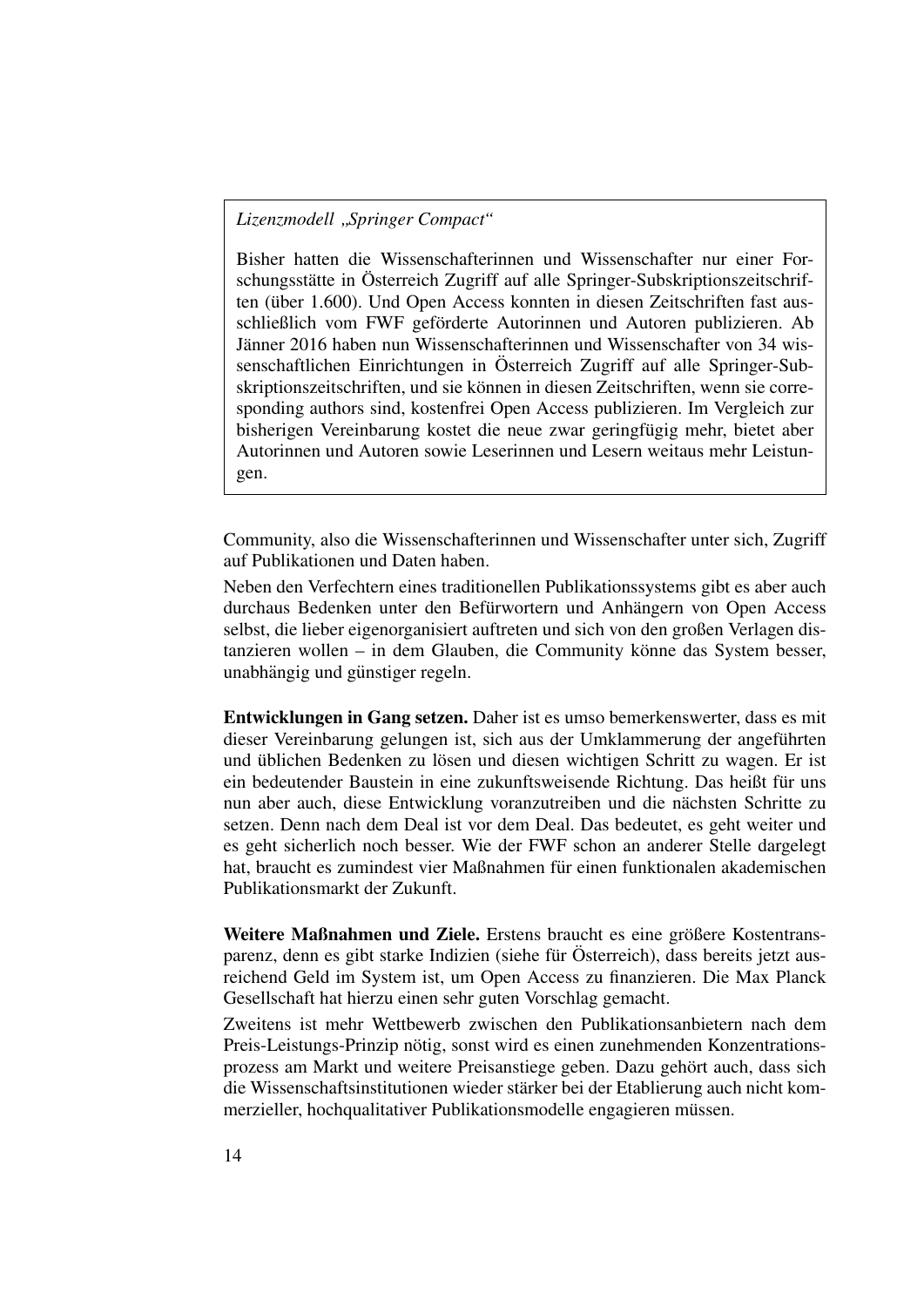In einer zusehends internationalisierten Wissenschaft bedarf es drittens mehr grenzübergreifender Kooperationen der Fördergeber, inklusive des "Poolens" von<br>Eördergeldern Fördergeldern.

Open Access sollte viertens, so wie in den Niederlanden, Bestandteil der offiziellen Regierungspolitik werden. Hier erhoffen wir uns durch die EU-Präsidentschaft der Niederlande 2016 neue Impulse für Europa wie auch für Österreich.

Zahlreiche Beteiligte ermöglichen neues Modell. Abschließend möchte ich im Namen des Wissenschaftsfonds FWF für das Zustandekommen der Vereinbarung ein großes Dankeschön an alle Beteiligten aussprechen. Eine Reihe von Personen trägt ihren Anteil an der Verwirklichung dieses Modells:

• Beim Springer Verlag gilt der Dank insbesondere Heike Klingebiel, Juliane Ritt und auch Wim van der Stelt, die sehr konstruktiv verhandelt haben.

• Die Kooperation E-Medien und hier allen voran Brigitte Kromp von der Universität Wien, aber auch Bruno Bauer von der Medizinischen Universität Wien, haben mit hohem Einsatz und viel Pragmatismus – wie auch schon bei einigen Vorläufer-Abkommen wie SCOAP<sup>3</sup>, mit IoP Publishing oder mit Taylor & Francis – die Vereinbarung erst ermöglicht.

• Das Bundesministerium für Wissenschaft, Forschung und Wirtschaft (BM-WFW), insbesondere in der Person von Peter Seitz, unterstützt die Verlagsverhandlungen und das Open Access Network Austria (OANA) seit Jahren sehr engagiert.

• Vom FWF möchte ich ganz besonders den ehemaligen Präsidenten Christoph Kratky, aber auch das derzeitige Präsidium hervorheben, weil es unter ihnen möglich war, auch gegen Widerstände Risiken einzugehen und offensiv Akzente zu setzen.

• Die Universitätenkonferenz (UNIKO) hat vor allem in Person von Vizerektorin Susanne Weigelin Schwierdzik, aber auch von Prasident Heinrich Schmidinger ¨ einen maßgeblichen Anteil. Sie haben durch ihren Einsatz dem Thema den nötigen forschungspolitischen Nachdruck verliehen. Dass das ein Erfolgsrezept ist, zeigt die Strategie der niederländischen Universitäten. Dort haben die Rektorinnen und Rektoren die Verhandlungsführung mit den Verlagen übernommen, um Open Access durchzusetzen.

*Falk Reckling ist Leiter der Abteilung Strategie-Analysen beim Wissenschaftsfonds FWF. Dort verantwortet er die Bereiche Strategie des FWF, Forschungsstatistik und -dokumentation sowie " Scholarly Communication" inklusive Open Access.*

Dieser Artikel wurde auf der Webseite des FWF publiziert (*http://scilog.fwf.ac. at/artikel/2826/open-access-bei-springer-publizieren*). Der Nachdruck erfolgt mit freundlicher Genehmigung.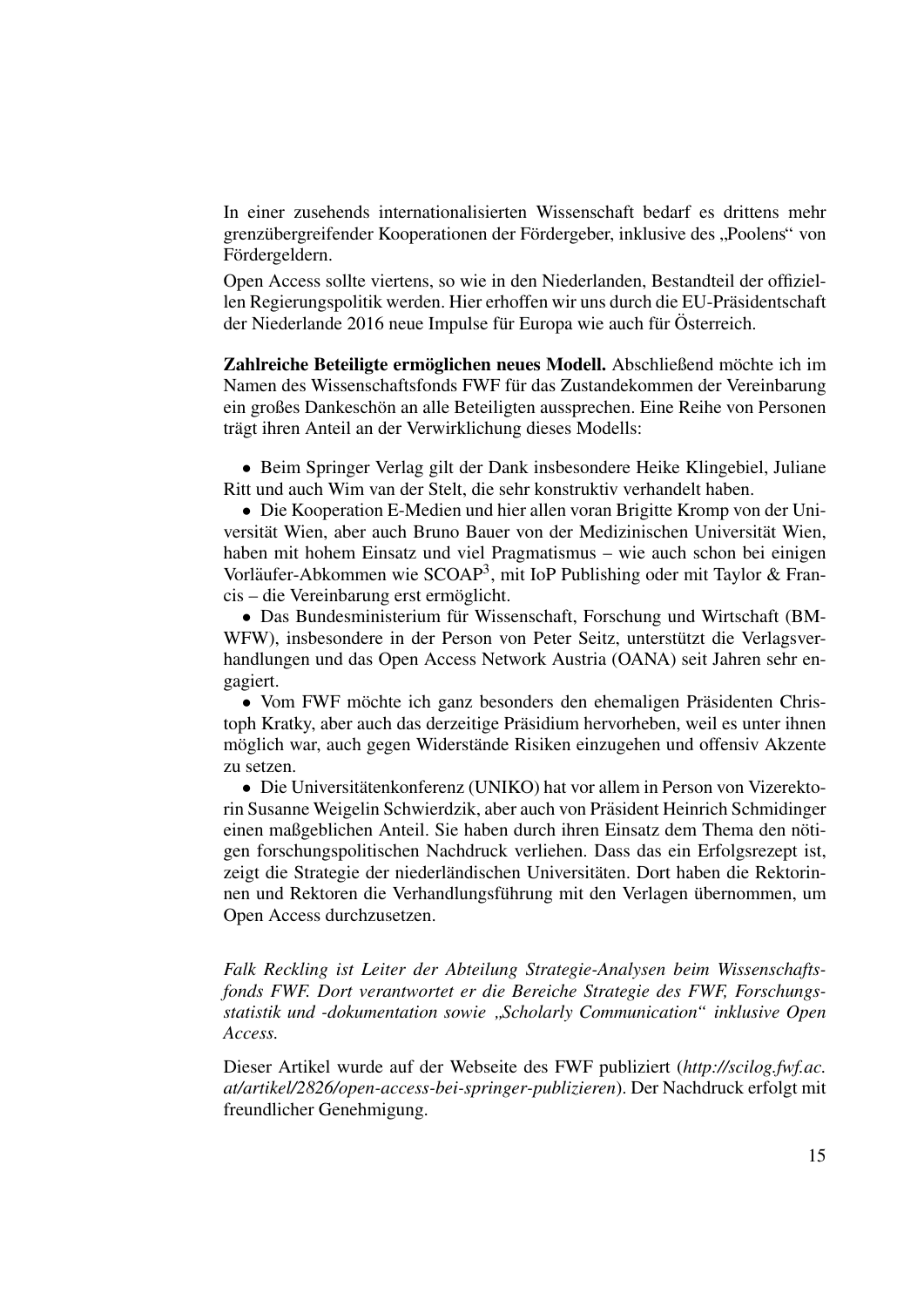#### Open Access für die Universitätsbibliothek Wien

*Wieso die Universitatsbibliothek Wien den neuen Springer Compact-Vertrag ab- ¨ geschlossen hat – von Guido Blechl und Brigitte Kromp*

1. Zum Vertrag. Springer, der Wissenschaftsfonds FWF und die *Kooperation E-Medien Österreich* (KEMÖ) haben ein weitreichendes, neues Lizenzmodell verbindet die Nutzung von Inhalten auf "Springer Link" mit der Möglichkeit,<br>Open Access zu publizieren ("Bood & Publich"). Dies bedeutet dess Angebärige "Springer Compact" für den Zeitraum 2016–2018 vereinbart. Springer Compact Open Access zu publizieren ("Read & Publish"). Dies bedeutet, dass Angehörige<br>dar 34 am Konsertium teilnehmenden Einrichtungen einerseits lesenden Zugriff der 34 am Konsortium teilnehmenden Einrichtungen einerseits lesenden Zugriff auf über 2.000 Springer-Zeitschriften haben und andererseits ab 1.1.2016 in über 1.600 Springer-Subskriptionszeitschriften ohne Bezahlung von Gebuhren Open ¨ Access publizieren können.

Osterreich ist nach den Niederlanden das zweite Land, in welchem dieser innova- ¨ tive Lizenzvertrag mit einer Open Access-Komponente umgesetzt wurde.

Weitere Pilotprojekte wurden mit der Max-Planck-Gesellschaft und dem *Joint Information Systems Committee* in Großbritannien abgeschlossen. Ziel des Abkommens ist es, die Transformation von einem subskriptionsbasierten auf ein Open Access-basiertes Publikationssystem voranzutreiben und dabei gleichzeitig zur Erhöhung der weltweiten Sichtbarkeit der österreichischen Forschung beizutragen.

2. Positive Effekte. Für Wissenschafterinnen und Wissenschafter und Institutionen gibt es die folgenden positiven Effekte:

• Sichtbarkeit des österreichischen Forschungsoutput wird stark erhöht

• Finanzielle und administrative Entlastung der Wissenschafterinnen und Wissenschafter

• Open Access-Mandate (z.B. Horizon 2020, FWF) können leicht erfüllt werden, Open Access-Veröffentlichung auch in "traditionellen" Zeitschriften möglich

• Artikel erhalten Creative Commons-Lizenzen (CC BY oder CC BY-NC), wodurch deren Verbreitung und Nachnutzbarkeit möglich ist

• Sofortiger Upload des finalen Artikels in der Verlagsversion in jedes Repositorium und auf jede Homepage erlaubt

• Neue Wege der Transformation des Publikationswesens von Closed zu Open Access: Andere Verlage werden ermutigt, ebenfalls Read & Publish-Pakete anzubieten

• Österreichische Universitäten und der FWF als Early Adopter und Förderer für innovative Publikationsmodelle

• Österreich gestaltet Entwicklungen im Publikationswesen proaktiv mit und kann so wertvolle Erfahrungen für zukünftige Verlagsverhandlungen sammeln.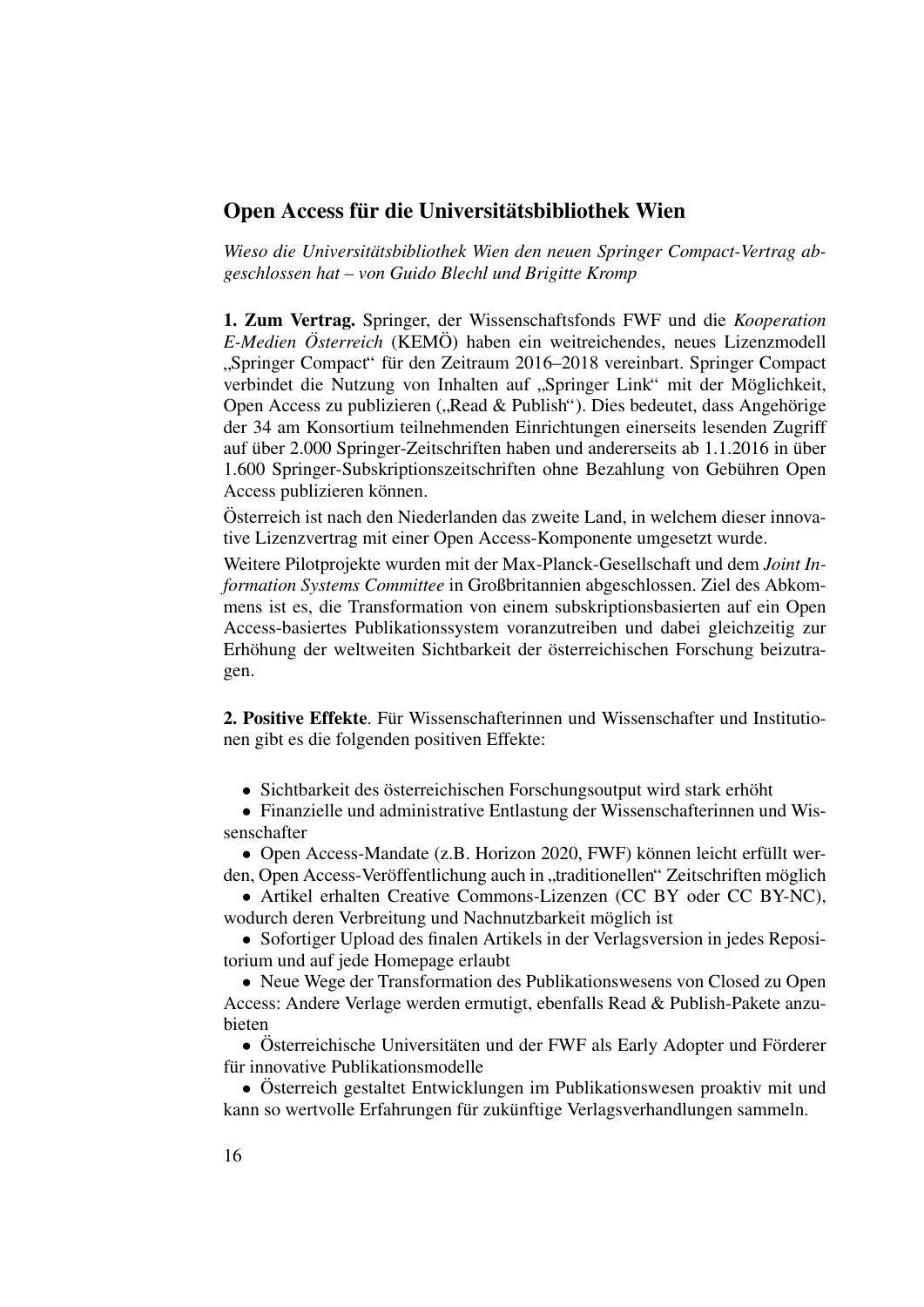3. Finanzierung. Die Kosten des neuen Vertrags bestehen aus einem Pauschalpreis, der drei Komponenten abdeckt: Zugang zu rund 2.000 Zeitschriften, Archivrechte auf diese Zeitschriften für die bezahlten Jahre 2016–2018 und kostenfreies Open Access-Publizieren in rund 1.600 Subskriptionszeitschriften. Voraussetzungen für das Open Access-Publizieren sind, dass die Autorinnen und Autoren Angehörige einer der teilnehmenden Einrichtung sind und als *corresponding author* aufscheinen. Im Vergleich zur bisherigen Vereinbarung konnte neben der Open Access-Komponente erstmalig auch der Zugriff auf das gesamte Portfolio von Springer für alle Konsortialteilnehmer verhandelt werden. Insgesamt kostet der neue Springer Compact-Vertrag zwar geringfügig mehr als der Vorgängervertrag, bietet aber sowohl den Autorinnen und Autoren als auch den Leserinnen und Lesern weitaus mehr Leistungen.

#### *Adresse der Autoren:*

*DI Guido Blechl, Open Access Office, c/o Zentralbibliothek Physik der Universitat Wien, Boltzmanngasse 5, 1090 Wien. ¨*

*Mag. Brigitte Kromp, Leiterin der Zentralbibliothek fur Physik und der Fachbe- ¨ reichsbibliothek Chemie der Universitat Wien, Boltzmanngasse 5, 1090 Wien. ¨*

#### Eine akzeptable pragmatische Lösung

Peter Michor

"Open Access" ist von seiner Intention und seinem Ansatz her ein richtiger und moralisch guter Vorschlag. Doch die großen Wissenschaftsverlage haben "Open Access" schnell in einen weiteren Einkommensstrom verwandelt, der keine nennenswerten Kosten verursacht. Wissenschaftliches Publizieren ist eine wirtschaftliche Tatigkeit mit gefangenem Markt, der bis zu 40 Prozent Rohgewinn vom ¨ Umsatz bietet; dies steht so sogar in Hauptversammlungs-Prospekten mancher Verlage. Dieser Gewinn kommt fast ausschließlich aus Forschungsgeldern, also aus Steuergeldern.

Die jetzt getroffene Vereinbarung mit dem Springer-Verlag sieht nicht mehr nach Kapitulation vor finanziellem Wegelagerertum aus. Sie ist pragmatisch und moralisch durchaus akzeptabel.

*Peter Michor war von 1995 bis 1998 Sekretär der Europäischen Mathematischen Gesellschaft, dabei Initiator und Mitbegrunder von http://www.univie.ac. ¨ at/EMIS/, und 1999–2003 Vorsitzender des Committee on Electronic Information and Communication (CEIC) der Internationalen Mathematischen Union.*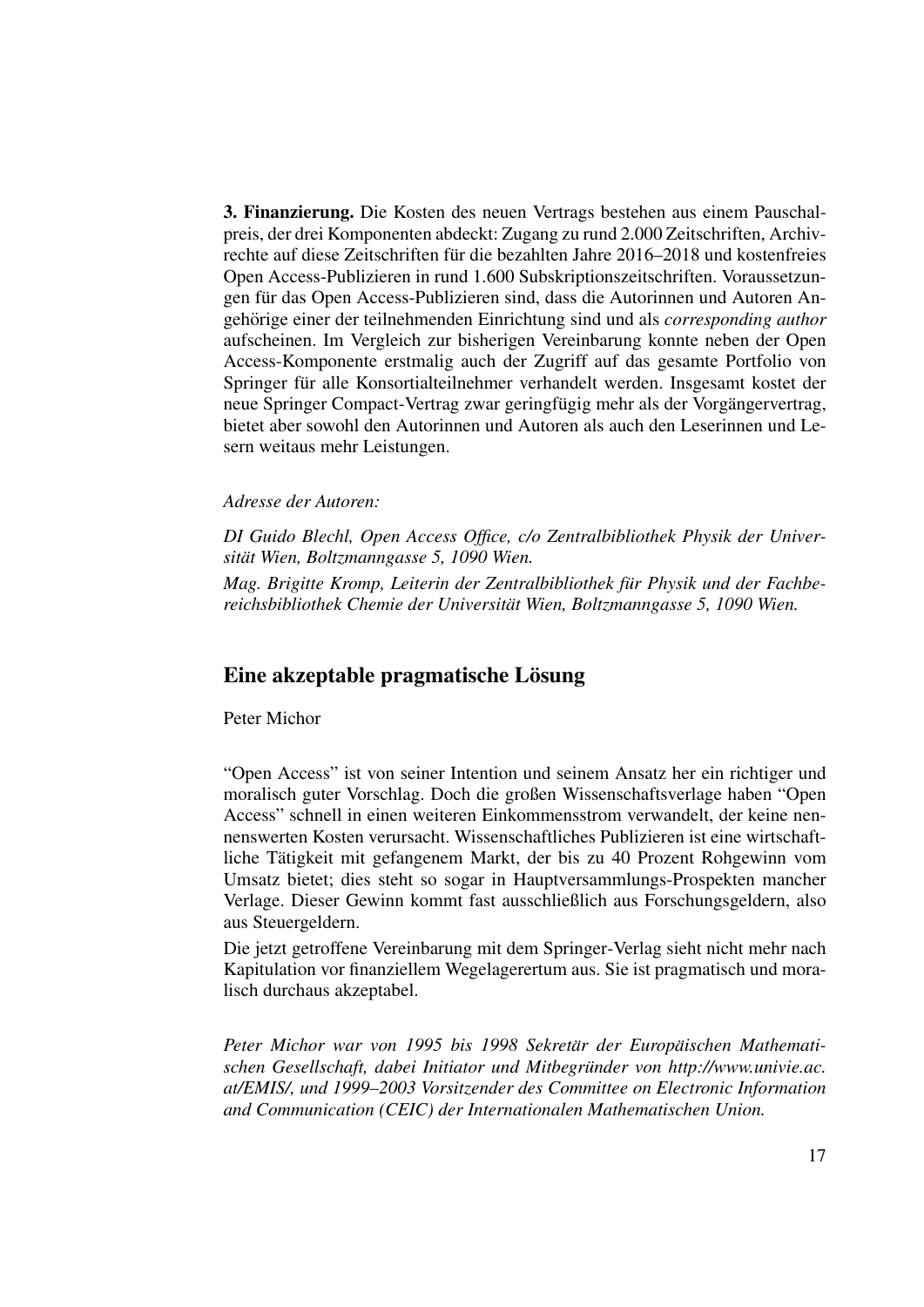#### Mathematische Zeitschriften des Springer-Verlags

Wir geben im Folgenden für die einzelnen mathematischen Zeitschriften des Springer-Verlags an, wie sich das *Springer Compact*-Abkommen auf sie auswirken wird. Diese Angaben basieren auf Daten, die freundlicherweise von der Zentralbibliothek Physik in Wien zur Verfugung gestellt wurden, und auf Informatio- ¨ nen, die auf den Webseiten des Springer-Verlags zu finden sind. Die Redaktion der IMN möchte trotz Sorgfalt in der weiteren Verarbeitung dieser Daten keine Garantie für die Richtigkeit und Vollständigkeit der folgenden Listen übernehmen.

Die folgenden 115 mathematischen Zeitschriften sind unter den 1.671 Zeitschriften, in welchen Angehörige der an *Springer Compact* teilnehmenden Institutionen ohne Kosten Open Access publizieren können (sofern sie die korrespondierenden Autoren sind).

• *Acta Applicandae Mathematicae* • *Acta Mathematica Vietnamica* • *Advances in Comput. Mathematics* • *Afrika Matematika* • *Algebras and Representation Theory* • *Annales Henri Poincare* • *Annales mathématiques du Québec* • *Annali dell'universita di Ferrara `* • *Annali di Matematica Pura ed Applicata (1923–)* • *Annals of Combinatorics* • *Annals of Global Analysis and Geometry* • *Applied Categorical Structures* • *Applied Mathematics & Optimization* • *Arabian J. Mathematics* • *Archiv der Mathematik* • *Archive for Math. Logic* • *Archive for Rational Mechanics and Analysis* • *Beitrage zur Algebra und Geometrie ¨* • *BIT Numerical Mathematics* • *Bulletin of Math. Biology* • *Calculus of Variations and Partial Differential Equations* • *Calcolo* • *Collectanea Mathematica* • *Communications in Mathematics and Statistics* • *Communications in Math. Physics* • *Comput. and Applied Mathematics* • *Comput. and Math. Organization Theory* • *Comput. Methods and Function Theory* • *Comput. Optimization and Applications* • *Computing* • *Computing and Visualization in Science* • *Constructive Approximation* • *Decisions in Economics and Finance* • *Designs, Codes and Cryptography* • *Discrete & Comput. Geometry* • *Discrete Event Dynamic Systems* • *Educational Studies in Mathematics* • *European Actuarial J.* • *European J. Mathematics* • *Extremes* • *Finance and Stochastics* • *Foundations of Comput. Mathematics* • *Fuzzy Optimization and Decision Making* • *Geometriae Dedicata* • *Geometric and Functional Analysis* • *Graphs and Combinatorics* • *Inventiones mathematicae* • *GEM – International J. Geomathematics* • *Jahresbericht der Deutschen Mathematiker-Vereinigung* • *Japan J. Industrial and Applied Mathematics* • *J. fur Mathematik-Didaktik ¨* • *J. Algebraic Combinatorics* • *J. Applied Mathematics and Computing* • *J. Combinatorial Optimization* • *J. Dynamical and Control Systems* • *J. Dynamics and Differential Equations* • *J. Engineering Mathematics* • *J. Fixed Point Theory and Applications* • *J. Geometric Analysis* • *J. Geometry* • *J. Global Optimization* • *J. Heuristics* • *J. Homotopy and Related Structures* • *J. Math. Biology* • *J. Math. Chemistry* • *J. Math.*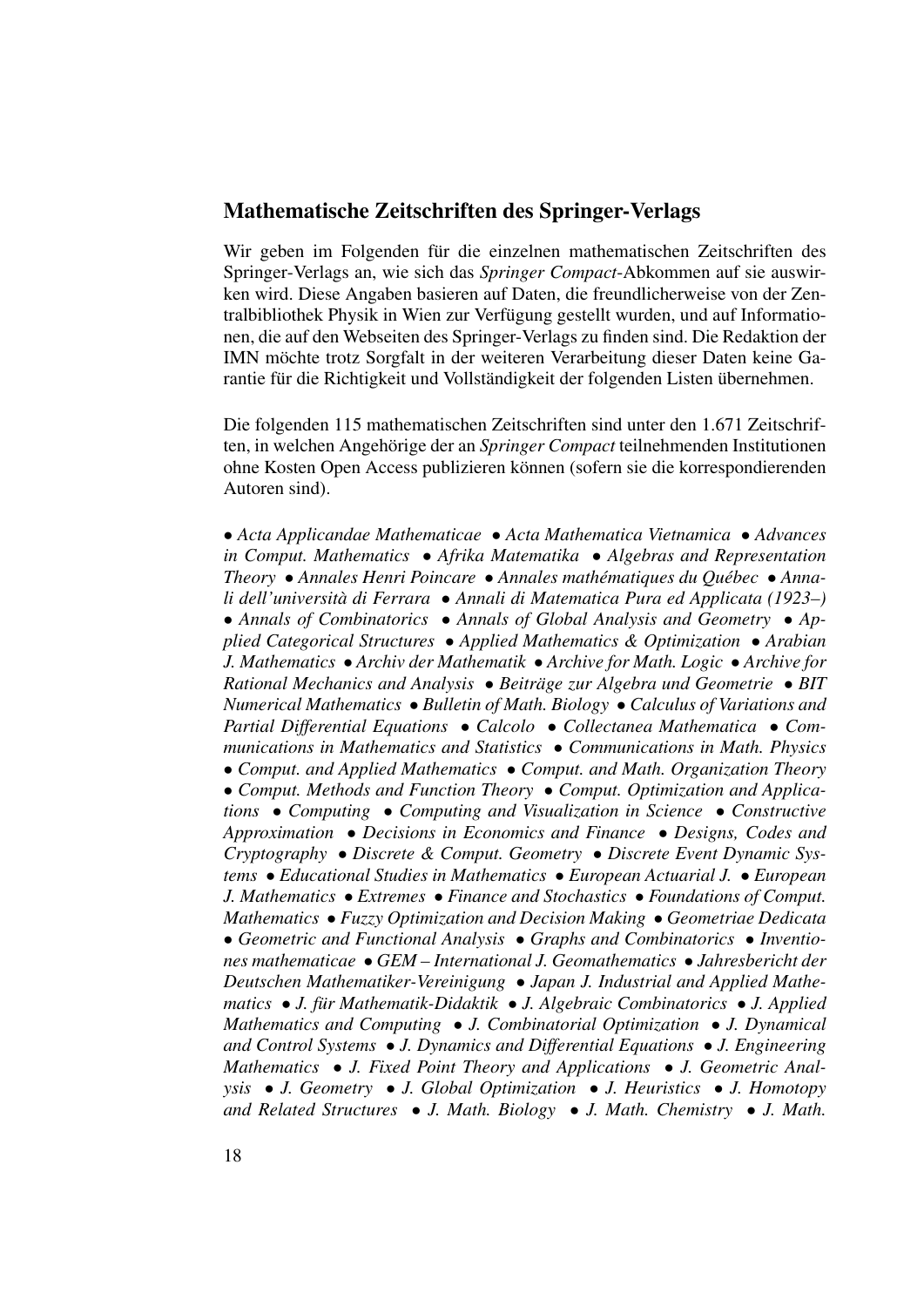*Fluid Mechanics* • *J. Math. Modelling and Algorithms in Operations Research* • *J. Nonlinear Science* • *J. Operations Research Society of China* • *J. Scientific Computing* • *J. Optimization Theory and Applications* • *J. Theoretical Probability* • *Lettera Matematica Pristem* • *Letters in Math. Physics* • *Lifetime Data Analysis* • *Manuscripta Mathematica* • *Math. Geosciences* • *The Math. Intelligencer* • *Math. Methods of Operations Research* • *Math. Physics, Analysis and Geometry* • *Math. Programming* • *Math. Programming Computation* • *Mathematics and Financial Economics* • *Mathematics Education Research J.* • *Mathematics in Computer Science* • *Mathematics of Control, Signals, and Systems* • *Mathematische Annalen* • *Mathematische Semesterberichte* • *Mathematische Zeitschrift* • *Methodology and Computing in Applied Probability* • *Monatshefte fur Mathematik ¨* • *Numerical Algorithms* • *Numerische Mathematik* • *Optimization and Engineering* • *Optimization Letters* • *Order* • *Periodica Mathematica Hungarica* • *Potential Analysis* • *Probability Theory and Related Fields* • *Revista de la Real Academia de Ciencias Exactas, F´ısicas y Naturales. Serie A. Matematicas ´* • *The Ramanujan J.* • *Rendiconti del Circolo Matematico di Palermo (1952–)* • *Revista Matematica Complutense ´* • *Ricerche di Matematica* • *Sao Paulo J. Math. Sciences ˜* • *Science China Mathematics* • *Set-Valued and Variational Analysis* • *Statistical Inference for Stochastic Processes* • *Statistical Methods & Applications* • *Statistics and Computing* • *Stochastic Partial Differential Equations: Analysis and Computations* • *Theoretical and Math. Physics* • *Vietnam J. Mathematics* • *ZDM* • *Z. fur angewandte Mathematik und Physik. ¨*

Die folgenden 10 mathematischen Zeitschriften sind Open Access-Zeitschriften in der Kategorie *Springer Open*, die sich unverandert dadurch finanzieren, dass die ¨ Autoren für die Veröffentlichung bezahlen. Sie sind von dem Springer Compact-Abkommen nicht betroffen.

• *Advances in Difference Equations* • *Boundary Value Problems* • *Bulletin of Math. Sciences* • *J. Inequalities and Applications* • *The J. Math. Neuroscience* • *J. Mathematics in Industry* • *J. Uncertainty Analysis and Applications* • *Math. Sciences* • *Research in Number Theory* • *Research in the Math. Sciences.*

Die folgenden 52 mathematischen Zeitschriften werden im Rahmen des *Springer Compact*-Abkommens für alle teilnehmenden Institutionen frei zugänglich sein, es gibt aber nicht die Möglichkeit, kostenfrei Open Access zu publizieren; der Hauptgrund dafür ist, dass diese Zeitschriften nicht dem Springer-Verlag gehören.

• *Abhandlungen aus dem Mathematischen Seminar der Universitat Hamburg ¨*

• *Acta Mathematica* • *Acta Mathematica Hungarica* • *Acta Mathematica Sinica, English Series* • *Acta Mathematicae Applicatae Sinica, English Series*

• *Algebra and Logic* • *Analysis Mathematica* • *Annals of the Institute of Statistical Mathematics* • *Applications of Mathematics* • *Applied Mathematics and*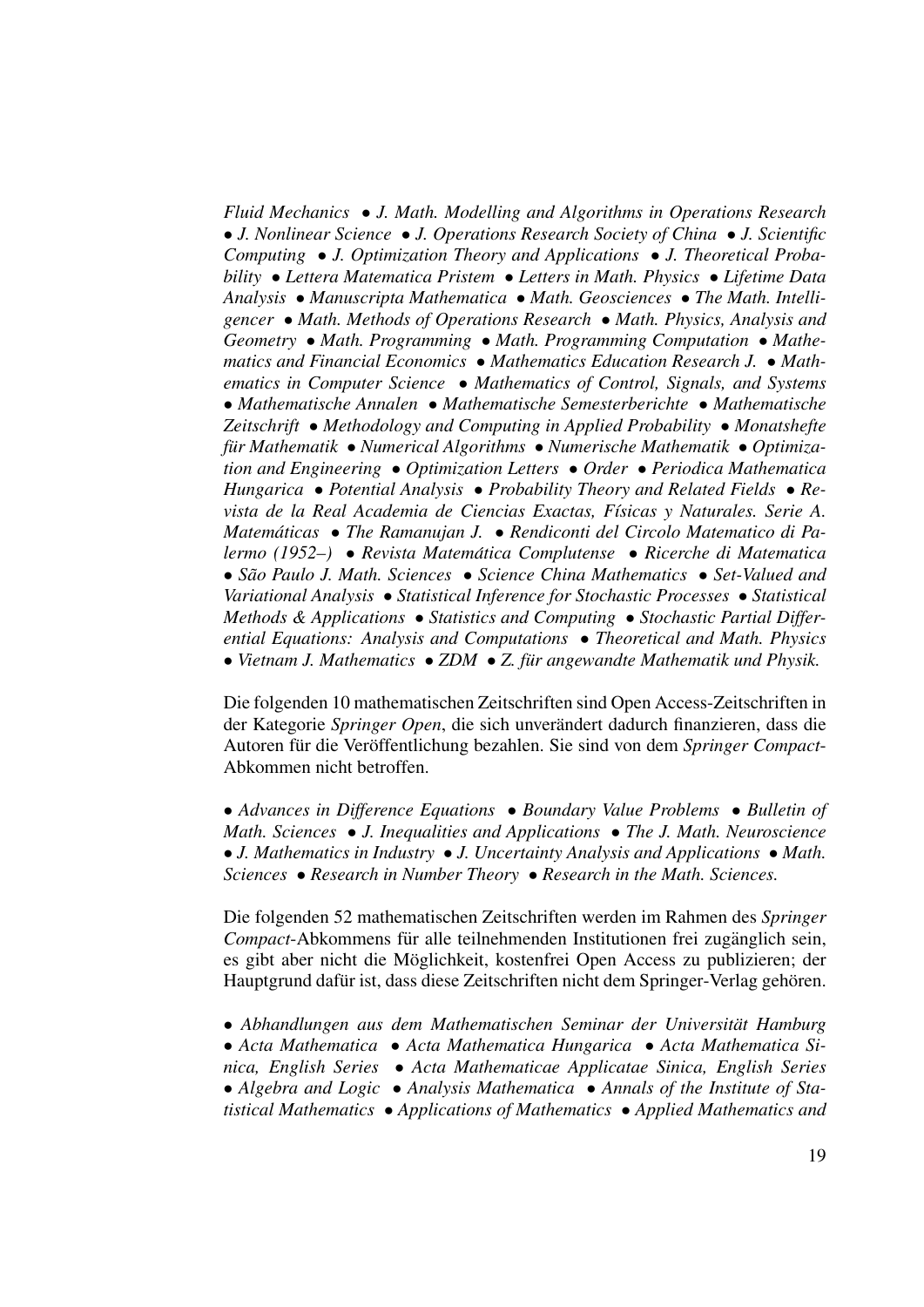*Mechanics* • *Applied Mathematics – A Journal of Chinese Universities* • *Automatic Documentation and Math. Linguistics* • *Arkiv for Matematik ¨* • *Bollettino dell'Unione Matematica Italiana* • *Bulletin of the Brazilian Math. Society, New Series* • *Chinese Annals of Mathematics, Series B* • *Combinatorica* • *Comput. Mathematics and Math. Physics* • *Comput. Mathematics and Modeling* • *Czechoslovak Math. J.* • *Differential Equations* • *Doklady Mathematics* • *Frontiers of Mathematics in China* • *Functional Analysis and Its Applications* • *Indian J. Pure and Applied Mathematics* • *Israel J. Mathematics* • *Japanese J. Mathematics* ● *J. d'Analyse Mathématique* ● *J. Applied and Industrial Mathematics* • *J. Contemporary Math. Analysis* • *J. Math. Sciences* • *Lithuanian Math. J.* • *Lobachevskii J. Mathematics* • *Math. Methods of Statistics* • *Math. Models and Computer Simulations* • *Math. Notes* • *Moscow University Comput. Mathematics and Cybernetics* • *Moscow University Mathematics Bulletin* • *Numerical Analysis and Applications* • *P-Adic Numbers, Ultrametric Analysis, and Applications* • *Proceedings – Math. Sciences* • *Proceedings of the Steklov Institute of Mathematics* • *Publications mathématiques de l'IHÉS* • *Regular and Chaotic Dynamics* • *Russian J. Math. Physics* • *Russian Mathematics* • *Siberian Advances in Mathematics* • *Siberian Math. J.* • *Ukrainian Math. J.* • *Moscow University Mathematics Bulletin* • *Vestnik St. Petersburg University: Mathematics* • *Wuhan University J. Natural Sciences.*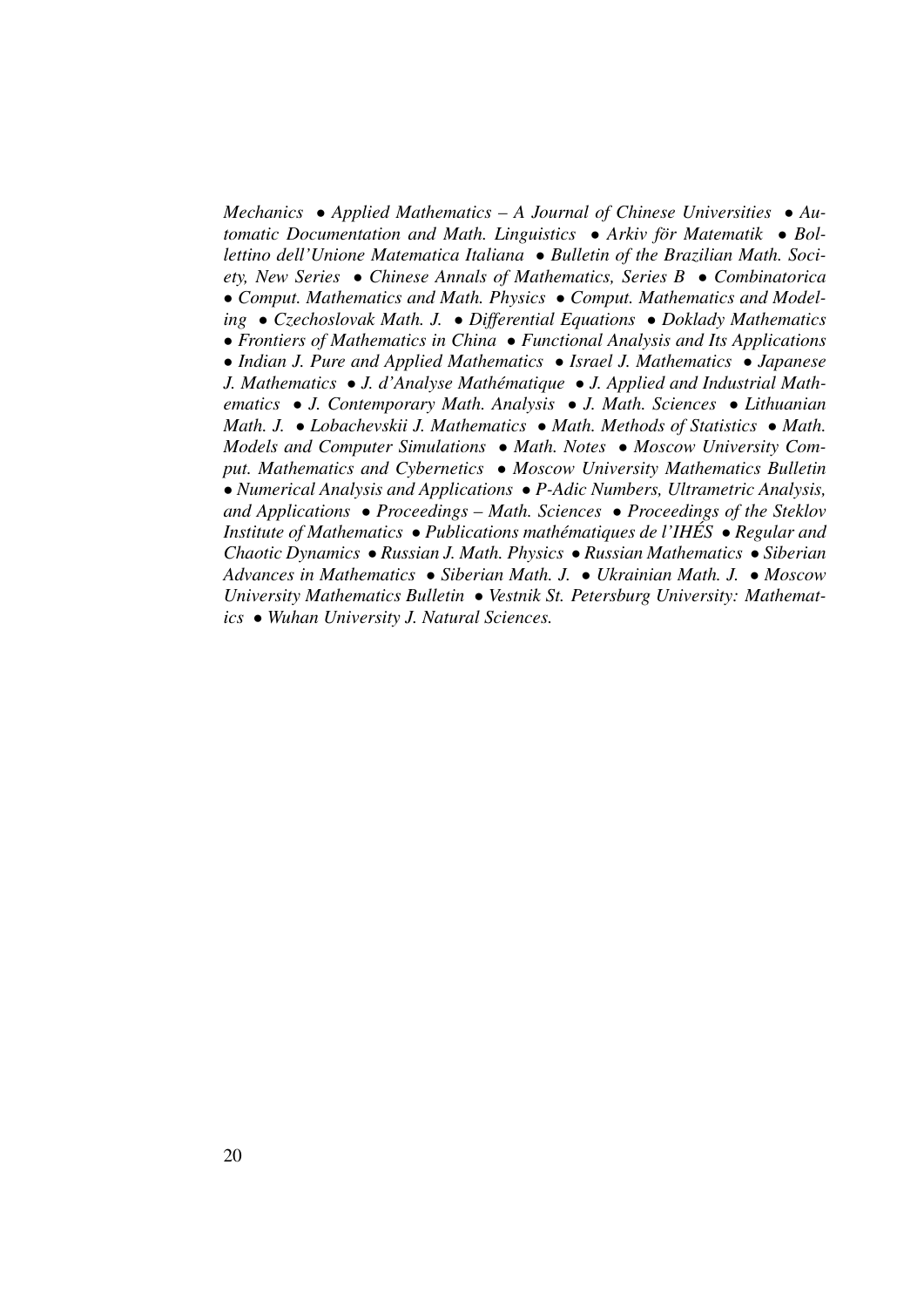Internat. Math. Nachrichten Nr. 230 (2015), 21–37

# Mathematics at IST Austria

Nick Barton, Herbert Edelsbrunner, László Erdős, Tamás Hausel, Jan Maas, Robert Seiringer, Caroline Uhler, Uli Wagner

IST Austria

#### **Introduction**

IST Austria is a multidisciplinary research institution dedicated to cutting-edge, curiosity-driven basic research in the natural, mathematical, and computer sciences, both theoretical and experimental. It is not a university in the traditional sense, its focus is solely on research and the training of graduate students. Apart from student interns we do not have regular undergraduate students and we cannot grant B.Sc. or M.Sc. degrees. The official language is exclusively English on the whole campus to ensure that international students and faculty members can participate equally in all scientific and social activities.

We believe IST Austria is almost unique in the world; among other institutions world-wide its structure is probably the closest to the Weizmann Institute. In fact, Professor Haim Harari, former president of the Weizmann Institute, has played a pivotal role in setting up the concept of IST Austria. The vision was to create a special environment where researchers from different disciplines have much more interaction than at a traditional institute with separate faculties, departments and schools.

We have several colleagues who struggled to find their home at their previous institutions with more rigid departmental boundaries. Herbert Edelsbrunner and Uli Wagner are equally at home in mathematics and computer science, and always wished not having to make a choice. Robert Seiringer is a physicist by education and has spent most of his academic life in physics departments, but his work is very mathematical. Nick Barton's primary interest is evolutionary biology but some of his work has remarkable mathematics components; in addition he enjoys teaching mathematics. They all feel much more comfortable at IST Austria, where they are free to choose their level of involvement in the activities of different

ISSN 0020-7926  $\odot$  2015 Österr. Math. Gesellschaft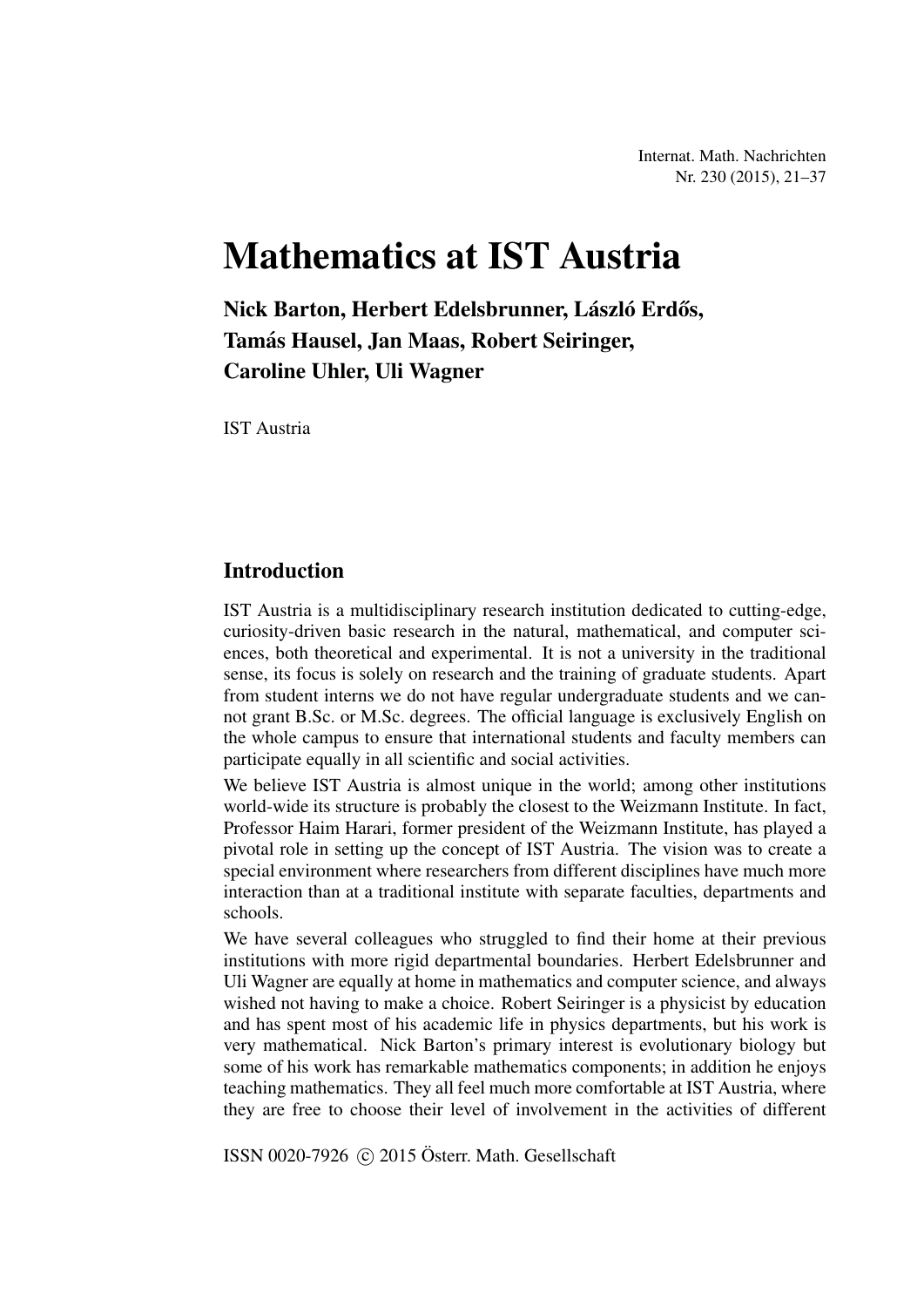disciplines and where they have ample opportunity to interact with researchers of other areas.

To foster a creative and interdisciplinary scientific atmosphere, all hierarchical and separating organizational structures, such as departments, are avoided at IST Austria. The scientists are organized into independent research groups, each headed by a professor or a tenure-track assistant professor. Each professor has full control over his/her research group, and in particular can solely decide about hiring postdocs. The research budget of the group consists of three parts. A basic budget is provided by the institute and is renegotiated every five years based upon performance. Additionally, several targeted funds are available within the institute for which every IST faculty member can compete (for example we have special funds for novel interdisciplinary projects or for long term visitors). Finally, a large part of the group budget comes from third party funding and most of our current funding comes from abroad (EU-financed projects, mostly ERC grants).

The key policy issues beyond the research group, such as strategic planning, faculty hiring and graduate school, are discussed at the level of the whole institute with the participation of all faculty members. Many decisions need to be reached on a broader basis, and we learn to respect the specific needs and concerns of our colleagues from other disciplines. Naturally, mathematicians play the decisive role in hiring new mathematics faculty or in shaping the curriculum of mathematics courses, but other colleagues bring in their opinion as well. Special attention is given to opportunities to foster mutual interests across disciplines. Jointly designed courses, interdisciplinary seminars and joint social activities open to all members, including our cafe, retreats, table-tennis tournaments and the like, bring together mathematicians, physicists, computer scientists, neuroscientists and biologists.

*Interdisciplinarity* is a key mission of IST Austria. We interpret it not as knowing a little bit of everything, but rather deeply knowing our own area – in the classical sense of academic education – combined with the ability and openness to communicate about research outside of our own discipline. While an interdisciplinary attitude is always welcome, we fully recognize that several areas of mathematics do not have a direct interdisciplinary component. In order to promote integrity of mathematics on campus and bring IST Austria onto the world map of the mathematics community, we keep our doors open to excellent mathematicians working in such areas as well. In fact, interdisciplinary research is not a requirement, as scientific excellence is the only criterion for evaluating our performance, and some colleagues achieve this strictly within the boundaries of mathematics. However, the open environment strongly encourages interactions. Sometimes these interactions result in joint publications, grant proposals, co-supervised students; sometimes it is only an illuminating discussion with no concrete follow-up. But more important is that a culture of openness is established and passed on to our students.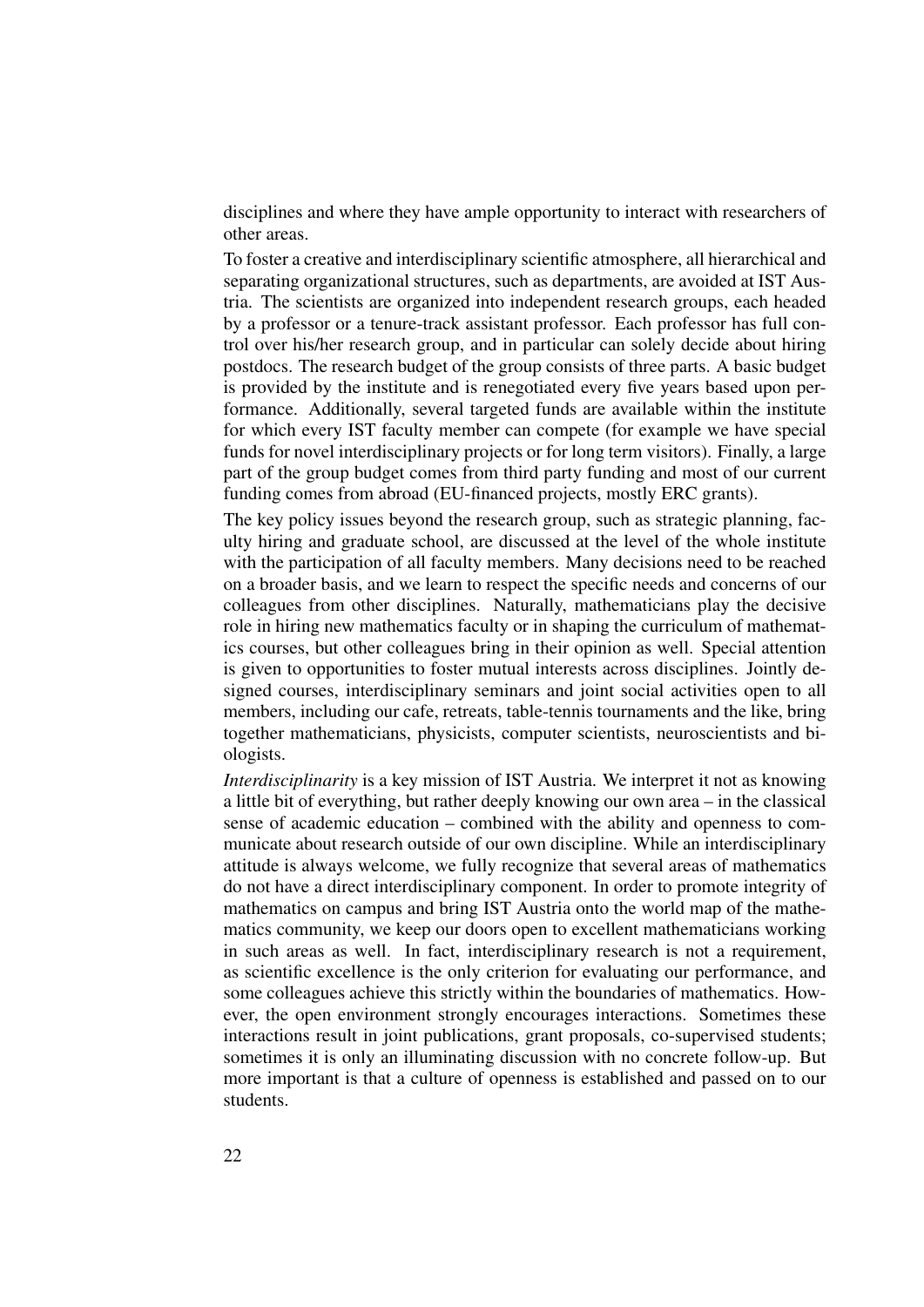Our graduate school is also designed to serve this mission. In addition to students with a canonical B.Sc. or M.Sc. degree in a single discipline, we also admit students with a very mixed educational background. Broad intellectual curiosity is more important than particular grades in the admission process. We also encourage students to leave their comfort zone, at least temporarily, and explore other areas before they follow advanced specialized courses. All first year students at IST Austria (not only mathematicians) are required to take a multidisciplinary core course on *Modelling* where they work on diverse projects in groups consisting of a few mathematics and a few non-mathematics students. In addition, every student has to complete three half-semester projects (so-called *rotations*) with three different research groups outside his or her primary research area. The aim is to introduce them to the language and culture of different disciplines before they specialize and eventually affiliate with a research group. Even after affiliation, the cross-boundaries remain open; we have several students being co-advised by more than one faculty member.

The mathematics colleagues regularly teach introductory courses in linear algebra, differential equations, probability and statistics for students whose primary focus is outside of mathematics. The core course on Modelling is co-taught by a mathematics and a non-mathematics oriented professor. In addition, this year we develop a core mathematics course that will be required for every mathematics oriented student and it is designed to give a broad overview. Finally, we have several advanced courses that reflect the research interests of the faculty. They introduce students to the necessary background of the actual work done at the research groups. The regular courses are complemented with many seminars, group meetings and often *ad hoc* discussions. We regularly ask outside speakers coming to our research seminars to give an additional informal presentation on the background of their topic where students are explicitly encouraged to ask questions.

#### Research Groups in Mathematics at ISTA

According to the long term development plan of the institute, we hire about four to five new faculty members each year. There are no pre-set yearly quotas to regulate the growth of various disciplines, but we strive for a healthy balance over a longer run. Mathematics was a bit underrepresented at the beginning. Only three mathematicians, Nick Barton, Herbert Edelsbrunner and Caroline Uhler, were on campus by 2013, but the process has speeded up since then: László Erdős, Robert Seiringer and Uli Wagner joined in 2013, Jan Maas came in 2014 and Tamás Hausel will start in 2016. In the following we introduce the mathematical interests of each research group.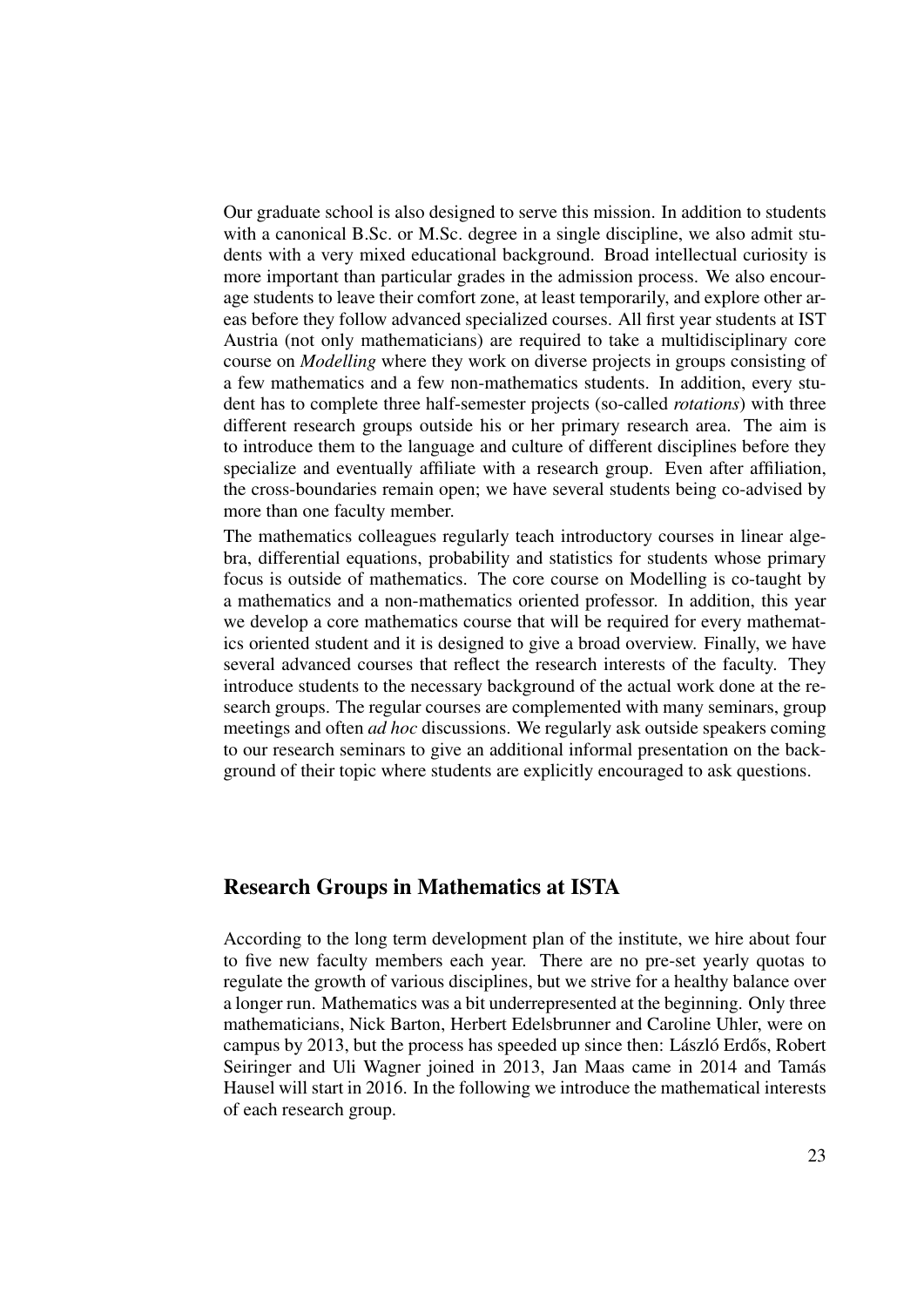#### Barton Group – Mathematical Models of Evolution

Nick Barton is an eminent evolutionary biologist with strong connections to mathematics. He was the very first professor on IST Austria campus starting in 2007. His research centres on theoretical models for the evolution of populations that are distributed through space, and that experience natural selection on many genes. These models use a variety of mathematical methods, the most important being diffusion approximations to the evolution of probability distributions; stochastic PDEs that describe populations in one or two spatial dimensions; and statistical models for traits that depend on large numbers of genes. The research group includes students and postdocs with backgrounds in biology, physics, computer science, and mathematics, and collaborates with mathematicians and theoretical computer scientists. Some of their more mathematical projects are summarised below.

*Multilocus theory:* Barton has developed general methods for calculating the response of multilocus systems to selection, which avoid the usual assumptions of additivity and normality. These link the statistical description of phenotypes (i.e., quantitative genetics) with the underlying dynamics of genotype frequencies; the same approach extends to give a rigorous basis for kin selection, the key concept in social evolution. Recent work shows that existing ad hoc models of gene interaction can easily be analysed in a general framework [3].

*Genealogies and branching processes:* During the past decade, theoretical population genetics has been dominated by the coalescent process, which describes the evolution of genealogical relationships among samples of neutral genes. This approach is ideally suited to analyzing DNA sequences, but there are formidable difficulties when populations are structured, either in space, or by selection on multiple genetic backgrounds. Barton has developed several approaches that extend the simple coalescent process:

(i) With A. Etheridge, he has found a simple representation of genealogies in spatially continuous populations [2]; this has now been applied to devise novel ways to estimate population structure [1].

(ii) Modern analysis of sequence data is based on understanding the effects of selection on linked neutral variation. Barton has made an exact analysis of the effects of the classical hitch-hiking process on genealogies, and recently has extended this to populations spread over one or two spatial dimensions; hitch-hiking is then less effective overall, but leaves a characteristic spatial signature.

(iii) Lohse et al. [4] introduced a general method for calculating the probability of genealogies in structured populations, and in the presence of recombination. They are now applying this to whole-genome data from a variety of organisms, including gall wasps, Drosophila, Heliconius, pigs and Neanderthals.

(iv) Branching processes can be used to find the probabilities of fixation of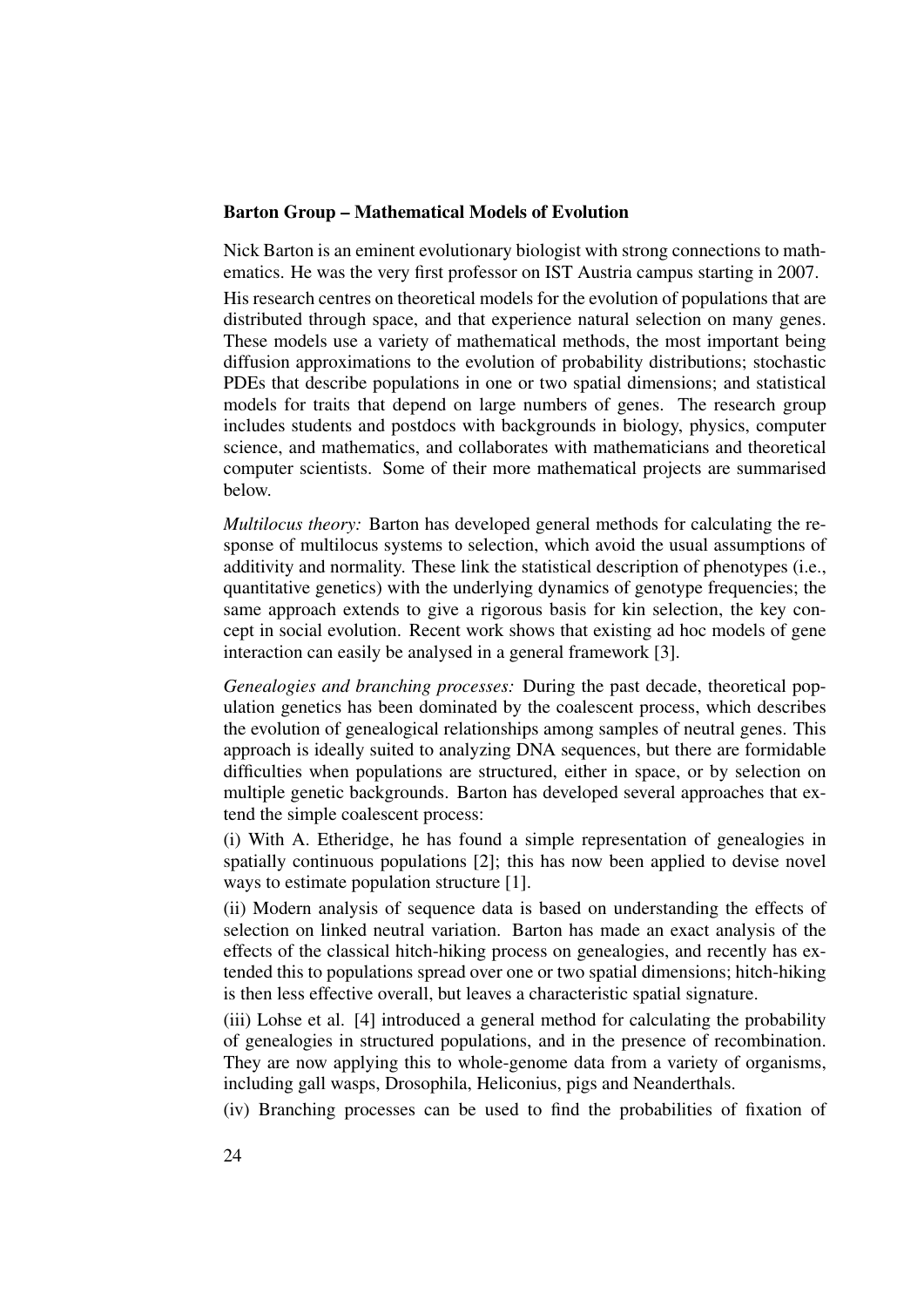favourable alleles under a variety of population structures. An important recent result is that adaptation is limited by the rate of recombination: the maximum rate at which new favourable mutations can be established on a linear genome depends primarily on the total rate of recombination, independent of other parameters [7].

*Evolutionary computation:* The process of selection that is responsible for the complex adaptations that we see in nature, and for the domesticated varieties on which agriculture depends, can also be used to solve computational problems. The analogy with natural evolution has inspired a substantial and diverse research community in computer science. Yet, this has stayed largely separate form evolutionary biology, and has hardly developed the relevant theory. Much of Barton's recent research has aimed both to apply population genetic theory to computational problems, and conversely, to apply insights from evolutionary computation to biology. This work has been funded by an ERC Advanced Grant, which led on to an FP7 grant, in collaboration with theoretical computer scientists. This work so far has established a general framework for studying both biological and computational evolution [5]; shown how quantitative genetics can optimise the design of selection schemes; and used results from computer science to determine the rate of evolution on complex adaptive landscapes.

#### References

- [1] Barton, N.H., Etheridge, A.M., Kelleher, J. and Veber, A: Genetic hitch-hiking in spatially extended populations. *Theoretical Population Biology* 87:75–89 (2013)
- [2] Barton, N.H., Etheridge, A.M. and Véber, A.: A new model for evolution in a spatial continuum. Electronic Journal of Probability 15:162–216. (2009)
- [3] Barton, N.H. and Turelli, M.: Spatial waves of advance with bistable dynamics: cytoplasmic and genetic analogs of the Allee effect. American Naturalist 178: E48- E75 (2011)
- [4] Lohse, K., Harrison, R. and Barton, N.H. A general method for calculating likelihoods under the coalescent process. Genetics 189:977–987 (2011).
- [5] Paixao, T., Badkobehe, G., Barton, N.H., Dolgan, C., Dang, D.C., Friedrich, T., Lehre, P.K., Sudholt, D., and Trubenova, B.: Towards a unifying framework for evolutionary processes. J. Theor. Biol. 383:28–43.
- [6] Spirtes P., Glymour C. and Scheines R. *Causation, Prediction and Search*. MIT Press 2001.
- [7] Weissman, D.B. and Barton, N.H.: Limits to the rate of adaptation in sexual populations. PloS Genetics 8:e1002740 (2012)

#### Edelsbrunner Group – Algorithms, Computational Geometry and Topology

The core of Herbert Edelsbrunner's research is a combination of mathematics and computer science, always driven by the relevance in applications. Starting his aca-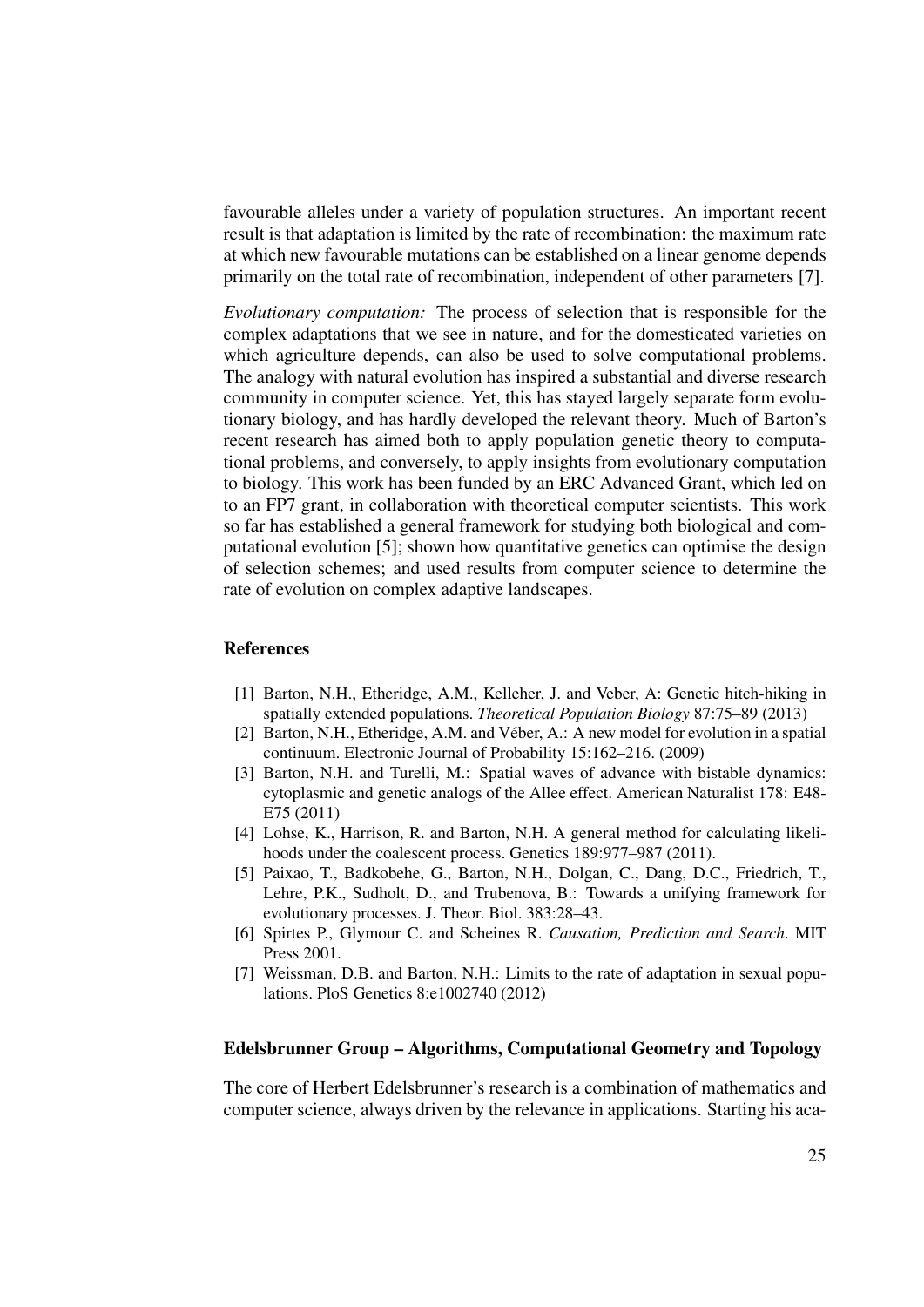demic career on questions in discrete and computational geometry, the relevance to industry as well as to deeper areas within mathematics increased during a shift towards algebraic topology. For the last hundred or so years, this field flourished within mathematics but was divorced from any applications until the introduction of persistent homology some 15 years ago. This concept comes with fast algorithms and turns the description of shapes and spaces via homology groups into a notion that can be applied to images and data in a variety of disciplines, including scientific visualization, structural molecular biology, systems biology, geometry processing, medical imaging but also abstract data such as text documents, social networks, and human languages. The success of the concept can perhaps be rationalized by the combination of mathematical and computational innovation it represents. On the mathematical side, it quantifies holes and thus forms a bridge between algebraic topology and geometric measure theory. A key result is the stability of persistent homology, which can be combined with Crofton's integral geometry formulas to get continuous formulations of the intrinsic volume of nonconvex shapes. It also functions as a nonlinear transform that has been used to experimentally reconstruct cyclic behavior in classical dynamical systems. As usual in such cases, there are many open questions, and a deeper mathematical understanding of this transform is one of them.

#### Erdős Group – Mathematics of Disordered Quantum Systems and Matrices

Erdős is a mathematical physicists who worked for many years on rigorous spectral analysis of large atoms in non-homogeneous magnetic fields. One of his recent main result in this direction is the proof of that self-generated magnetic fields influence the famous Scott correction term, the subleading term in the ground state energy for large atoms [1].

Later in his career he switched to quantum dynamics. First, jointly with H.T. Yau he studied the effective evolution equation of a single quantum particle moving in a weakly disordered media and proved that on large space and time scales the linear Boltzmann equation describes the dynamics [4] and on even larger scales a diffusion equation appears [2]. This was the first mathematically rigorous derivation of the quantum diffusion from first-principle quantum mechanics, i.e. from the Schrödinger equation. He also studied dynamics of many-body models with mean-field type interactions; the main result is the derivation of the time-dependent Gross-Pitaevskii equation from the many-body Schrödinger equation with a very short range interaction [3].

In the last 7–8 years Erdős' focus shifted to random matrices. One of the motivations is that the typical Wigner random matrix is the mean field analogue of the random Schrödinger operator but it is much more accessible for mathematical analysis. The fundamental question is: what do the eigenvalues of large matrices look like? How do energy levels of large quantum systems behave? According to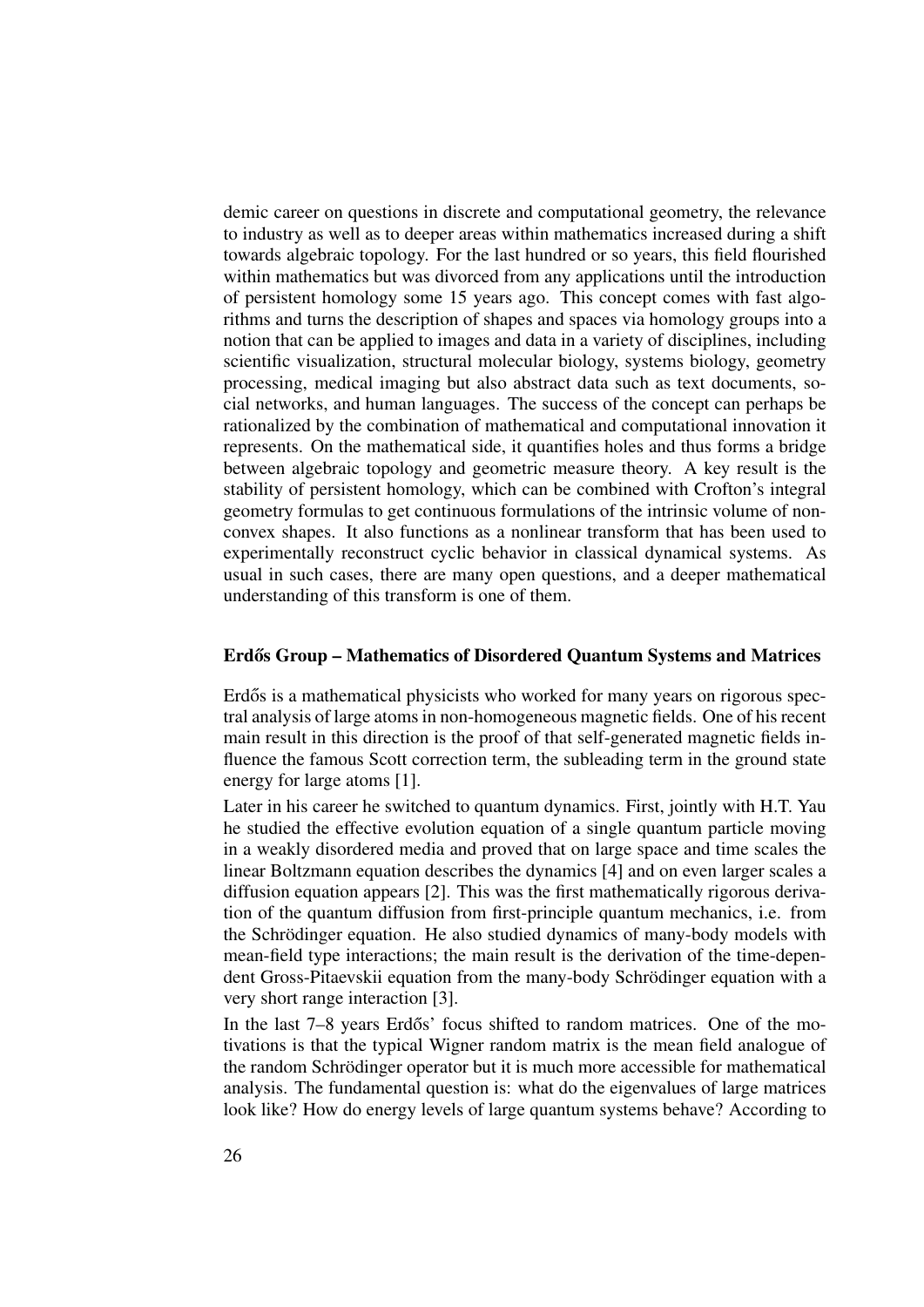Eugene Wigner's pioneering vision from 1955, these two questions have the same answer and it is universal in a sense that it depends only on the basic symmetry type of the system, but is otherwise independent of the details.

Large complex systems tend to develop universal patterns that often represent their essential characteristics similarly to the central limit theorem, i.e. large sums of independent random variables tend to be Gaussian. Since quantum systems are described by operators or by large matrices, the natural analogous question is to find universality behind large random matrices. The right concept was found by Eugene Wigner who predicted that the local statistics of eigenvalues tend to follow a universal pattern. In fact, he envisioned that the very same statistics describe energy levels of any sufficient chaotic quantum system. This bold conjecture has been verified numerically and experimentally in many situations, but it still defies a rigorous proof for any realistic physical model.

A central physical example is impurities in metal, described by random Schrödinger operators. Metallic lattices are typically good conductors since their regular structure allows the formation of coherent electronic states that extend throughout the sample. If the regular arrangement of ions is slightly disturbed, one still expects conductance, perhaps a weaker one. However, this fundamental fact has not been established with full mathematical rigor. In contrast, it is proven that the sample becomes an insulator for large disorder (Anderson transition). Local spectral statistics can distinguish between the two regimes; the general belief is that random matrix statistics prevails in the conductance regime.

While the rigorous proof of this paradigm in such generality is yet to be found, local spectral universality has been proven for a large class of models, namely for the Wigner matrices with a general distribution. This is the celebrated Wigner-Dyson-Mehta conjecture, first stated about fifty years ago and proved recently by Erdős *et. al.* in a sequence of papers, see [5] for a good summary.

#### References

- [1] L. Erdős, S. Fournais, J.P. Solovej: *Scott correction for large atoms and molecules in a self-generated magnetic field.* Comm. Math. Phys. 312 no. 3 (2012), 847–882.
- [2] L. Erdős, M. Salmhofer, H.-T. Yau, *Quantum diffusion of the random Schrödinger evolution in the scaling limit.* Acta Math. 200, no.2, 211–277 (2008)
- [3] L. Erdős, B. Schlein, H.-T. Yau, *Derivation of the Gross-Pitaevskii equation for the dynamics of Bose-Einstein Condensate.* Ann. Math. (2) 172, no.1, 291–370 (2010)
- [4] L. Erdős and H.-T. Yau, *Linear Boltzmann equation as the weak coupling limit of the random Schrödinger equation.* Commun. Pure Appl. Math, Vol. LIII. 667–735 (2000).
- [5] L. Erdős, H.-T. Yau: *Universality of local spectral statistics of random matrices.* Bull. Amer. Math. Soc. 49, no.3 (2012), 377–414.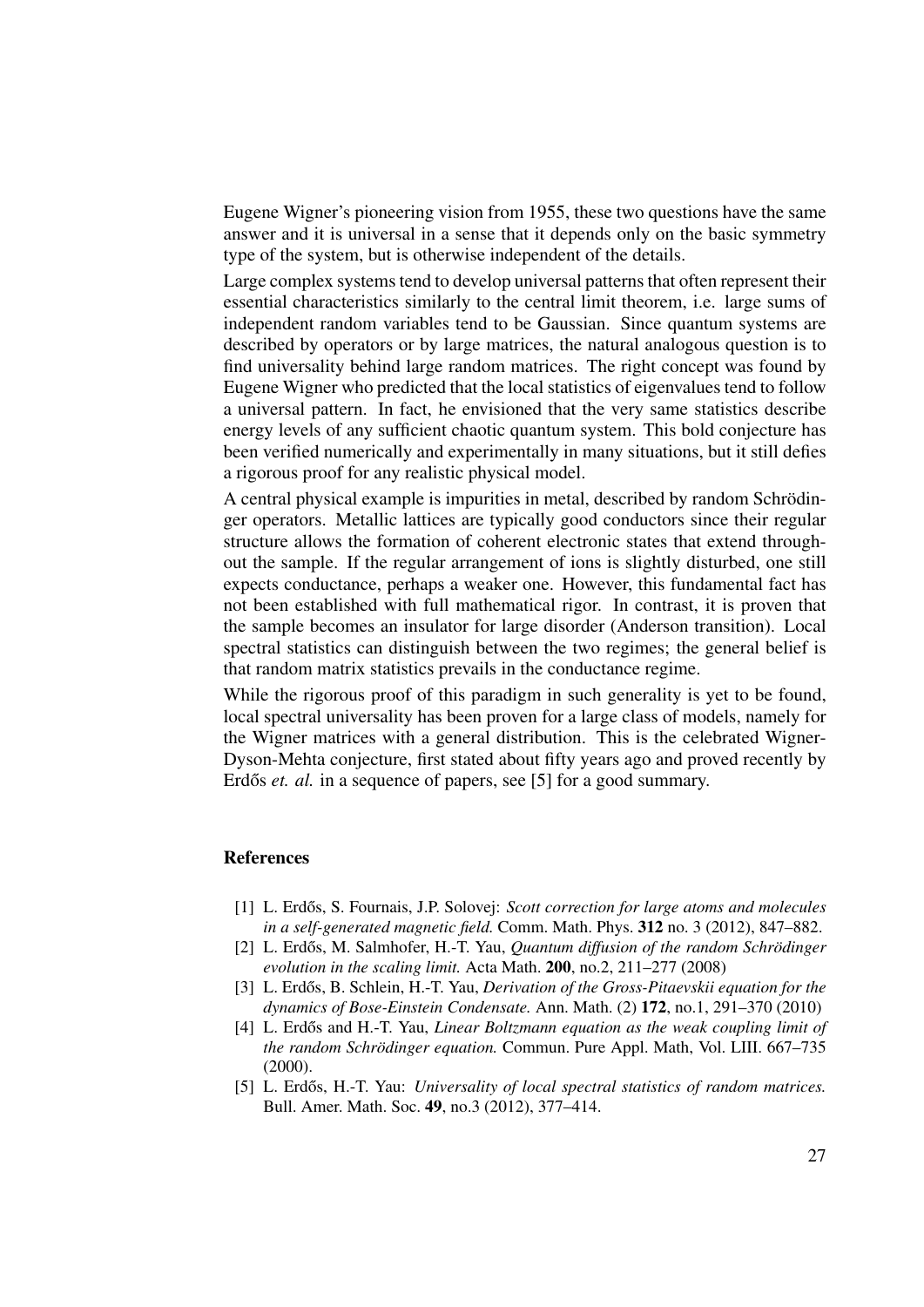#### Hausel Group – Geometry, Topology

Tamas Hausel will join IST Austria only in the fall 2016. His research interests ´ include combinatorial, differential and algebraic geometry and topology. Main tool is representation theory connecting his studies to number theory and physics.

More specific focus is the study of the geometry, topology and arithmetic of several moduli spaces appearing in supersymmetric quantum field theories including moduli spaces of Yang-Mills instantons in four dimensions, the moduli space of magnetic monopoles in three dimensions and the moduli space of Higgs bundles in two dimensions. The questions he and his group studies have motivations in mathematical physics, such as string theory and topological quantum field theory as well as in number theory, in particular in the realm of the Langlands program.

The immediate question is to describe the topology of such spaces, starting with the structure of holes of various dimensions. Besides the traditional techniques of global analysis and Morse theory, he also employs arithmetic methods, which in turn will invariably lead to problems in representation theory of various objects in algebra. Examples include the representation theory of quivers, finite groups and algebras of Lie type and various Hecke algebras.

What results is a colourful palette of subjects in mathematics and theoretical physics and the focus is on the interconnectedness of these fields inside mathematics.

#### Maas Group – Stochastic Analysis

Jan Maas works in probability theory and mathematical analysis. His research focuses on stochastic processes, which describe a wide variety of real-world systems subject to randomness or uncertainty.

*Optimal transport* played a key role in major developments at the interface of analysis, geometry, and probability theory in the past 15 years. In particular, Lott, Sturm, and Villani developed a synthetic theory of Ricci curvature for metric measure spaces, which found many applications to non-smooth geometry and analysis [12, 9]. This theory relies on convexity properties of entropy functionals along geodesics in the space of probability measures induced by the so-called 2-Wasserstein metric from optimal transport. However, for a long time, the theory seemed to be limited to "continuous" (more precisely, geodesic) state spaces, since the 2-Wasserstein metric degenerates in discrete settings.

In recent years Maas introduced a new discrete transport metric  $W$ , based on the minimisation of a discrete kinetic energy over curves in the space of probability measures [10]. A main result is the identification of discrete heat equations (i.e., Kolmogorov forward equations for reversible Markov chains) as gradient flow equations for the entropy with respect to the transport metric  $W$ . Independent work is due to Mielke [11], who discovered this gradient flow structure in the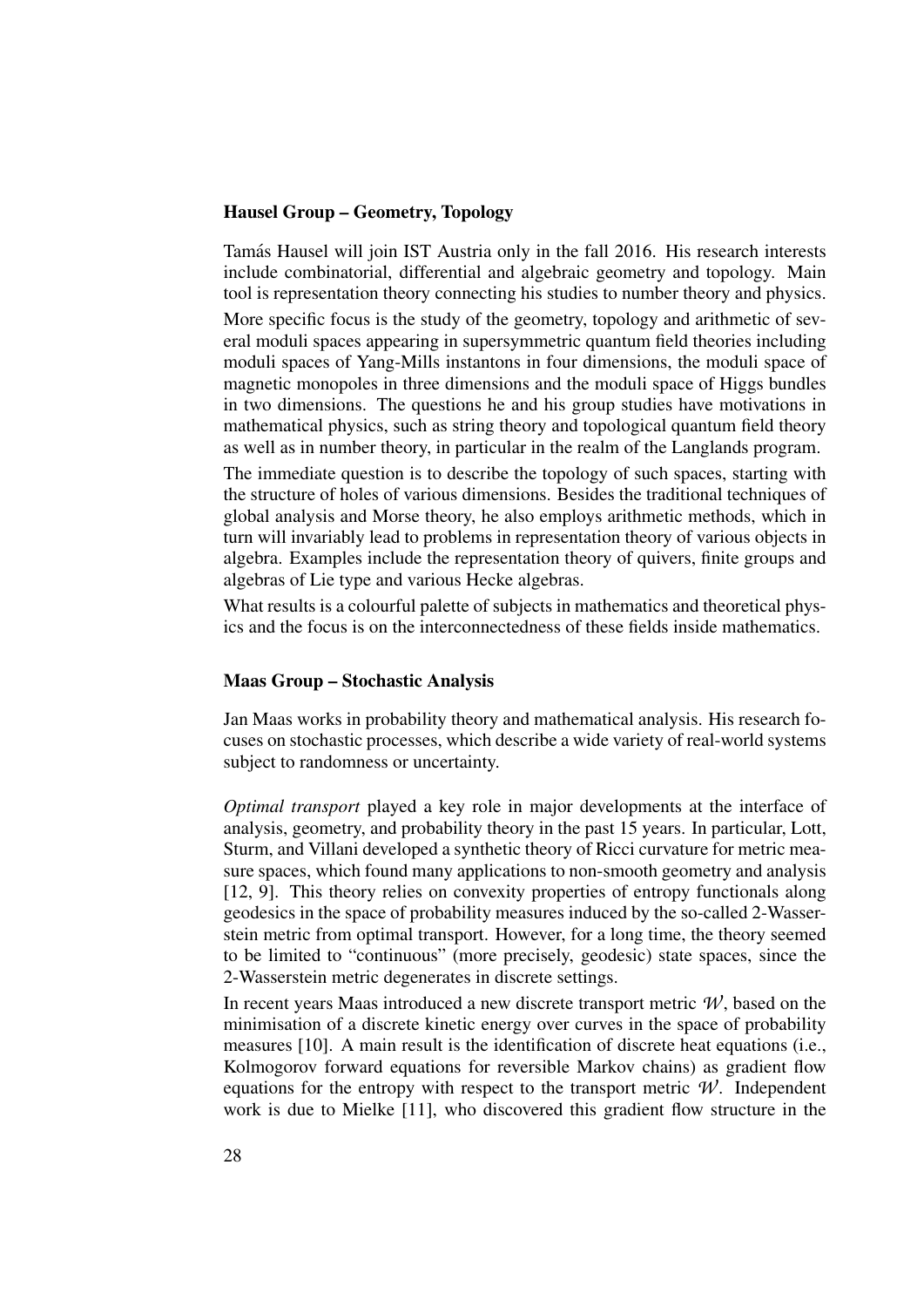setting of reaction-diffusion systems.

In [1], the metric  $W$  has been used to define a notion of discrete Ricci curvature based on geodesic convexity of the entropy. Unlike previous approaches to discrete Ricci curvature, this notion implies a number of geometric and functional inequalities with sharp constants. In particular, it was shown that a strictly positive lower bound on the Ricci curvature implies a modified logarithmic Sobolev inequality. This result may be regarded as a discrete version of the celebrated Bakry-Emery criterion. A discrete Otto-Villani Theorem was also obtained that ´ involves a new discrete Talagrand inequality, which yields a spectral gap inequality and concentration of measure estimates.

In recent work, Maas et. al. obtained discrete Ricci curvature bounds for interacting particle systems, such as the Bernoulli-Laplace model and the random transposition model [2]. A systematic method for proving Ricci curvature bounds has been developed in [3] and applied to zero-range processes on the complete graph.

*Stochastic partial differential equations* (SPDEs) are used to model a wide variety of physical systems subject to randomness or noise. A major difficulty in their analysis is the fact that solutions to many interesting SPDEs are very rough in space. As a consequence, physically relevant SPDEs are often mathematically ill-posed (at least classically), since solutions do not have the required regularity to make sense of the nonlinearities appearing in the equations. In his Fields Medal-winning work [5, 6], Hairer developed a solution theory for a large class of subcritical SPDEs which had long been outside the scope of rigorous mathematics.

In joint work with Hairer and Weber, Maas studied approximations to the stochastic Burgers equation

$$
\partial_t u = \partial_x^2 u + g(u)\partial_x u + \xi , \qquad (SBE)
$$

where  $u = u(x, t) \in \mathbb{R}$ , the function  $g : \mathbb{R} \to \mathbb{R}$  is smooth and given, and  $\xi$  denotes space-time white noise. A general class of spatial approximations to this equation was considered, in which the Laplacian, the noise, and the derivative in the nonlinearity were all approximated.

Local well-posedness of (SBE) can be established using classical SPDE methods. Nevertheless, the main result in [7] shows that solutions of seemingly natural approximation schemes do *not* always converge to solutions of (SBE). In fact, it was shown that limits of approximation schemes can be completely characterised in terms of a one-parameter family of SPDEs, given by

$$
\partial_t u = \partial_x^2 u + g(u)\partial_x u - \Lambda g'(u) + \xi,
$$

where  $\Lambda \in \mathbb{R}$  is an explicit constant depending on the details of the approximation scheme. The correction term is a consequence of the spatial roughness of the solu-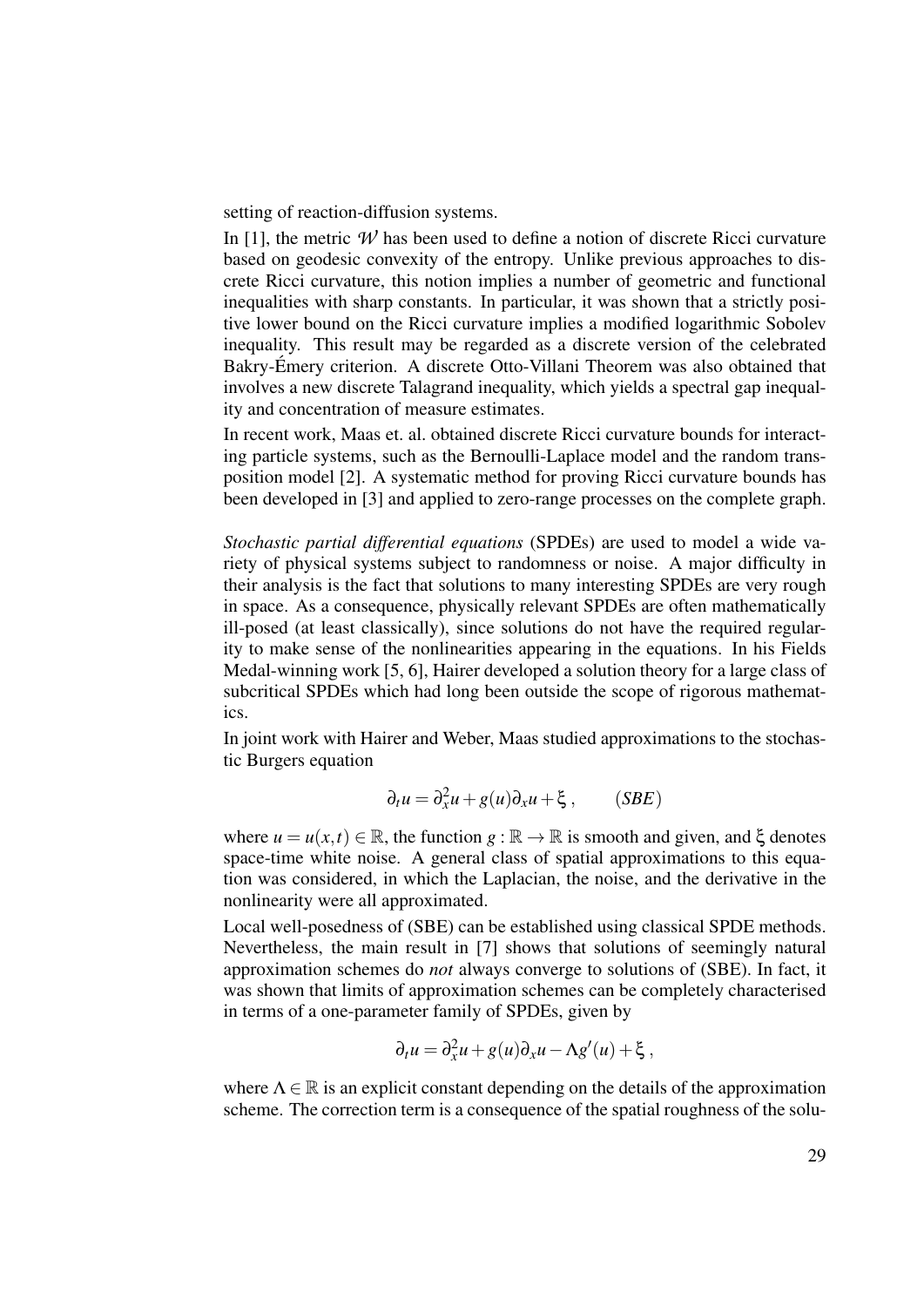tions, and can be interpreted as a spatial analogue of the classical Itô-Stratonovich correction appearing in temporal approximations to stochastic ODEs.

The main results in [7] extend without difficulty to the case where the unknown function *u* is vector-valued and the matrix-valued function *g* is a gradient. However, in path-sampling problems one is naturally led to consider the situation where *g* is *not* a gradient. In this case, the equation cannot be treated using classical SPDE methods, and a solution theory has been developed only recently by Hairer [4] based on T. Lyons' theory of rough paths.

In [8] an approximation theory for (SBE) in the  $\mathbb{R}^n$ -valued non-gradient case was developed. Although the formulation of the result is similar to the gradient case, the proof is completely different, as it requires many delicate rough path-estimates. The methods developed in this work are expected to be useful in a much wider context of rough stochastic PDEs, e.g., in the approximation theory for the Kardar-Parisi-Zhang (KPZ) equation.

#### References

- [1] M. Erbar and J. Maas. Ricci curvature of finite Markov chains via convexity of the entropy, *Arch. Ration. Mech. Anal.* 206 (3) (2012), 997–1038.
- [2] M. Erbar, J. Maas and P. Tetali. Discrete Ricci curvature bounds for Bernoulli-Laplace and random transposition models, *Ann. Fac. Sci. Toulouse Math.* 24 (4) (2015), 781–799.
- [3] M. Fathi and J. Maas. Entropic Ricci curvature bounds for discrete interacting systems, *Ann. Appl. Probab.*, to appear, arXiv:1501.00562.
- [4] M. Hairer. Rough stochastic PDEs. *Comm. Pure Appl. Math.*, 64 (11) (2011), 1547– 1585.
- [5] M. Hairer. Solving the KPZ equation. *Ann. of Math.* 178 (2) (2013), 559–664.
- [6] M. Hairer. A theory of regularity structures. *Invent. Math.* 198 (2) (2014), 269–504.
- [7] M. Hairer and J. Maas. A spatial version of the Itô-Stratonovich correction. Ann. *Probab.* 40 (4) (2012), 1675–1714.
- [8] M. Hairer, J. Maas, and H. Weber. Approximating rough stochastic PDEs. *Comm. Pure Appl. Math.*, 67 (5) (2014), 776–870.
- [9] J. Lott and C. Villani. Ricci curvature for metric-measure spaces via optimal transport. *Ann. of Math.* 169 (3) (2009), 903–991.
- [10] J. Maas. Gradient flows of the entropy for finite Markov chains, *J. Funct. Anal.* 261 (8) (2011), 2250–2292.
- [11] A. Mielke. A gradient structure for reaction-diffusion systems and for energy-driftdiffusion systems. *Nonlinearity* 24 (4) (2011), 1329–1346.
- [12] K.-T. Sturm. On the geometry of metric measure spaces. I, II. *Acta Math.* 196 (1) (2006), 65–131 & 133–177.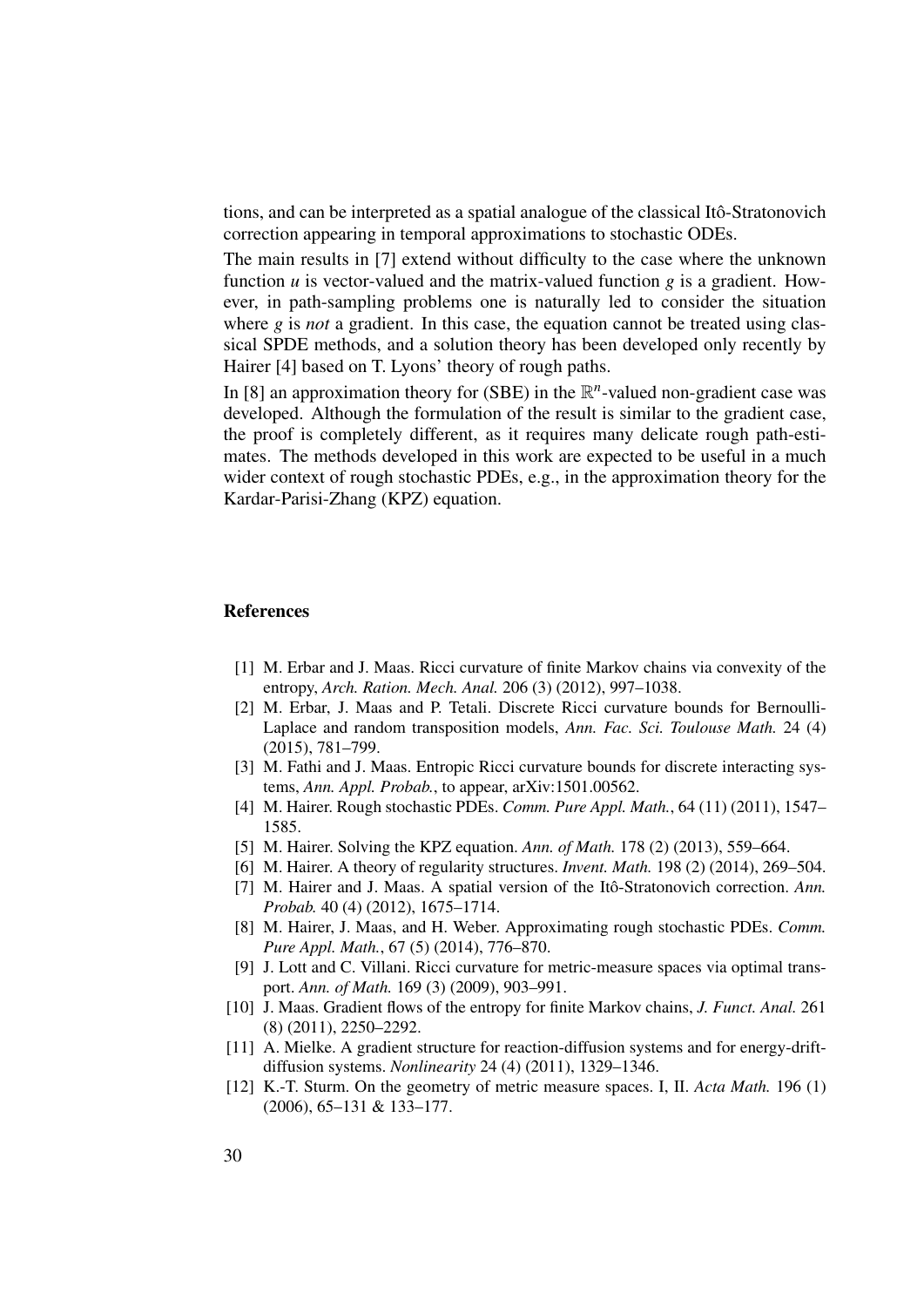#### Seiringer Group – Mathematical Physics

Robert Seiringer and his research group focus on many-body systems in quantum mechanics. In particular, they are interested in problems in quantum statistical mechanics and condensed matter physics. Such systems display a rich variety of complex phenomena, and it is of fundamental importance to understand the basic underlying principles as thoroughly and precisely as possible.

The goal of their research is the development of new mathematical tools for a rigorous analysis of such quantum many-body systems. These tools comprise mostly, but not exclusively, questions in (functional) analysis. Because of the complexity of the systems many phenomena are so far only understood using either perturbation theory or uncontrolled approximations whose justification remains open. It therefore remains a challenge to derive non-perturbative results and to obtain precise conditions under which the various approximations can or cannot be justified. For this purpose it is often necessary to apply modern mathematical techniques or even to develop new ones. In this way, physical ideas and intuition tend to give rise to new mathematical methods. These new methods lead to different points of view and thus increase our understanding of physical systems.

Concrete problems currently under investigation include the occurrence of Bose-Einstein condensation in dilute gases, the validity of the Bogoliubov approximation for weakly interacting systems, the spin wave approximation for quantum spin systems, as well as the study of superconductivity and superfluidity within the BCS approximation of fermionic systems.

#### Uhler Group – Algebraic Statistics, Optimization and Computional Biology

In recent years several mathematical fields not classically considered part of applied mathematics have contributed to the study of various problems in Statistics. One such field is Applied Algebraic Geometry and in particular its computational aspects relying on tools from symbolic computation. This led to the development of a new field called *Algebraic Statistics*. In addition, it has become clear that many statistical problems can be formulated as problems in *Convex Optimization*. Caroline Uhler and her research group focus on Mathematical Statistics and exploit the use of Algebraic Geometry and ideas from Convex Optimization to develop new methods and algorithms for data analysis. The beauty and value of statistics also stems from its role as a link between theory and real-world problems. Uhler and her research group engage in collaborative cross-disciplinary research and work on various applications to biology.

*Causal inference for Multivariate Data:* Causal inference is a cornerstone of scientific discovery because it seeks to determine causative relationships between variables. It is of particular interest to determine causal structure among variables based on *observational data*, since conducting randomized controlled trials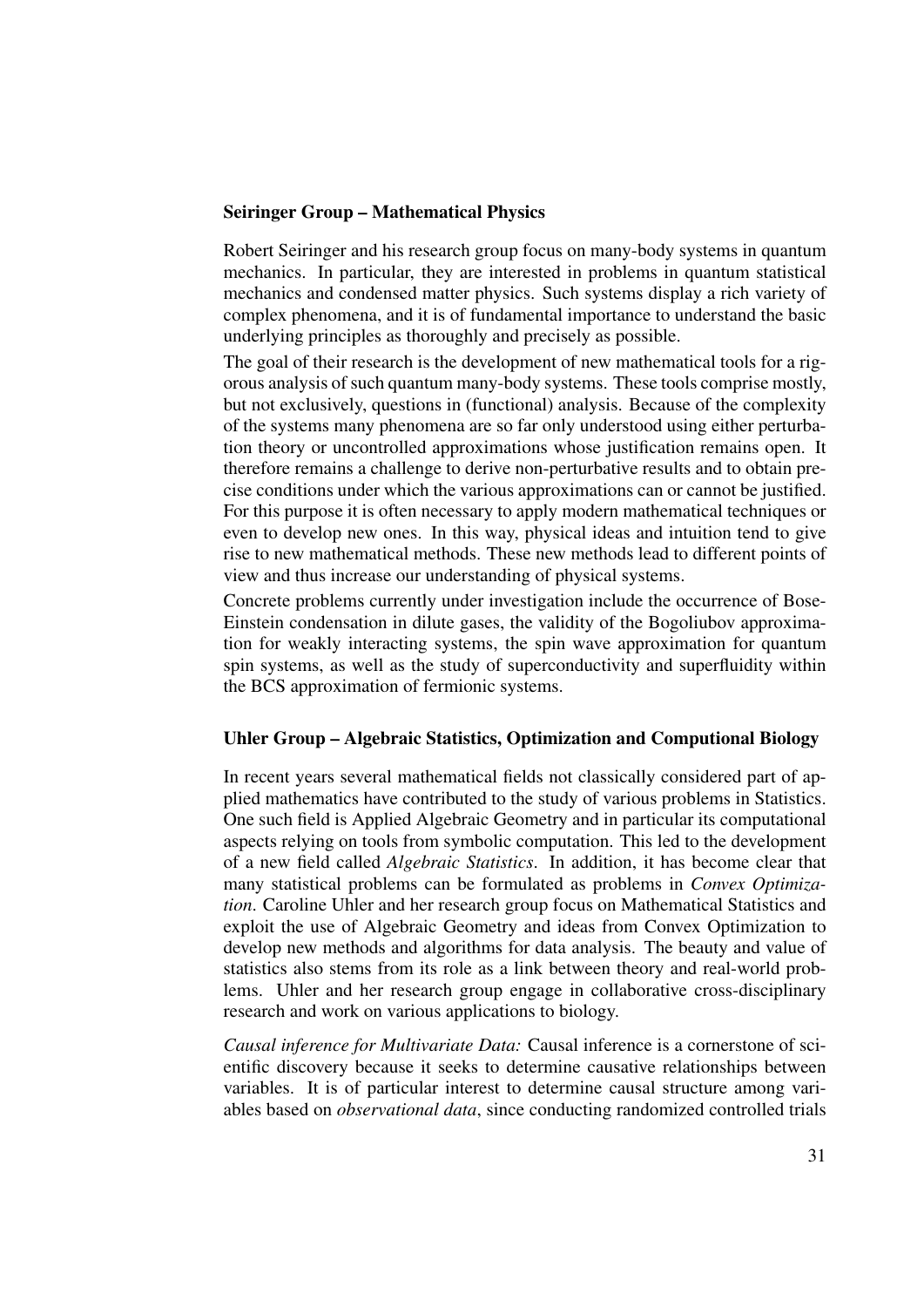is often impractical or prohibitively expensive. A popular approach to make the causal inference problem more tractable is given by directed acyclic graph (DAG) models, which describe conditional dependence information and causal structure. One of the most widely used approaches for inferring the DAG model is a twostep procedure known as the *PC algorithm* [6]. It is consistent under the so-called *faithfulness assumption*, which requires that all conditional independences respect the graph structure.

In various collaborations Uhler studied the faithfulness assumption [3, 4, 6]. By establishing a link to algebraic geometry she proved that the proportion of unfaithful distributions is surprisingly large and grows with the number of nodes and the number of edges. This implies severe limitations for the PC algorithm through inconsistent estimation for a large class of DAGs even when the causal effects are large. Uhler's research group is currently working on developing scalable and consistent algorithms for learning DAGs that are relevant and practical for genomic applications. The ultimate goal is to apply the new methodology to learn time-varying gene regulatory networks from time series gene expression data throughout the development of Drosophila.

*Linear Gaussian Covariance Models:* In various statistical applications the covariance matrix must satisfy certain constraints. Anderson [1] introduced *linear Gaussian covariance models*, Gaussian models with linear constraints on the covariance matrix. These models arise in many applications, such as stationary stochastic processes from repeated time series data or Brownian motion tree models used for phylogenetic tree reconstruction. Since for this model class the linear constraints are on the covariance matrix, the log-likelihood function is in general not concave and may have multiple local maxima. This considerably complicates inference and parameter estimation.

In recent work with P. Zwiernik and D. Richards, Uhler proved a pretty surprising result, namely that the problem of maximizing the log-likelihood function for linear Gaussian covariance models is nevertheless essentially a convex optimization problem [8]. Therefore, any hill-climbing method, when initiated in a reasonable starting point, will behave as if it were maximizing a concave function and converge monotonically to the global optimum. Uhler is now working on extending and applying these results to learn phylogenetic trees and to infer the path data takes through the Internet (i.e., network tomography).

*Bayesian Learning in Gaussian Models:* Undirected Gaussian graphical models have received considerable attention during the past four decades from the statistical and machine learning communities and are used throughout the natural sciences, social sciences and economics. An important question in the Bayesian approach to structure learning is the choice of the prior. Using the *G-Wishart distribution* as prior is extremely attractive since it is the conjugate family for the concentration matrix in a Gaussian graphical model.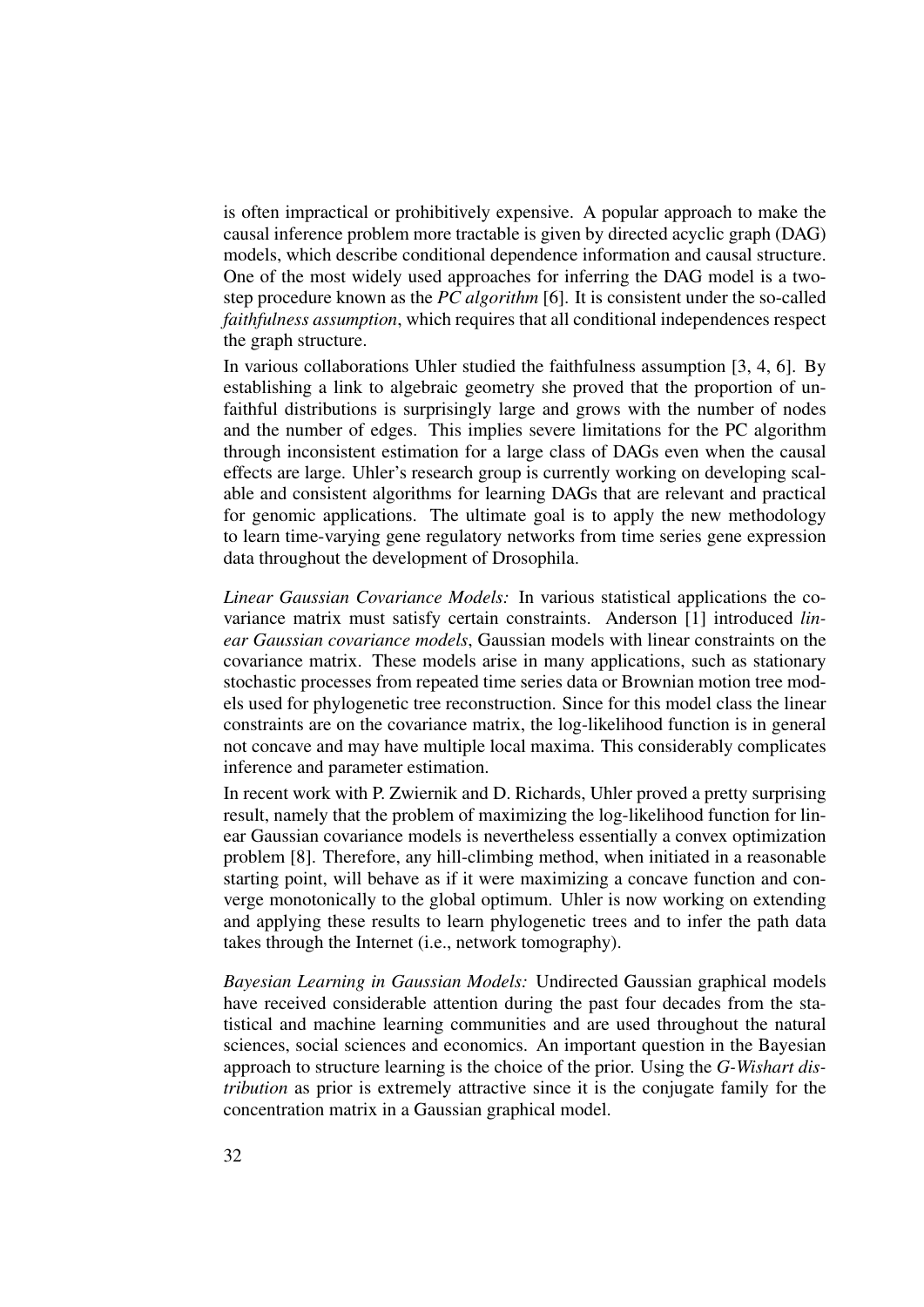Up to now, use of the *G*-Wishart distribution as a conjugate prior for Gaussian graphical models has fallen short of its promise, because calculation of the normalizing constant for general graphs seemed intractable. In a recent collaboration with A. Lenkoski and D. Richards, Uhler solved this 20-year old problem and found a closed-form formula for the normalizing constant of the *G*-Wishart distribution for arbitrary graphs [5]. Uhler is now working on making this theoretical result useful for applications. Her goal is to develop methodology for model selection in Gaussian graphical models that can handle very large networks as they appear, for example, in meteorological or environmental models.

*Packing Ellipsoids with Overlap:* Although the sphere packing and the sphere covering problem have attracted a lot of attention by mathematicians, the arrangements of spheres encountered in biological models usually fall between sphere packing and sphere covering: They consist of overlapping spheres (or soft spheres that can be viewed as hard spheres with possible overlap), which do not fill the whole space, and one is often interested in maximal density configurations of spheres where we allow a certain amount of overlap [2]. Also, the spheres often come in different sizes or even as ellipsoids.

This problem arises for example when studying the spatial organization of chromosomes in the cell nucleus. During most of the cell cycle, each chromosome occupies a roughly ellipsoidal domain called a *chromosome territory*. The proximity of chromosomes and genome regions are critical for gene activity. Uhler in collaboration with S. J. Wright modeled a chromosome arrangement as a minimal overlap configuration of ellipsoids of various sizes and shapes inside an ellipsoidal container, the cell nucleus, and devised a bilevel optimization procedure for finding minimal overlap configurations of ellipsoids [7]. In a collaboration with G. V. Shivashankar, an experimental cell biologist, Uhler is currently testing the predictive power of this model to study the link between nucleus shape, spatial chromosome arrangement, and transcription activity.

#### References

- [1] Anderson, T. W.: Estimation of covariance matrices which are linear combinations or whose inverses are linear combinations of given matrices. *Essays in Probability and Statistics.* Univ. North Carolina Press. 1–24 (1970)
- [2] Iglesias-Ham, M., Kerber, M. and Uhler, C.: Sphere packing with overlap. Proc. 26th Canadian Conference on Computational Geometry. 2014
- [3] Klimova, A., Uhler, C. and Rudas, T.: Faithfulness and learning of hypergraphs from discrete distributions. arXiv:1404.6617
- [4] Lin S., Uhler C., Sturmfels B. and Bühlmann P.: Hypersurfaces and their singularities in partial correlation testing. *Found. Comp. Math.* 14(5):1079–1116, 2014.
- [5] Uhler C., Lenkoski A. and Richards D.: Exact formulas for the normalizing constants of Wishart distributions for graphical models. arXiv:1406.4901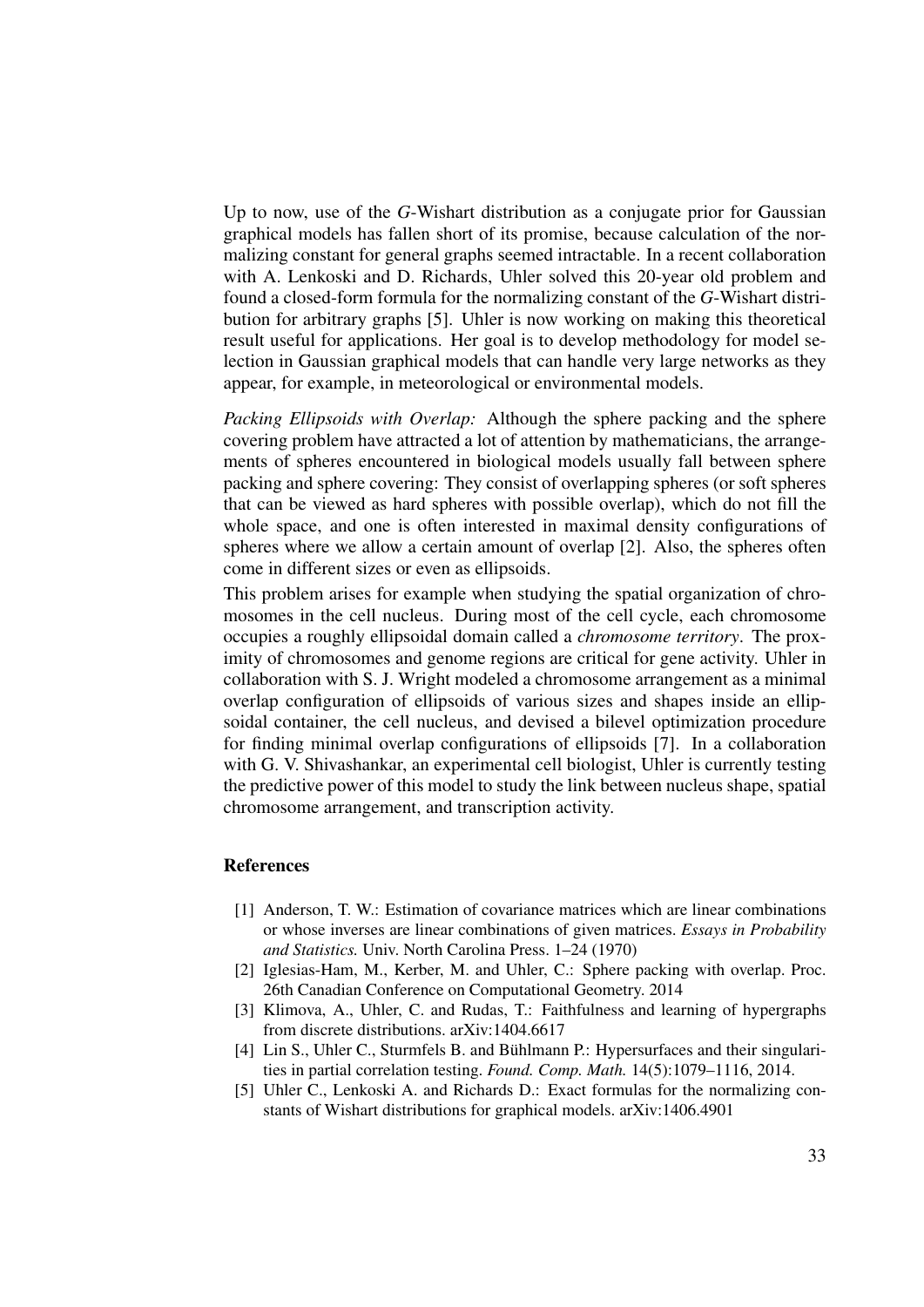- [6] Uhler C., Raskutti G., Yu B. and Bühlmann P.: Geometry of faithfulness assumption in causal inference. *Ann. Stat.* 41 (2013), 436–463
- [7] Uhler, C. and Wright, S. J.: Packing ellipsoids with overlap. *SIAM Review* 55 (2013), 671–706.
- [8] Zwiernik P., Uhler C. and Richards D.: Maximum likelihood estimation for linear Gaussian covariance models. arXiv: 1408.5604

#### Wagner Group – Discrete and Computational Geometry and Topology

The research of Uli Wagner and his group combines *geometric and algebraic topology*, *discrete and convex geometry*, and *theoretical computer science*. They study topological questions – such as *embeddings* or the *homotopy classification of continuous maps* – from computational, combinatorial, and quantitative viewpoints, and they develop and apply topological methods to problems in discrete mathematics and computer science. For the purposes of algorithms and applications, the main focus is on spaces that are represented as *simplicial complexes* (compact polyhedra with a specified triangulation). Viewing simplicial complexes as natural higher-dimensional generalizations of graphs, the general flavor of the group's research can also be described, from a combinatorial perspective, as the study of higher-dimensional analogues of fundamental graph-theoretic concepts, such as *graph planarity*, *crossing numbers*, *expander graphs*, and *graph minors*. Three interrelated problems illustrating this are as follows:

*Computational Theory of Embeddability.* Given a (finite) simplicial complex *K*, does there exist an embedding (an injective continuous map)  $K \hookrightarrow \mathbb{R}^d$ ? This *embeddability problem* is a classical question in geometric topology (and closely related to the problem of classifying embeddings up to ambient isotopy, e.g., *knot theory*). The most classical special case is embeddability of 1-dimensional complexes into  $\mathbb{R}^2$ , i.e., *graph planarity*, which is also a well-studied and central topic in graph theory and discrete and computational geometry, and for which beautiful *combinatorial characterizations* (such as *Kuratowski's theorem*) and fast (linear-time) *planarity testing algorithms* are available. Together with Matousek and Tancer, Wagner [10] initiated the systematic study of the *algorithmic embeddability problem* in higher dimensions: For integer parameters  $d \ge k \ge 1$ , does there exist an algorithm – and if so, is there an efficient (polynomial-time) one – to decide whether a given *k*-dimensional complex embeds into R *d* ? The computational complexity of this problem turns out to vary drastically, depending on *k* and *d*, and an interesting panorama is beginning to emerge. Matoušek, Tancer and Wagner showed that the problem is *NP* hard if  $d \ge 4$  and  $d \ge k \ge (2d - 2)/3$  (and even algorithmically undecidable for *d* ≥ 5 and *d* −*k* ≤ 1). On the other hand, for *k* < (2*d* −2)/3 the classical *Haefliger-Weber theorem* guarantees that a *k*-dimensional complex *K* embeds into  $\mathbb{R}^d$  if and only if there is a map from the *deleted*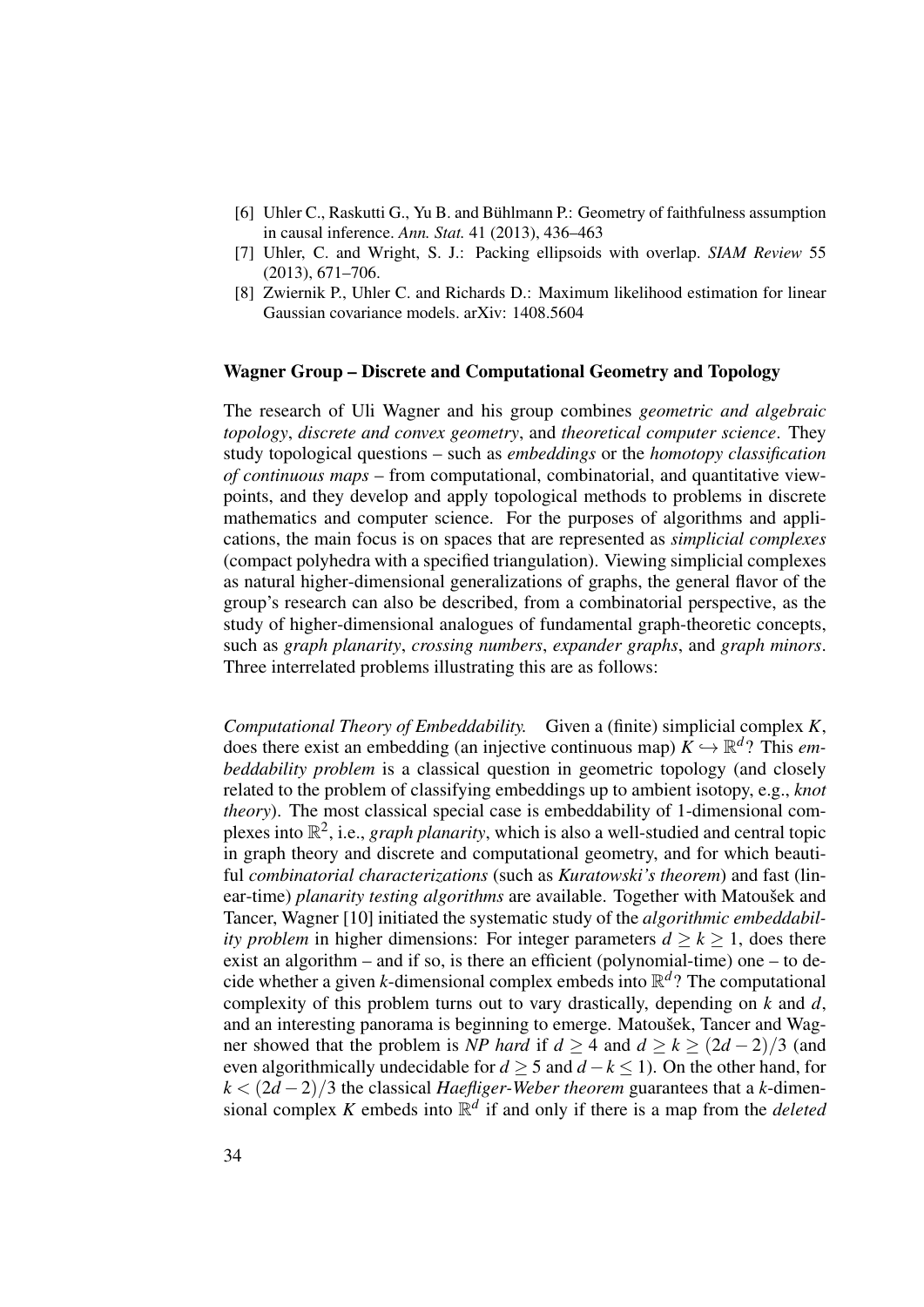*product*  $(K)_{\Delta}^2 = K^2 \setminus \{(x, x) \mid x \in K\}$  into  $S^{d-1}$  that is *equivariant* with respect to the natural  $\mathbb{Z}_2$ -actions on both spaces, and the existence of such a map can be decided in polynomial time (for fixed *d*) using *computational homotopy theory* [3, 4, 6]. Using very different techniques from 3-manifold topology, Matoušek, Sedgwick, Tancer and Wagner [11] very recently obtained the first algorithm for testing whether a simplicial complex embeds into  $\mathbb{R}^3$ .

*Computational Homotopy Theory.* Many geometric and topological questions reduce to the problem of understanding the structure of all continuous maps between two spaces *X* and *Y* up to *homotopy*. In the computational version of this problem, *X* and *Y* are given as finite simplicial complexes, and the goal is to compute  $[X, Y]$ , the set of all homotopy classes of such maps. In full generality, this is known to be algorithmically unsolvable, since for  $X = S^1$  it includes a well-known undecidable problem: testing triviality of the fundamental group  $\pi_1(Y)$ . Together with Cadek, Krčál, Matoušek, Sergeraert, and Vokřínek, Wagner [3, 4] recently gave the first algorithm for computing  $[X, Y]$  in the *stable range*, i.e., under the assumption that dim  $X \leq 2d - 2$  and that *Y* is  $(d - 1)$ *-connected*, for some  $d \geq 2$ ; for instance, *Y* can be the *d*-dimensional sphere  $S<sup>d</sup>$ . Moreover, the algorithm runs in polynomial time if *d* is fixed, and also solves related problems such as the *extension problem,* where we are given a subspace  $A \subset X$  and a map  $A \to Y$  and ask whether it extends to a map  $X \to Y$ . As a byproduct, they obtain an algorithm for computing the first *n Postnikov stages* and the first *n homotopy groups* of simply connected space *Y*. On the other hand, they also proved that outside the stable range, the extension problem is algorithmically undecidable [5].

*Multiple intersections and Tverberg-type problems.* Embeddings are maps without *double points*. More generally, it is natural to study, for some parameter  $r > 2$ , the *r*-fold points of maps  $f: K \to \mathbb{R}^d$  from a simplicial complex, i.e., image points  $y \in \mathbb{R}^d$  with at least *r* distinct preimages. Such multiple intersections also play an central role in many applications of topological methods in combinatorics and discrete geometry, where one is often interested in *global r*-fold points, which have preimages in *r* pairwise disjoint simplices of *K* (with respect to a fixed triangulation of *K*). An important example is the well-known *topological Tverberg conjecture*, which asserts that for  $N = (d+1)(r-1)$ , every map from the *N*-dimensional simplex to  $\mathbb{R}^d$  has a global *r*-fold point. This was proved in the case where  $r$  is a prime  $[1, 2]$  or a prime power  $[12]$  in the 1980's, but the case of arbitrary *r* was a long-standing open problem. Together with Mabillard, Wagner [9] recently developped a new approach to constructing counterexamples to the conjecture whenever *r* is not a prime power. Generalizing classical results about embeddings like the *Whitney trick* and the *Van Kampen obstruction* they proved that for  $d/r = k/(r-1) \geq 3$ , a *k*-dimensional complex *K* admits a map  $K \to \mathbb{R}^d$ without global *r*-fold points if and only if a natural homotopy-theoretic criterion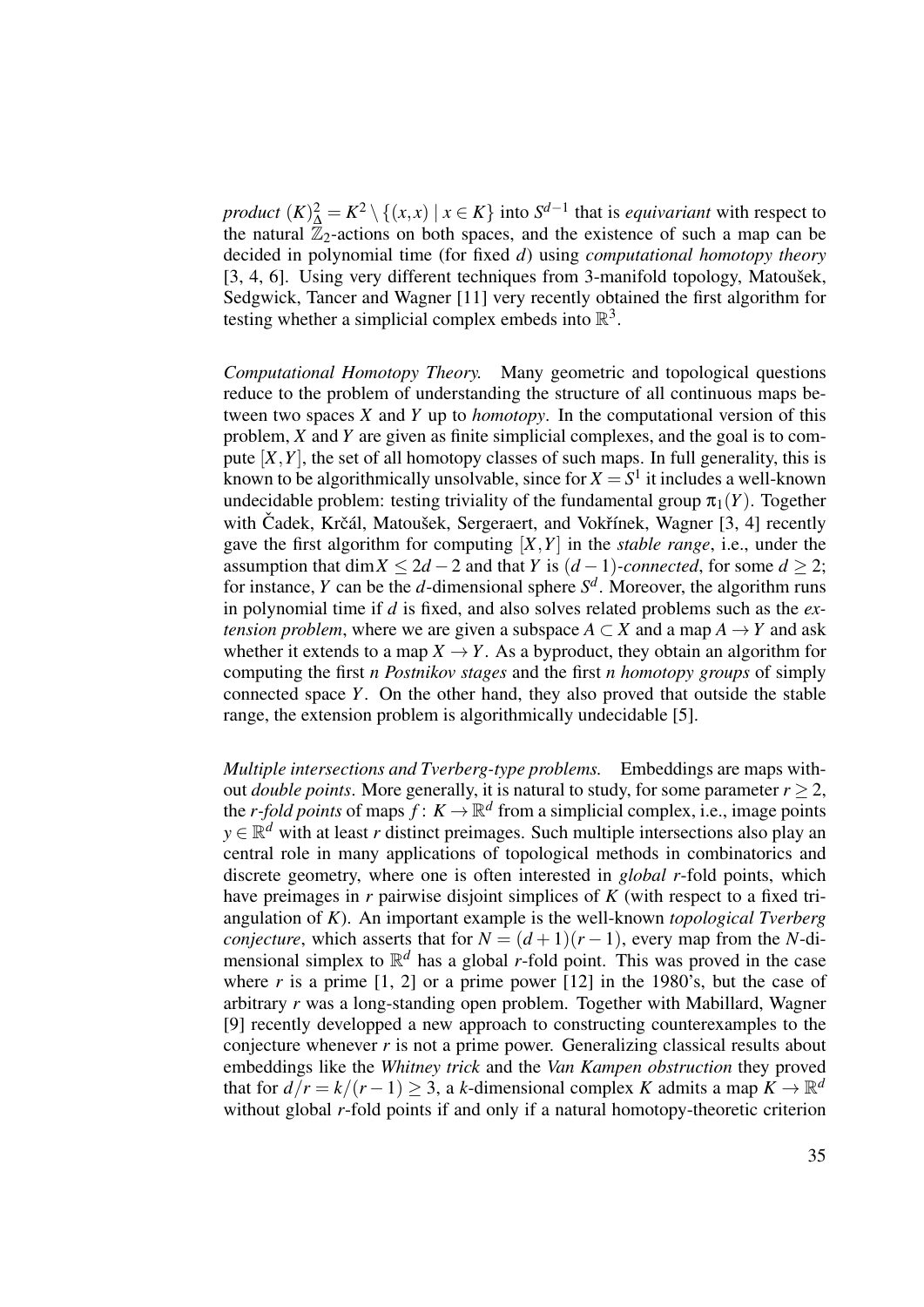is satisfied, viz. if there exists a map from the *r*-fold deleted product  $(K)$  $\int_{\Delta}^{r}$  into the sphere  $S^{d(r-1)-1}$  that is equivariant with respect to the natural actions of the symmetric group  $\mathfrak{S}_r$ . Based on this approach, the first counterexamples to the topological Tverberg conjecture were constructed by Frick [7] for  $d > 3r + 1$ , and a different construction for  $d \geq 3r$  was given in [9].

#### References

- $[1]$  E. G. Bajmóczy and I. Bárány. On a common generalization of Borsuk's and Radon's theorem. *Acta Math. Acad. Sci. Hungar.*, 34(3-4):347–350 (1980), 1979.
- [2] I. Bárány, S. B. Shlosman, and A. Szűcs. On a topological generalization of a theorem of Tverberg. *J. London Math. Soc., II. Ser.*, 23:158–164, 1981.
- [3] M. Čadek, M. Krčál, J. Matoušek, F. Sergeraert, L. Vokřínek, and U. Wagner. Computing all maps into a sphere. *J. ACM* 61(3), Art. 17-44, 2013.
- [4] M. Cadek, M. Krčál, J. Matoušek, L. Vokřínek, and U. Wagner. Polynomial-time computation of homotopy groups and Postnikov systems in fixed dimension. *SIAM J. Comput.* 43(5), pp. 1728–1780, 2014.
- [5] M. Čadek, M. Krčál, J. Matoušek, L. Vokřínek, and U. Wagner. Extendability of continuous maps is undecidable. . *Discrete Comput. Geom.* 51(1), pp. 24–66, 2014.
- [6] M. Cadek, M. Krčál, and L. Vokřínek. Algorithmic solvability of the lifting-extension problem. Prepring, arXiv:1307.6444, 2013.
- [7] F. Frick. Counterexamples to the topological Tverberg conjecture, Preprint, arXiv:1502.00947, 2015.
- [8] P. M. Gruber and R. Schneider. Problems in geometric convexity. In *Contributions to geometry (Proc. Geom. Sympos., Siegen, 1978)*, pages 255–278. Birkhäuser, Basel-Boston, Mass., 1979.
- [9] I. Mabillard and U. Wagner. Eliminating Higher-Multiplicity Intersections, I. A Whitney Trick for Tverberg-Type Problems Preprint, arXiv:1508.02349. Extended abstract in Proc. 30th Symp. Comput. Geom. (SoCG), 2014, 171–180.
- [10] J. Matoušek, M. Tancer, and U. Wagner. Hardness of embedding simplicial complexes in R *d* . *J. Eur. Math. Soc.* 13(2), pp. 259–295, 2011.
- [11] J. Matoušek, E. Sedgwick, M. Tancer, and U. Wagner. Embeddability in the 3sphere is decidable. . Preprint, arXiv:1402.0815. Extended abstract in Proc. 30th Symp. Comput. Geom. (SoCG), 2014, 78–84.
- [12] M. Özaydin. Equivariant maps for the symmetric group. Unpublished manuscript, available online at *http://minds.wisconsin.edu/handle/1793/63829*, 1987.

#### **Outlook**

As mathematics is the core of any quantitative science, there is a general understanding and a strong support for mathematics overall at IST Austria. The current long term development plan of the institute foresees about 80–90 research groups working on campus by 2026; currently we have 38. We expect to hire a new col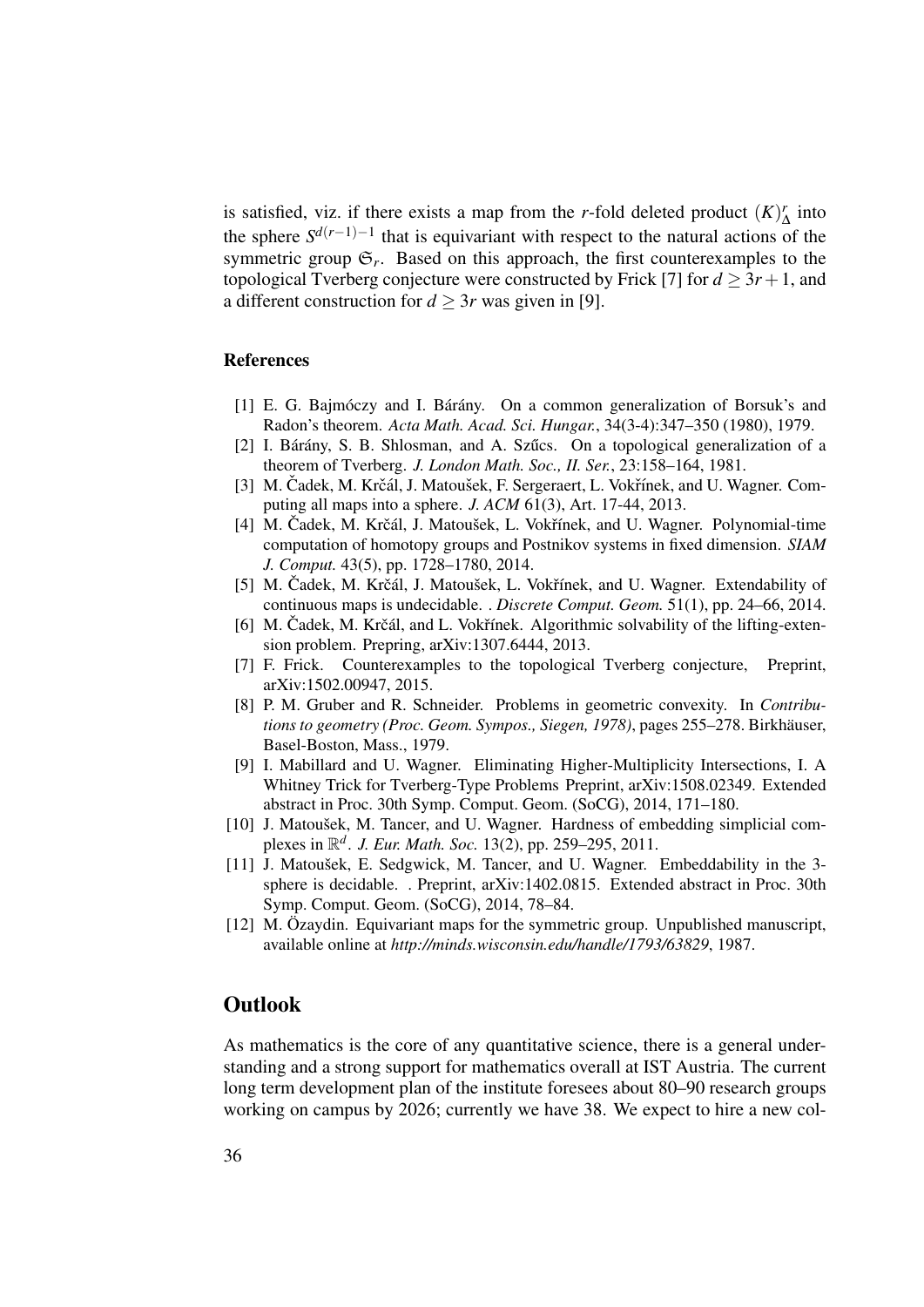league in mathematics every year, including interdisciplinary scientists with a very strong mathematics component. Our hiring concept is open to every direction in mathematics and its applications and we do not earmark our job announcements. Nevertheless, we strive for a healthy balance where not only the core directions of mathematics, analysis, geometry and algebra, are present, but also key areas of broad applications, such as probability, statistics, numerics, combinatorics etc. While scientific excellence is the ultimate selection criterion, we also envision a development plan where every new colleague would feel connected to at least one existing group without duplicating it. The current faculty is already sufficiently diverse to offer connections to a wide spectrum of mathematicians.

On the side of the graduate education, the biggest challenge we face is to attract excellent students. Compared with traditional universities with a natural access to a broad base of undergraduate students, we have a certain disadvantage. While the number of applications increases and we can easily select 6–7 excellent students with a serious interest in mathematics every year, we have not yet reached the stage where we would be a natural target for the worldwide best mathematics undergraduates, especially not yet from North America. We work hard on this, partly by designing a unique graduate program and partly by using the international connections of our faculty to bring IST Austria on the map. We believe that on a long run, with the unique environment and excellent conditions at IST Austria, we have a good chance to become one of the institutes with the best research in mathematics worldwide.

*Authors' address: Institute of Science and Technology Austria (IST Austria), Am Campus 1, A-3400 Klosterneuburg*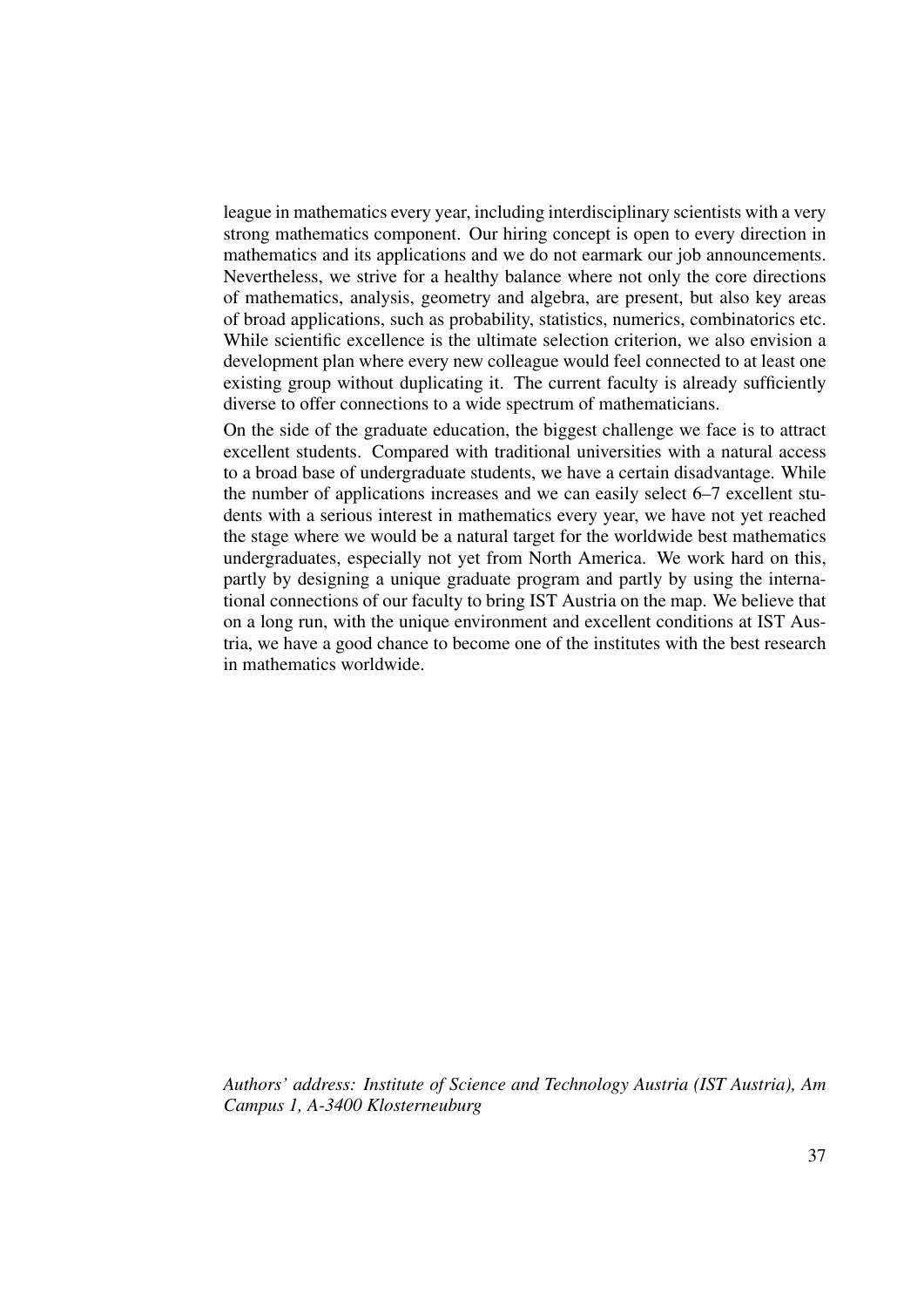### INDIANA UNIVERSITY MATHEMATICS JOURNAL

(Formerly the Journal of Mathematics and Mechanics)

Edited by

E. Bedford, H. Bercovici, D. Fisher, C. Judge, M. Larsen, K. Pilgrim, P. Sternberg, V. Turaev, K. Zumbrun.

*For institutions, the print and online subscription rates are* \$*460.00 and* \$*365.00. Individual subscribers' fees are* \$*150.00 and* \$*50.00, respectively. The JOURNAL appears in 6 annual issues averaging more than 500 pages each.*

Indiana University, Bloomington, Indiana U.S.A

### **PACIFIC JOURNAL OF MATHEMATICS**

V. S. Varadarajan (Managing Editor), Paul Balmer, Don Blasius, Vyjayanthi Chari, Daryl Cooper Robert Finn, Kefeng Liu, Jiang-Hua Lu, Sorin Popa, Jie Qing, Paul Yang.

The Journal is published 12 times a year. The subscription price is \$ 535,00 per year for print and \$ 410,00 for electronic-only.

#### **PACIFIC JOURNAL OF MATHEMATICS AT THE UNIVERSITY OF CALIFORNIA, BERKELEY, CA 94720-3840**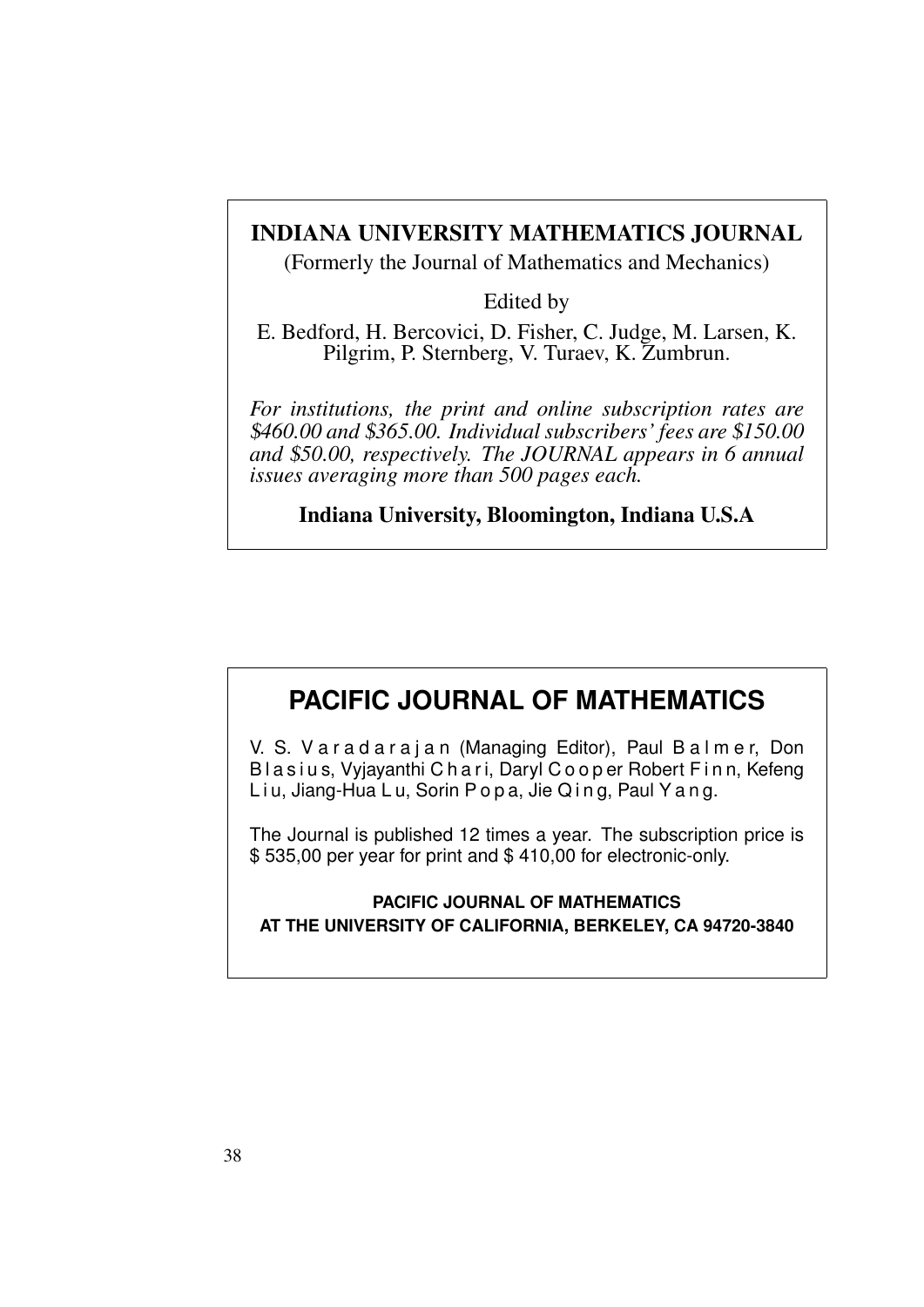Internat. Math. Nachrichten Nr. 230 (2015), 39–40

# Nachruf auf Heinrich Reitberger

#### Ulrich Oberst

Universitat Innsbruck ¨

In diesem Nachruf auf unseren Kollegen und Freund, Universitätsprofessor Dr. Heinrich Reitberger, werde ich sein berufliches Wirken skizzieren. Über sein Familien- und Privatleben werde ich nicht sprechen, obwohl er mir immer wieder und meistens freudig von seiner Familie, seiner Frau, seinem Sohn, seiner Tochter und seinen Enkelinnen erzählt hat. Heinrich ist 75 Jahre alt geworden.

Trotz seiner schweren Erkrankung war Heinrich nach meinem Eindruck in den letzten Monaten vor seinem Tod hoffnungsvoll gestimmt, mit einer ganz neuen, besser verträglichen Chemotherapie seine Krankheit noch in den Griff zu bekommen. Diese Hoffnung hat sich leider nicht erfüllt. Am 1. Juni war er noch bei dem Treffen der alten Kollegen des Instituts und lebhaft wie immer; etwas Granteln gehörte wie früher auch dazu. Im vergangenen Jänner hat er seinen letzten wissenschaftlichen Beitrag zum Geburtstagsband für Professor Reich aus Graz geschrieben, und zwar über ein nichtlineares dynamisches System, das die zeitliche Entwicklung einiger Parameter wahrend seiner Chemotherapie beschreibt. Es ist ¨ erstaunlich, dass er in seinem geschwächten Zustand diese Umwandlung des eigenen Unglücks in allgemeingültige wissenschaftliche Aussagen und ein Geschenk für einen Kollegen noch schaffen konnte und wollte.

Ich kannte Heinrich schon seit 1971. Bereits vor meiner Berufung nach Innsbruck besuchte er mich damals in München, um mich über die Innsbrucker Mathematik, insbesondere die seines Doktorvaters Professor Gröbner, und über das Institut aufzuklaren. Wir waren uns von Anfang an sympathisch und haben dann fast 35 ¨ gemeinsame Jahre an diesem Institut verbracht und auch häufig zusammengearbeitet.

Heinrich besaß mehrere wesentliche Qualitäten, die allgemein für das Institut und insbesondere für mich von großer Bedeutung waren:

— Er war umfassend mathematisch gebildet, sowohl in Höherer Algebra, z.B. Algebraischer Geometrie, wie in Hoherer Analysis, z.B. Dynamischen Systemen. ¨ Er verbrachte weit mehr Zeit als ublich in der Bibliothek und studierte immer alle ¨ neu erschienenen Zeitschriftenartikel, nicht in jedem Detail, aber so weit, dass er uns von den Fortschritten berichten und uns auf mögliche neue Forschungsthemen aufmerksam machen konnte. Auf die Systemtheorie, die in den letzten drei

ISSN 0020-7926  $\odot$  2015 Österr. Math. Gesellschaft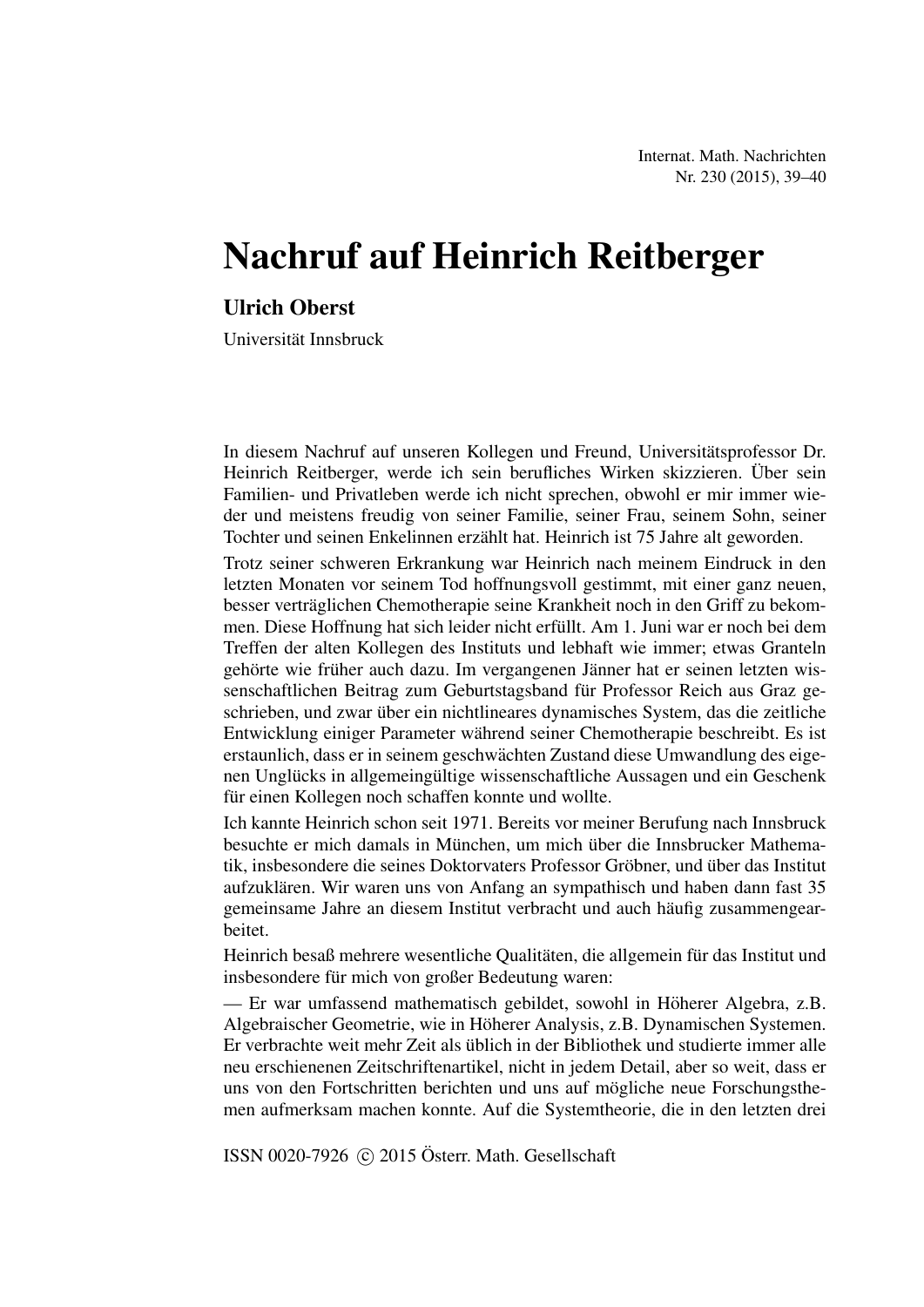Jahrzehnten mein Hauptarbeitsgebiet war, bin ich insbesondere von Heinrich hingewiesen worden. Er spielte für das Institut eine Rolle, die später vom Internet und von Google übernommen wurde.

— Seine genaue Literaturkenntnis hat ihn in seiner eigenen Forschung auch manchmal etwas behindert, da er dadurch an sich selbst sehr hohe Originalitätsund Qualitätsansprüche stellte.

— Seine umfassende Bildung ermöglichte ihm, immer wieder neue höhere Vorlesungen anzubieten, was für unser kleines Institut eine bedeutende Bereicherung darstellte. Ich selbst habe einige dieser immer gut vorbereiteten Vorlesungen besucht.

— Mit den Standardlehraufgaben des Instituts und als beliebter Betreuer von Diplomarbeiten war er natürlich auch wesentlich beschäftigt.

— Heinrich hat jahrelang die Bibliothek des Instituts betreut, die durch seine fachkundige Bücherauswahl trotz des beschränkten Etats eine sehr gute Sammlung darstellte und noch darstellt. Es sei hinzugefügt, dass dies auch ein großes Verdienst des Kollegen Kremser von der Technischen Fakultät war.

— Von etwa 1980 bis 1995 war Heinrich aktives Mitglied der Arbeitsgemeinschaft des Kollegen Liedl über Funktionalgleichungen und Iterationstheorie, insbesondere die Pilgerschritt-Transformation, und der entsprechenden Tagungen mit Innsbrucker, Grazer und internationalen Kollegen.

— In den letzten Jahren vor seiner Pensionierung hat er auch noch maßgebliche Artikel über die berühmten früheren Professoren Vietoris und Gröbner des Instituts und ihre bedeutenden Beiträge zur Topologie, Algebra und Analysis verfasst. Auch behandelte er die Geschichte der Auflösung von Varietäten. Wie gesagt, konnte Heinrich über viele Gebiete der Mathematik einen Überblick geben.

— Alle seine früheren Kollegen am Institut sind Heinrich für seine verdienstvolle Tätigkeit, seine Hilfsbereitschaft, seine Loyalität, sein Interesse am Institut und seine Freundschaft sehr dankbar. Wir werden ihn in guter Erinnerung behalten, solange uns das möglich ist. Seinen Hinterbliebenen sprechen wir unser herzliches Beileid über diesen einschneidenden Verlust aus.

In den siebziger Jahren beging ich mit Heinrich mehrere interessante Klettersteige in den Dolomiten, z.B. Civetta, Pala und Schiara, und bestieg mit ihm mehrere Tiroler Berge, insbesondere zusammen mit meiner Frau auch den Similaun. Obwohl er nicht regelmäßig Sport betrieb, waren seine Kondition und sein geringer Getränkebedarf für mich immer erstaunlich. Es ist möglich, dass diese körperliche Konstitution zu seiner späteren Erkrankung und seinem Tod beigetragen hat.

*Adresse des Autors: Prof. Ulrich Oberst, Institut für Mathematik der Universität Innsbruck, Technikerstraße 13, 6020 Innsbruck*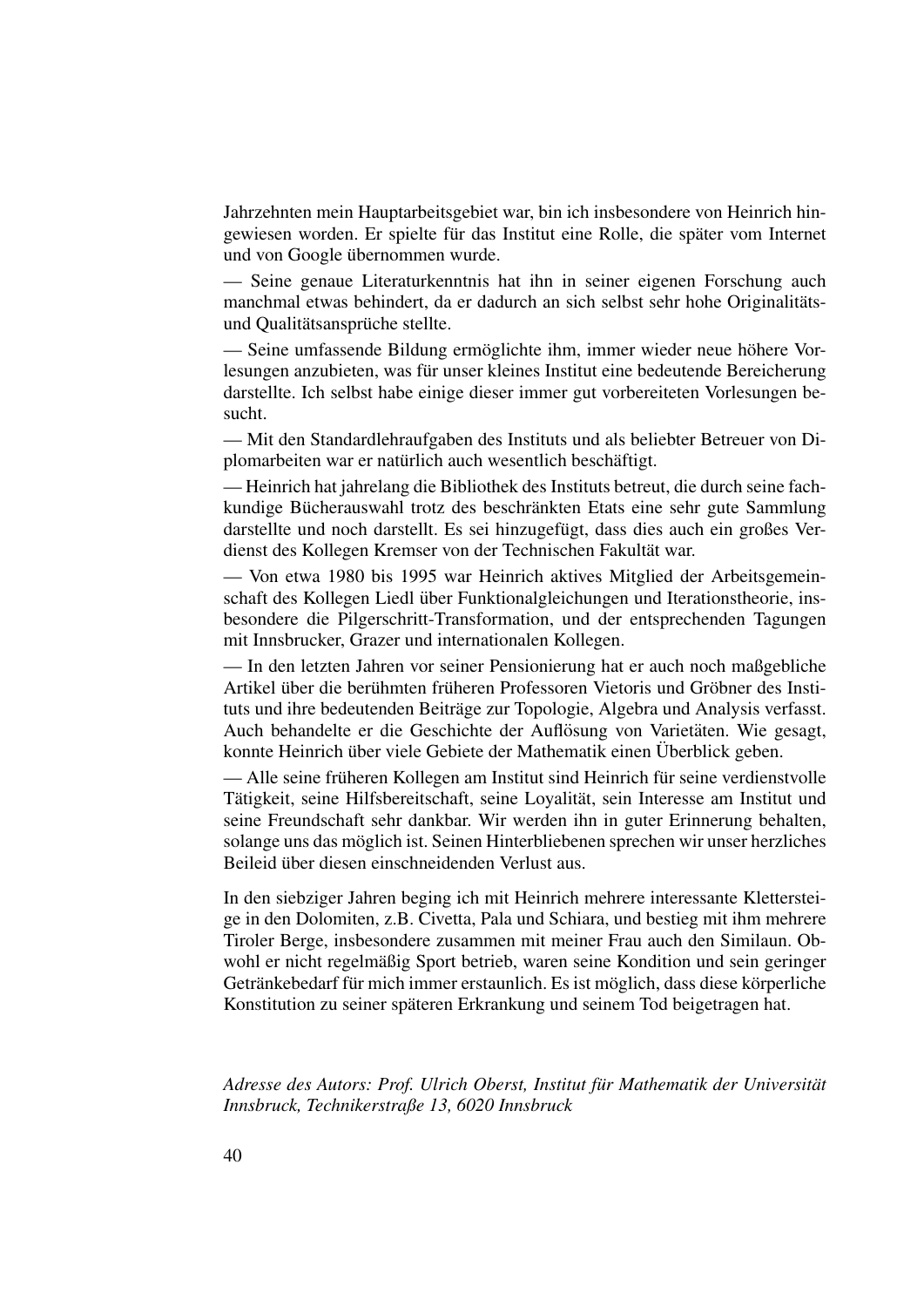# Buchbesprechungen

| F. Baudoin: Diffusion Processes and Stochastic Calculus                          |    |
|----------------------------------------------------------------------------------|----|
|                                                                                  |    |
| L. C. Evans: An Introduction to Stochastic Differential Equations                |    |
|                                                                                  |    |
| D. Grieser: Mathematisches Problemlösen und Beweisen                             |    |
|                                                                                  |    |
| <i>M. Haase</i> : Functional Analysis. An Elementary Introduction (G. TESCHL) 43 |    |
| W. Kaballo: Aufbaukurs Funktionalanalysis und Operatortheorie. Distri-           |    |
| butionen – lokalkonvexe Methoden – Spektraltheorie (H. WORACEK). 44              |    |
| A. Bonifant, M. Lyubich, S. Sutherland (eds.): Frontiers in Com-                 |    |
| plex Dynamics. In Celebration of John Milnor's 80th Birthday                     |    |
|                                                                                  | 45 |
| F. Thuselt, F. P. Gennrich: Praktische Mathematik mit Matlab, Scilab             |    |
|                                                                                  |    |
| N. Tzanakis: Elliptic Diophantine Equations. A concrete approach via             |    |
|                                                                                  |    |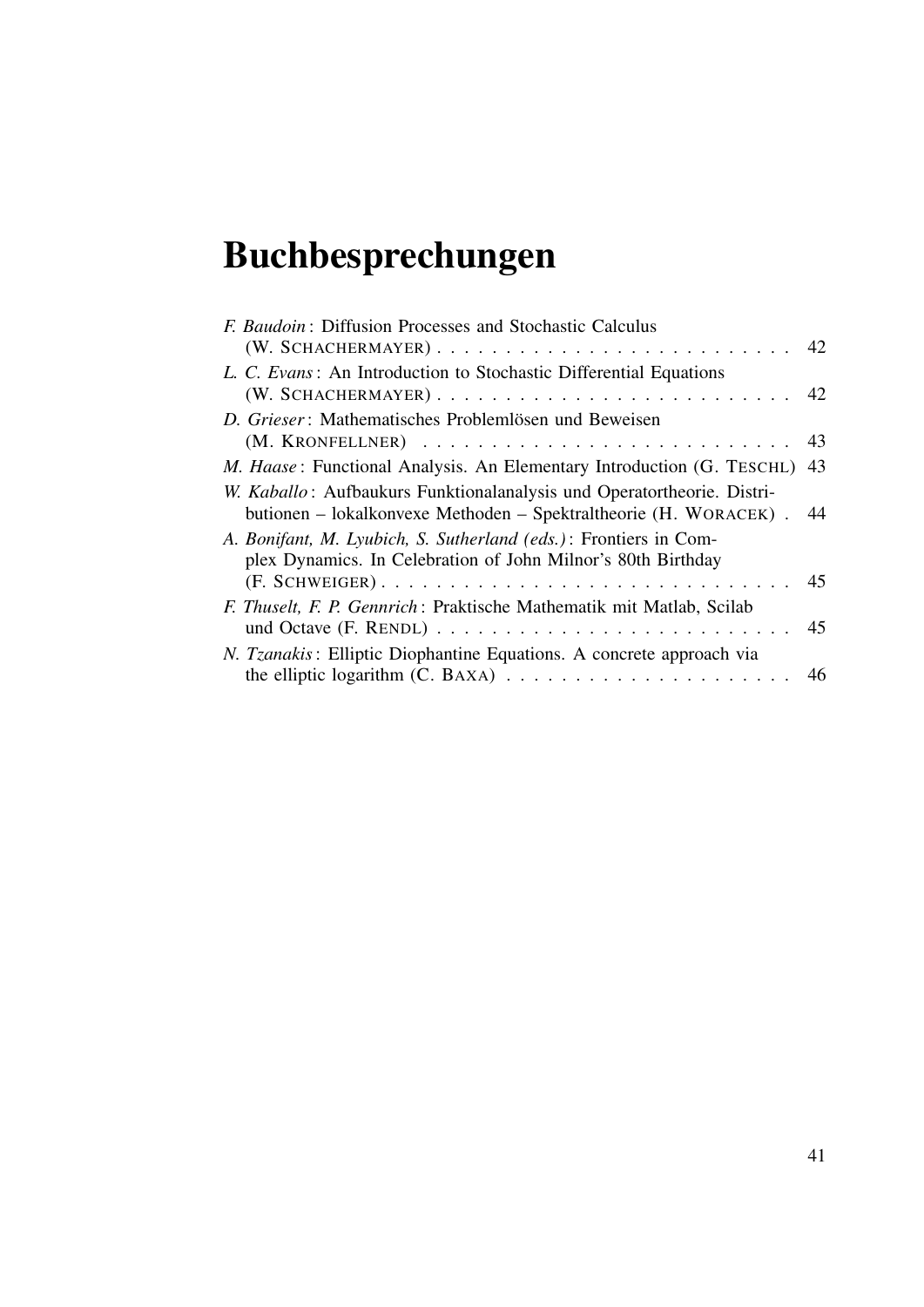F. Baudoin: Diffusion Processes and Stochastic Calculus. (EMS Textbooks in Mathematics) EMS, Zurich, 2014, xi+276 S. ISBN 978-3-03719-133-0 H/b ¨  $€48,-.$ 

Dieses Lehrbuch entstand aus Vorlesungen des Autors in Toulouse sowie an der Purdue University und richtet sich an fortgeschrittene Leser ("at the graduate level"). Es behandelt die Theorie der stetigen stochastischen Prozesse und kann als aktuelle Erweiterung des klassischen Buchs von D. Revuz und M. Yor, *Continuous Martingales and Brownian Motion*, gesehen werden.

In sauberer, aber vielleicht etwas trockener und schnörkelloser Weise wird der Kalkül von Diffusionsprozessen entwickelt, um schließlich zu neueren Entwicklungen zu gelangen. Insbesondere widmet sich das Buch in den letzten Abschnitten dem Malliavin-Kalkül sowie der von T. Lyons 1998 begründeten *rough path theory*. Diese Themen wurden bisher noch selten in methodisch aufgebauten Büchern präsentiert und sind z.B. für das Verständnis von Arbeiten von Martin Hairer zur KPZ-Gleichung wesentlich.

W. Schachermayer (Wien)

L. C. Evans: An Introduction to Stochastic Differential Equations. American Mathematical Society, Providence, Rhode Island, 2013, viii+151 S. ISBN 978-1- 4704-1054-4 P/b \$ 34,–.

Der Autor ist ein hochrenommierter Mathematiker in Berkeley und durch seine Arbeiten und sein Textbuch auf dem Gebiet der partiellen Differentialgleichungen bekannt. Das vorliegende schlanke Buch ist eine Ausarbeitung seiner wiederholten Vorlesungen über stochastische Differentialgleichungen. Es ist auf relativ elementarem Niveau gehalten. Voraussetzung sind ein Grundwissen über maßtheoretisch basierte Analysis, aber keine speziellen Kenntnisse der Wahrscheinlichkeitstheorie.

In methodisch hervorragender Weise werden die Begriffe Martingal, Brownsche Bewegung und Ito-Integral eigeführt. Die Präsentation orientiert sich an dem A. Einstein zugeschriebenen Prinzip: So einfach wie möglich, aber nicht einfacher!

Danach werden stochastische Differentialgleichungen analysiert und schließlich einige Anwendungen präsentiert: die Feynman-Kac-Formel, optimales Stoppen und ein Exkurs über Optionsbewertung in der Finanzmathematik.

Das Buch ist didaktisch hervorragend gelungen und als Basis für eine Vorlesung sehr geeignet.

W. Schachermayer (Wien)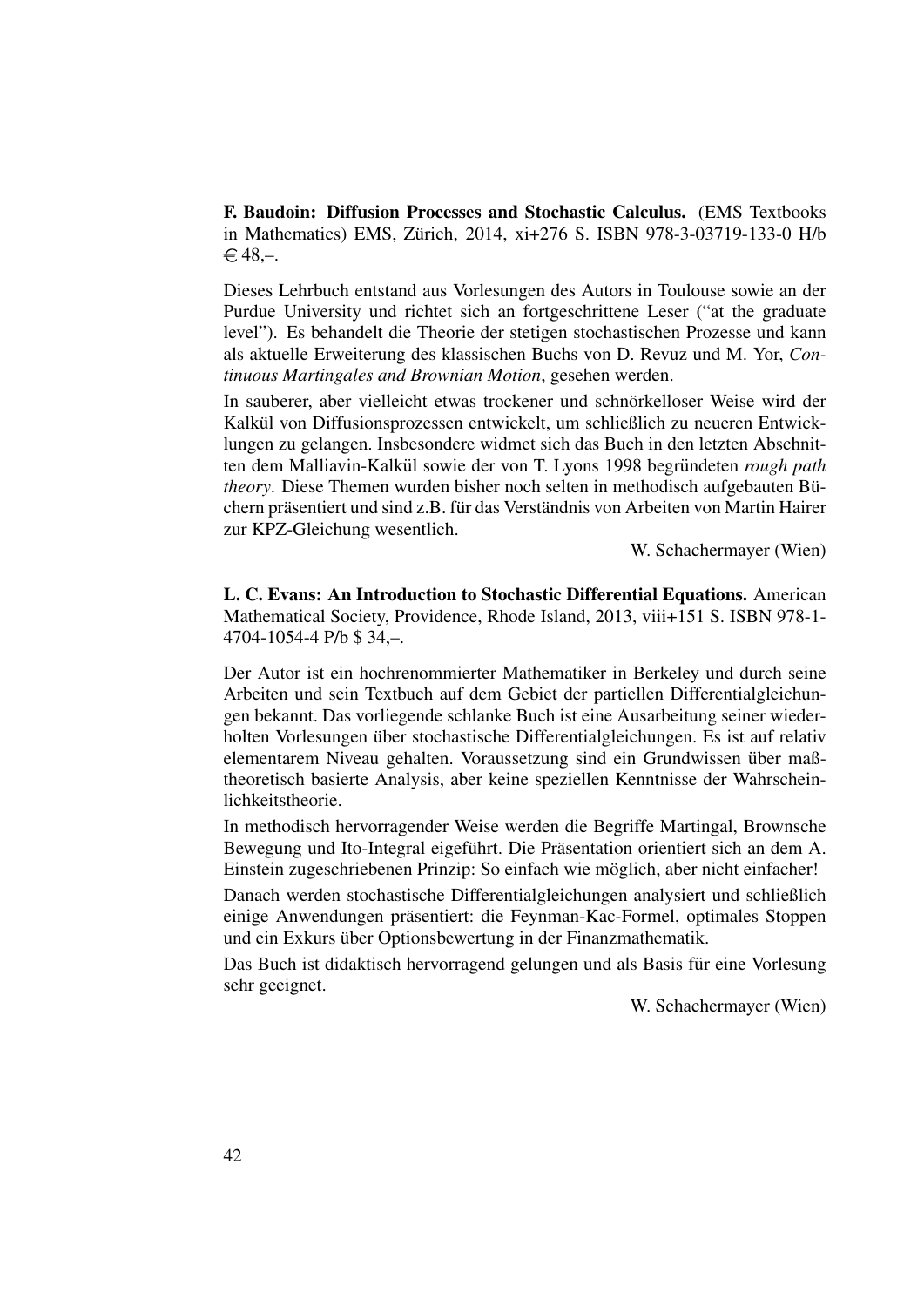D. Grieser: Mathematisches Problemlösen und Beweisen. Eine Entdeckungsreise in die Mathematik. (Bachelorkurs Mathematik, Springer Spektrum) Wiesbaden 2013, xi+292 S. ISBN 978-3-8348-2459-2 S/b  $\in$  23,59.

Gleich vorweg: Das Buch ist großartig! Es kann allen, die ein Studium beginnen, aber auch interessierten Schülerinnen und Schülern empfohlen werden – vor allem denjenigen, die an der Mathematikolympiade teilnehmen.

Ziel des Buchs ist ein schrittweises systematisches Erarbeiten von Problemlösestrategien sowie das Finden und Formulieren mathematischer Beweise und dabei das Herausarbeiten von übergreifenden Ideen der Mathematik. An diesen Ideen orientieren sich auch die einzelnen Kapitel, z.B. Rekursion, vollständige Induktion, Graphen, Abzählen, Schubfachprinzip, Extremalprinzip, Invarianzprinzip. Anhand passender Problemstellungen aus verschiedenen Bereichen der Mathematik wird das Problemlösen bzw. Beweisen Schritt für Schritt erarbeitet. Am Ende jedes Kapitels wird im "Werkzeugkasten" rekapituliert, welche Ideen für die islamische Frehlung der Brohlang bilfraieh weren. Angehließend werden Aufgeben gestellt is Lösung der Probleme hilfreich waren. Anschließend werden Aufgaben gestellt, jeweils mit einem Hinweis auf den Schwierigkeitsgrad; zu einigen Aufgaben gibt es am Ende des Buchs Lösungshinweise.

M. Kronfellner (Wien)

M. Haase: Functional Analysis. An Elementary Introduction. (Graduate Studies in Mathematics, Vol. 156). American Mathematical Society, Providence, Rhode Island, 2014, xviii+372 S. ISBN 978-0-8218-9171-1 H/b \$ 79,–.

As indicated by the title, the present textbook provides a gentle introduction for students. In particular, the book tries to keep the requirements to a minimum and hence nothing much beyond basic analysis and linear algebra is assumed. The necessary results from integration theory are discussed (but not proven) within the text. The selection of topics is intended for an applied audience and hence most of the book takes place in Hilbert spaces (so if you feel that functional analysis should start with topological vector spaces, this is probably not the right book for you). In particular, basic Hilbert space theory, applications to Fourier analysis, Sobolev spaces and the Poisson problem in one dimension, compact operators including the spectral theorem for self-adjoint compact operators and some applications are covered. Furthermore, there is also a chapter on the contraction principle and its applications plus two final chapters covering the basic results from Banach space theory (uniform boundedness principle, open mapping, closed graph, Hahn-Banach). At the end there is a brief historic sketch of the development of functional analysis and six appendices providing further background material.

What sets the book apart are the many examples throughout the text as well as the many exercises (divided into three categories according to their difficulty). Moreover, there are numerous gray boxes which try to further motivate/explain things or point out common pitfalls for beginners. Also, several parts are marked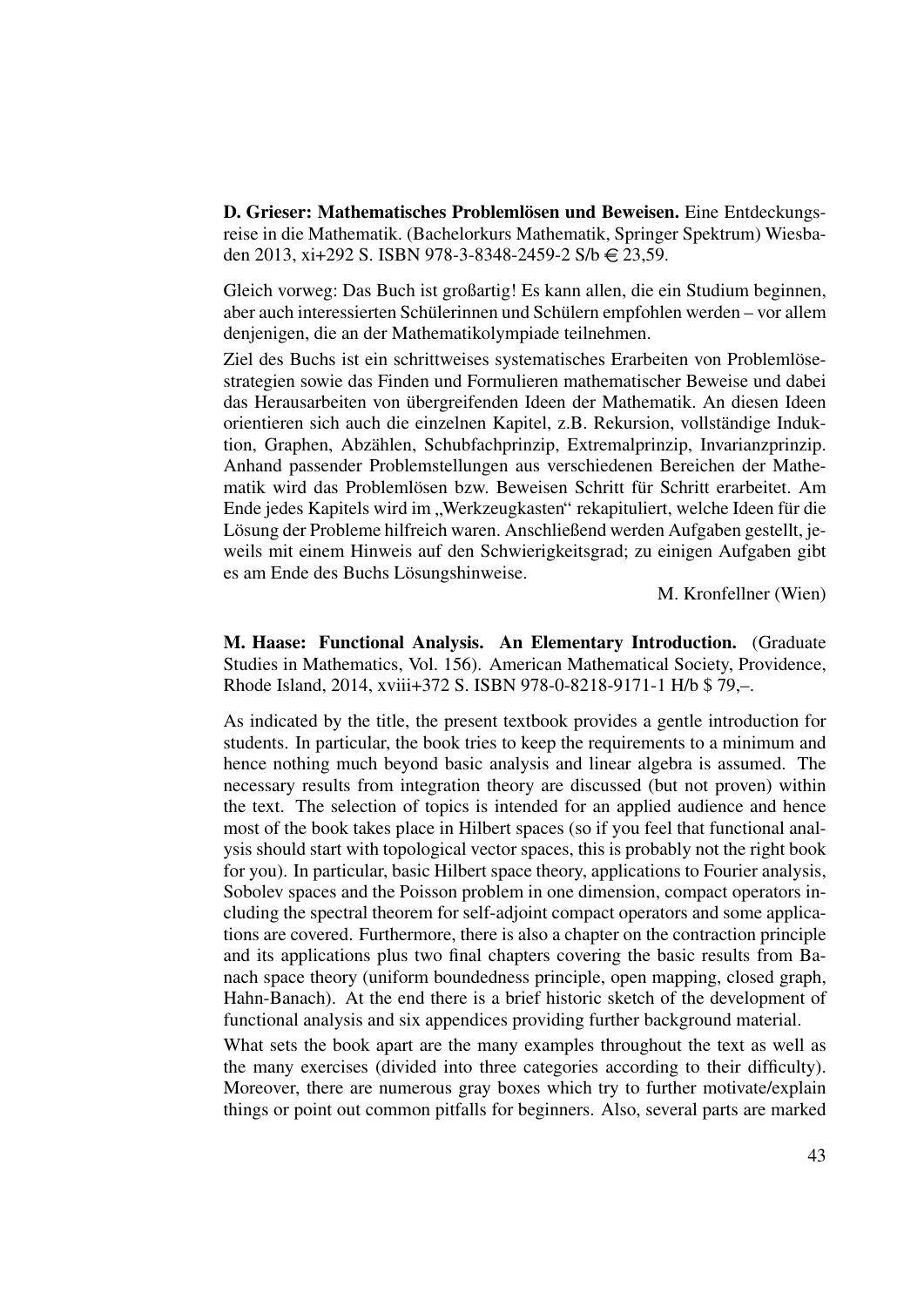as optional such that they can be easily skipped without the risk of running into dependencies later on. These features make the book an ideal basis for an introductory course as well as for independent self-study. The only thing I found a bit irritating at first, is the fact that the issue of convergence is avoided in the first two chapters, although the norm and even bounded linear operators are introduced there. Obviously the author wanted to get right into the geometry of Hilbert spaces first, at the price of postponing the discussions of convergence in metric spaces to Chapters 3, 4, and hence coming to convergence and completeness only afterwards in Chapter 5. But this is a minor issue (and a matter of personal taste) and it is clear that I can only warmly recommend this book to every student (and teacher) of functional analysis.

G. Teschl (Wien)

W. Kaballo: Aufbaukurs Funktionalanalysis und Operatortheorie. Distributionen – lokalkonvexe Methoden – Spektraltheorie. (Lehrbuch) Springer-Verlag Berlin Heidelberg 2014, xi+493 S. ISBN 978-3-642-37793-8 P/b  $\in$  35,97.

In dem vorliegenden Werk gibt der Autor eine Darstellung gewisser Themen aus der Funktionalanalysis. Diese sind in drei Kapitel gegliedert: Distributionen und Differentialoperatoren, Lokalkonvexe Methoden der Analysis, Lineare Operatoren und Spektraltheorie.

Obwohl diese Themenbereiche wohl in vielen Lehrbuchern behandelt werden, ¨ enthält das vorliegende Buch immer wieder erfrischend andere Zugänge und allgemeine Begriffe und Sätze, die sich in der "Standardliteratur" nicht so finden. Als Beispiel möchte ich nur die Versionen der Sätze vom abgeschlossenen Graphen und der offenen Abbildung anführen oder die Behandlung von halbbeschränkten Operatoren und Gelfand-Tripeln. Manchmal entpuppt sich das Buch als wahrer Fundus von Ergebnissen, die man nicht oft in dieser Weise dargestellt findet.

Insgesamt ist das Buch ein äußerst gelungenes Werk. Die Darstellung ist ordentlich und klar, man findet Bemerkungen zur historischen Entwicklung, viele Literaturverweise, sowie weiterführende Sätze die im Text selbst nur kurz angerissen werden. Dazu gibt es eine Vielzahl von passend ausgewählten Aufgaben, und einen ausführlichen Index. Eine besonders gute Idee, die ich hier auch explizite anführen möchte, ist, dass jedes Kapitel mit ein paar (hervorragend gewählten und gestellten) Fragen beginnt, anhand derer es klar wird dass das Entwickeln der dann folgenden Theorie natürlich und eine Notwendigkeit ist.

Dem Klappentext, wo bemerkt wird, dass sich das Buch als Begleitlektüre und zum Selbststudium eignet, möchte ich noch hinzufügen dass es sich ebenso als Unterlage zur Vorbereitung eigener Vorlesungen eignet.

Einziger Nachteil ist, dass das Buch in Deutsch verfasst ist, da dieses die potentielle Leserschaft sehr einschränkt. Auch werden dadurch, teils zwanghaft anmutende, Übersetzungen fachspezifischer Terminologie notwendig, die bei vorange-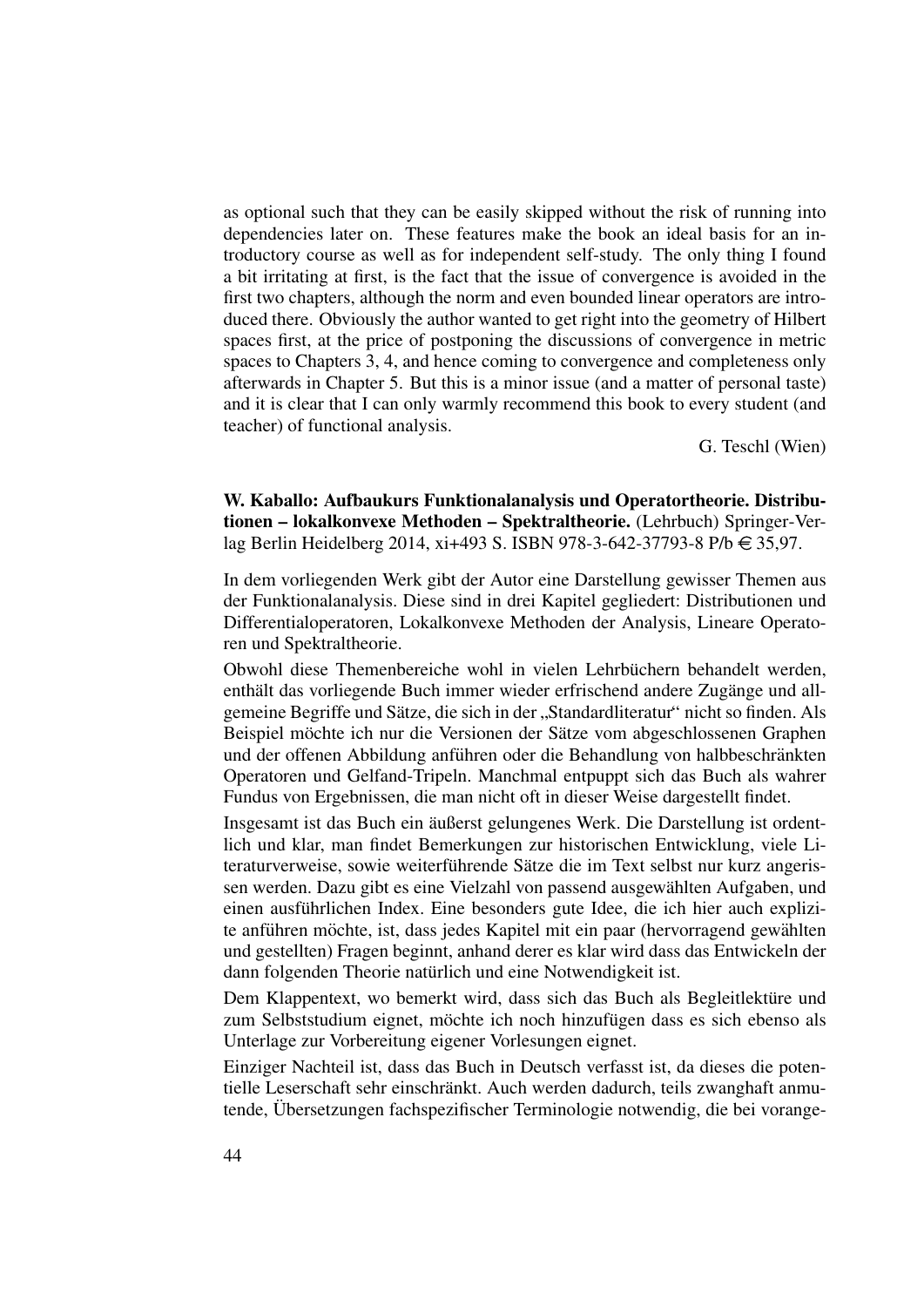gangener oder weiterführende Lektüre zunächst einmal etwas Verwirrung stiften können. Aber hoffentlich gibt es bald eine Übersetzung ins Englische; die Lektüre lohnt sich für alle!

H. Woracek (Wien)

A. Bonifant, M. Lyubich, S. Sutherland (eds.): Frontiers in Complex Dynamics. In Celebration of John Milnor's 80th Birthday. (Princeton Mathematical Series) Princeton Univ.Press, Princeton, 2014, xii+787 S. ISBN 978-0-691- 15929-4 H/b \$ 99,–.

Aus Anlass des achtzigsten Geburtstags des bedeutenden Mathematikers John Milnor fand 2011 in Banff in den kanadischen Rocky Mountains eine große Konferenz statt. Der vorliegende Band (mit uber 750 Seiten!) ist ein Produkt dieser ¨ inhaltsreichen Veranstaltung. Es ist daher nicht möglich, den Inhalt näher zu beschreiben, aber die wesentlichen Teile seien genannt: Teil I ist komplexen dynamischen Systemen in einer Variablen gewidmet, ein Gebiet, welches durch die Arbeiten von Julia und Fatou wohl begründet, aber erst Jahrzehnte später intensiv bearbeitet wurde. Teil II enthält Arbeiten zur reellen eindimensionalen Dynamik und Teil III zur Dynamik in mehreren komplexen Variablen. Die Teile IV und V beschäftigen sich mit verschiedenen Aspekten der Theorie der Mannigfaltigkeiten. Sehr schöne Bildtafeln enthalten nicht nur einige persönliche Photos mit Jack Milnor und Teilnehmern der Konferenz, sondern auch weitere faszinierende Bilder zur komplexen Dynamik. Allen, die sich mit dynamischen Systemen oder mit moderner Differentialgeometrie beschäftigen, kann dieser Band wärmstens empfohlen werden.

F. Schweiger (Salzburg)

F. Thuselt, F. P. Gennrich: Praktische Mathematik mit Matlab, Scilab und Octave. Springer-Verlag Berlin Heidelberg, 2013, xi+439 S. ISBN 978-3-642-  $25824 - 4$  P/b  $\in$  41,07.

Zwei Sätze aus dem Vorwort charakterisieren die Zielsetzung ziemlich gut: "Ma-Ewer Batze aus dem Vorwort enarakterisieren die Eleisetzung Zienmen gut. "Ima<br>thematische Programmiersprachen sind notwendiges Handwerkszeug. Zusätzlich muss man aber auch lernen, dieses richtig einzusetzen. Es nützt nichts, einen Hammer zu besitzen, man muss auch in der Lage sein, damit Nägel einzuschlagen."

Das Buch bietet eine 'hands-on'-Einführung in die mathematischen Softwaretools *Matlab*, *Scilab* und *Octave*. Diese drei Pakete sind vom Grundkonzept sehr ähnlich, wobei *Matlab* kommerziell vertrieben wird, und die beiden anderen frei verfügbar sind. Im ersten Kapitel wird, ausgehend von einigen Installationshinweisen der einzelnen Pakete, auf die Grundkonstrukte eingegangen: Vektoren, Matrizen und wie man rechnerisch mit diesen umgeht. Danach werden die Kontrollstrukturen erklärt, um auch kleinere Programme selber zu erstellen.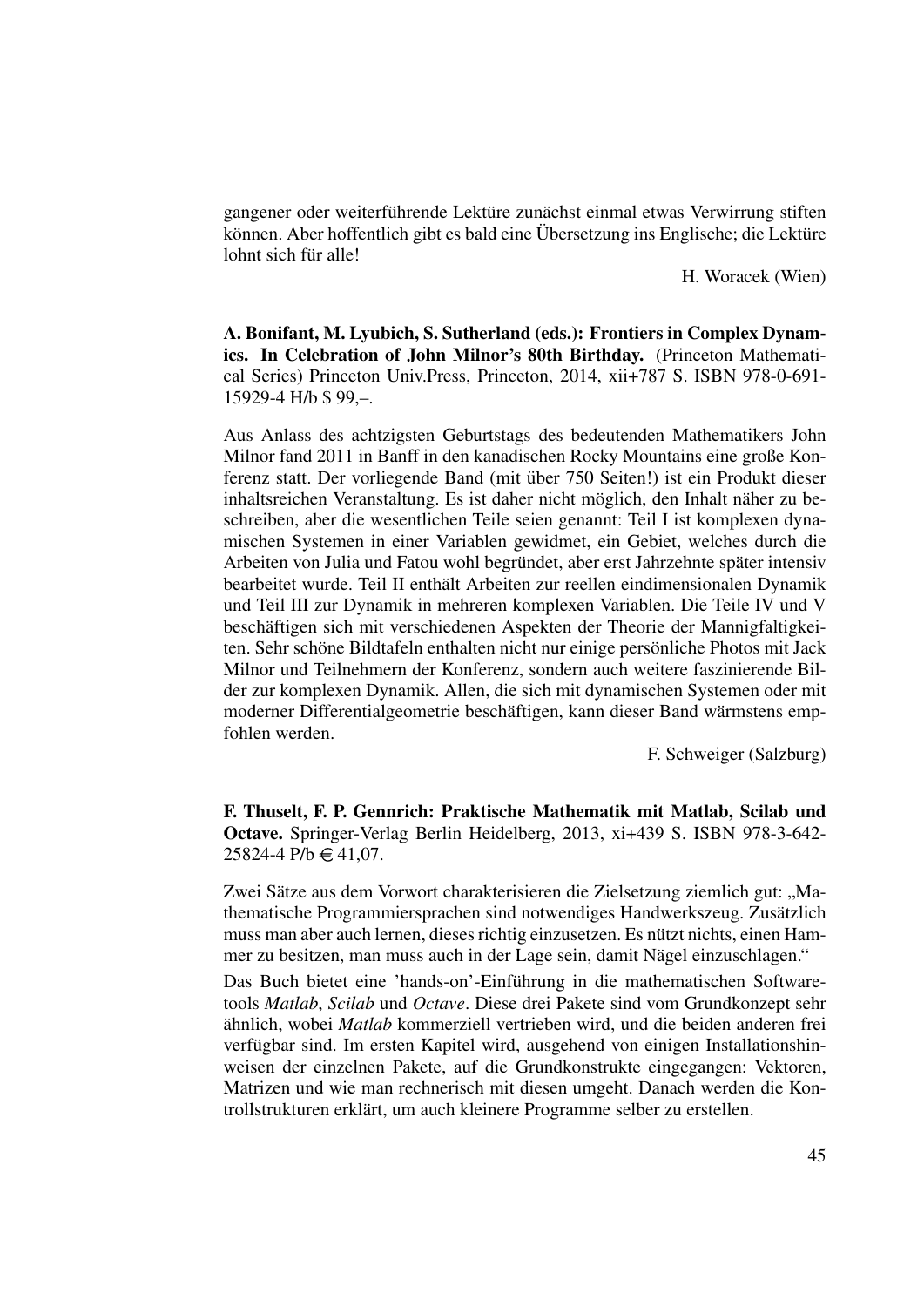In weiterer Folge werden Lösungsansätze für lineare Gleichungen in allen Formen mittels der Softwaresysteme dargeboten. Dies reduziert sich letztlich auf das Kommando  $x = A \backslash b$ .

Ein umfangreiches Kapitel widmet sich auch Fragen nach der Interpolation und Approximation mit Polynomen. Hier zeigt sich auch die Stärke der Graphikfähigkeit aller Pakete. Den Abschluss bieten drei Kapitel über Fourier- und Wavelet-Transformationen, uber numerische Integration und Differentiation sowie ¨ numerische Behandlung gewohnlicher Differentialgleichungen. ¨

Das Buch nimmt die Leserin an der Hand und bietet mittels zahlreicher Screenshots Befehlsfolgen in *Matlab*, *Octave* und auch *Scilab* zur Umsetzung von ein $f$ achen Aufgaben an. Nützlich ist dabei auch die syntaktische Gegenüberstellung der einzelnen Pakete. Ich halte das Buch für sehr gut geeignet zum Selbststudium von grundlegenden Verfahren der Angewandten Mathematik.

F. Rendl (Klagenfurt)

N. Tzanakis: Elliptic Diophantine Equations. A concrete approach via the elliptic logarithm. (Series in Discrete Mathematics and Applications 2) De Gruyter, Berlin/Boston, 2013, xvi+179 S. ISBN 978-3-11-028091-3 H/b  $\in$  89,95.

Die vorliegende Monographie ist der Aufgabe gewidmet, die Lösungen diophantischer Gleichungen zu finden, die elliptische Kurven (über  $\mathbb{O}$ ) bestimmen. Der Autor hat zu dieser Fragestellung wichtige Beitrage geleistet. Zu Beginn gibt er ¨ einen kurzen Überblick über jene Teile der Theorie elliptischer Kurven, die seinen Ausgangspunkt bilden – wie Weierstraß-Gleichungen und den Satz von Mordell-Weil. Danach behandelt er die für seinen Zwecke benötigten Arten von Höhen, die Weierstraßsche  $\wp$ -Funktion und elliptische Kurven über  $\mathbb R$  und  $\mathbb C$ , bevor er den elliptischen Logarithmus einführt und seine Verwendung erklärt. In den nachfolgenden Kapiteln werden obere Schranken für Linearformen in elliptischen Logarithmen in verschiedenen speziellen Situationen hergeleitet (etwa wenn die elliptische Kurve in Form einer Weierstraß-Gleichung durch ein Polynom vierten Grades oder zwei gekoppelte Pellsche Gleichungen gegeben ist). Im anschließenden Kapitel wird ein Satz von Sinnou David, der eine entsprechende untere Schranke angibt, bewiesen und angewandt. Das vorletzte Kapitel beschreibt, wie ein Reduktionsverfahren von de Weger, das auf dem LLL-Algorithmus beruht, verwendet werden kann, um die gesuchten Punkte tatsächlich zu bestimmen. Als Abschluss präsentiert der Autor eine *p*-adische Version der Theorie, mit deren Hilfe Lösungen aus Ringen S-ganzer Zahlen gefunden werden können.

Das Buch ist lebhaft geschrieben und vermittelt dem Leser einen faszinierenden Einblick in die ganz und gar nicht einfache Mathematik, die hinter den Befehlen weitverbreiteter Softwarepakete steht. Es ist ein Gewinn für alle, die sich für die darin behandelten Fragen der modernen Zahlentheorie interessieren.

C. Baxa (Wien)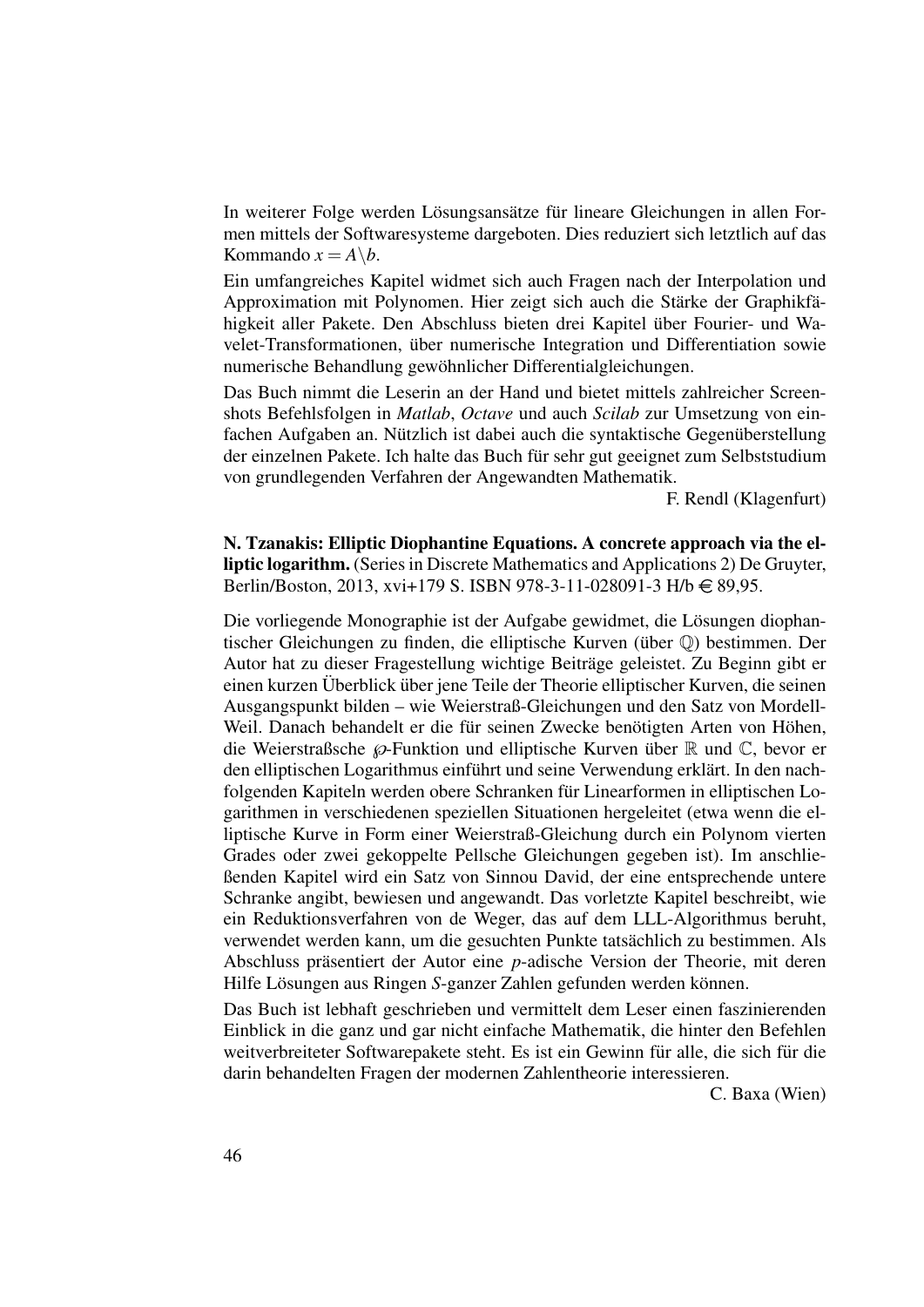# Nachrichten der Osterreichischen ¨ Mathematischen Gesellschaft

#### Protokoll der Generalversammlung der OMG am 13.11.2015, TU Wien ¨

Freitag, 13.11.2015, 17:30–19:00 Uhr (Freihaus HS 3, TU Wien)

#### *Tagesordnung:*

- 1. Begrüßung und Feststellung der Beschlussfähigkeit
- 2. Berichte des Vorsitzenden, des Kassiers und weiterer Vorstandsmitglieder
- 3. Bericht der Rechnungsprufer und gegebenenfalls Entlastung des Vorstands ¨
- 4. Berichte aus den Landessektionen und den Kommissionen
- 5. Finanzen: Mitgliedsbeitrag, Veranstaltungen und Fördermaßnahmen der ÖMG
- 6. Wahl des Vorstands 2016–2017, Nachwahl Didaktikkommission Zusatz: Änderungen im Beirat, Wahl der Rechungsprüfer
- 7. Verleihung des Studienpreises und des Förderungspreises
- 8. Allfälliges

1. Begrüßung und Feststellung der Beschlussfähigkeit. Der Vorsitzende begrüßt die Anwesenden. Die Beschlussfähigkeit ist gegeben.

#### 2. Berichte des Vorsitzenden, des Kassiers und weiterer Vorstandsmitglieder.

*Mitgliederstand:* Derzeit hat die ÖMG 633 persönliche Mitglieder, davon 533 im Inland und 100 im Ausland. Von diesen 633 personlichen Mitgliedern sind 11 ¨ nicht zahlende Mitglieder (6 Ehrenmitglieder, 5 Mitglieder sind wegen Bedürftigkeit befreit). Es gibt derzeit 19 institutionelle Mitglieder (Schulen, Bibliotheken und Institute).

Seit der letzten Generalversammlung am 21.11.2014 gab es 16 Beitritte und 21 Austritte, inklusive einem Zusendestopp für 12 Mitglieder wegen mehrmaligen Nichtzahlens des Mitgliedsbeitrags (das entspricht einem Austritt). Bemerkenswert ist, dass es viele Eintritte aus dem schulnahen Bereich gibt.

In einer Schweigeminute gedenken die Anwesenden eines der ÖMG bekannten Todesfalle: Heinrich Reitberger ist am 30. Juli 2015 verstorben.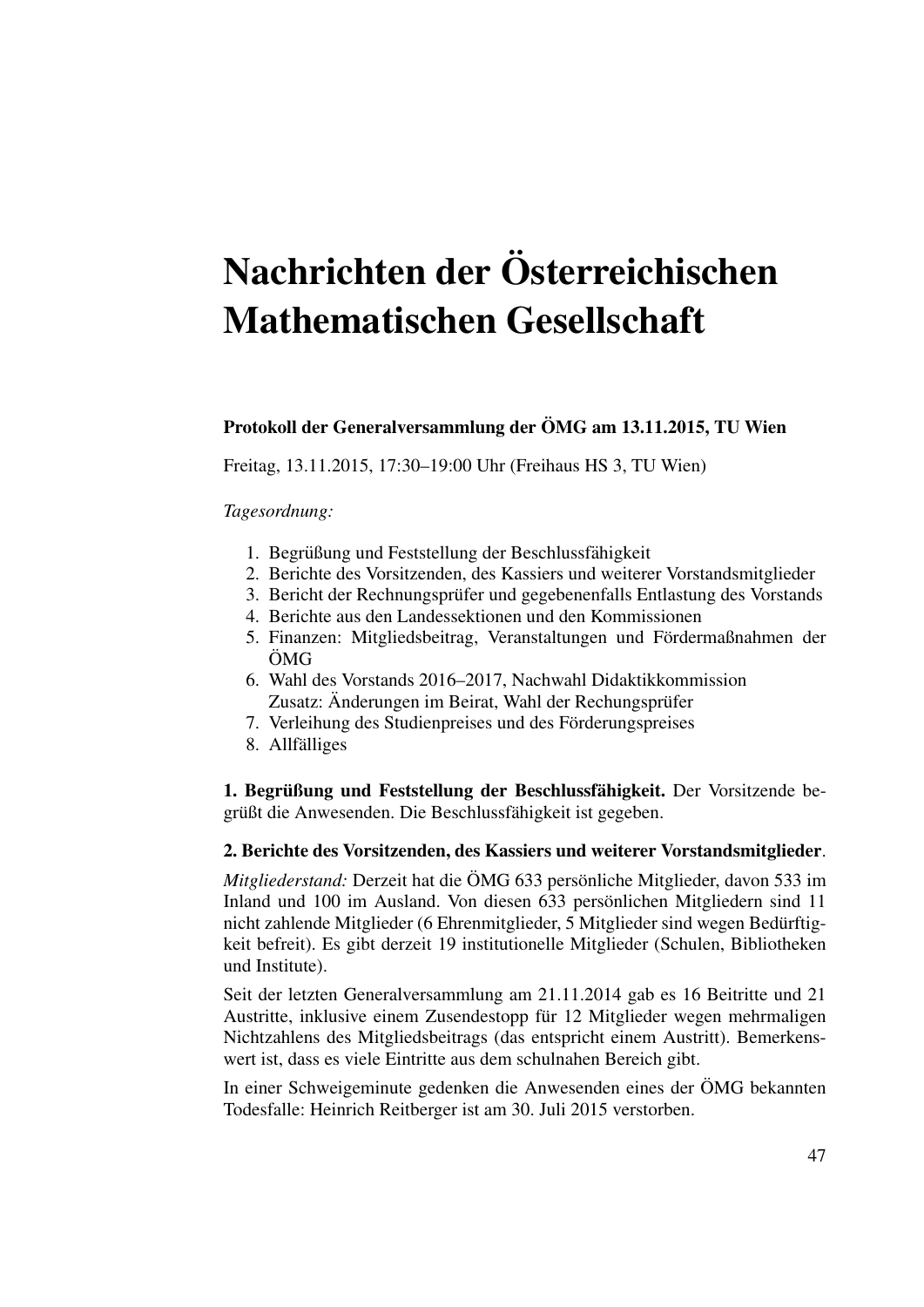*Tätigkeiten mit Bundesministerum und bifie:* Bis jetzt wurde jeder AHS- und BHS-Maturatermin durch eine Dreiergruppe begutachtet. Das *bifie* und die zustandigen Ministerialabteilungen (Ministerialrat Dangl, Sektionsschef Dorninger) ¨ sind sehr zufrieden. Weiters wurden auch und werden weiterhin mehrere Lehramtscurricula begutachtet. Eine Gesprächsrunde mit Dangl, Dorninger (bmbf), Hofer, Sattlberger (*bifie*), Humenberger, Kaltenbacher, Oberguggenberger (ÖMG) fand am 13.11.2015 von 9:00–12:00 statt.

*Mathe-Brief:* Derzeit gibt es 255 Abonnentinnen und Abonnenten. Seit dem letzten Bericht sind folgende Mathe-Briefe erschienen: Mathe-Brief 52 (November 2014): *Eine etwas andere Zahldarstellung* (Schweiger), 53: *Das Newtonsche Naherungsverfahren ¨* (Helmberg), 54: *Ein bisschen Zahlenmagie* (Glaeser), 55: *Im Dickicht der Gitterpunkte* (Summerer), 56: *Die Kochkurve* (Helmberg), 57: *Schneller rechnen* (Pilz), 58: *Approximation von Quadratwurzeln* (Schweiger), 59: *Abwickelbare Flächen und Kurven-Falten* (Wallner), 60 (Juli 2015): Anfrage, ob der Mathe-Brief im Juli pausieren soll, und Anekdote (Helmberg), 61 (September 2015): *Verzerrungen, wohin beide Augen blicken: Raumkollineationen in Fotografie und Stereoskopie* (Glaeser), 62: *Die durch n Punkte in der Ebene bestimmten Abstande ¨* (Summerer), 63: *Buchbesprechung: Elisabeth Green "Building a Better Teacher – How Teaching Works (and How to Teach It to Everyone)"* (Krön). Als Nachfolger des mit Wintersemester 2015/2016 ausgeschiedenen Gerhard Kirchner hat sich im Einverständnis mit dem ÖMG-Vorstand Walther Janous (Ursulinen-Realgymnasium Innsbruck) im September bereit erklart, in der Redak- ¨ tion mitzuarbeiten.

*OMG-Datenbank:* Eine Modernisierung der Datenbank ist in Planung. Die Kosten dafür werden sich auf etwa  $\in$  2.000 belaufen.

*Tagungen:* Der Kongress in *Györ* (25. bis 27.8.2015) war ein großer Erfolg, vor allem dank der sehr guten Organisation der ungarischen Kolleginnen und Kollegen und einem äußerst freundlichem Empfang. Es gab etwa 100 Teilnehmerinnen und Teilnehmer und 59 Vorträge, darunter 23 aus Österrreich.

Die nächste Tagung der ÖMG gemeinsam mit der DMV findet von 11.–15.9. 2017 in *Salzburg* statt. Die Vorbereitungen sind gut im Laufen. Die Mitglieder des Programmkomitees sind Clemens Fuchs (Salzburg, Vorsitz), Verena Bögelein (Salzburg), Barbara Kaltenbacher (Klagenfurt), Evelyn Buckwar (Linz), Franz Schuster (Wien), Barbara Gentz, Katrin Wendland und Michael Röckner aus Deutschland. Die Hauptvortragenden Martin Hairer, Michael Eichmair, Ursula Hamenstädt, Gigliola Staffiliani, Gabriele Nebe und Carola Schönlieb haben schon zugesagt.

Die Tagung CSASC (gemeinsame Tagung der katalanischen, slowenischen, österreichischen, slowakischen und tschechischen mathematischen Gesellschaften; Prag 2010, Krems 2011 und Koper 2013) wird voraussichtlich von 13.–16.9.2016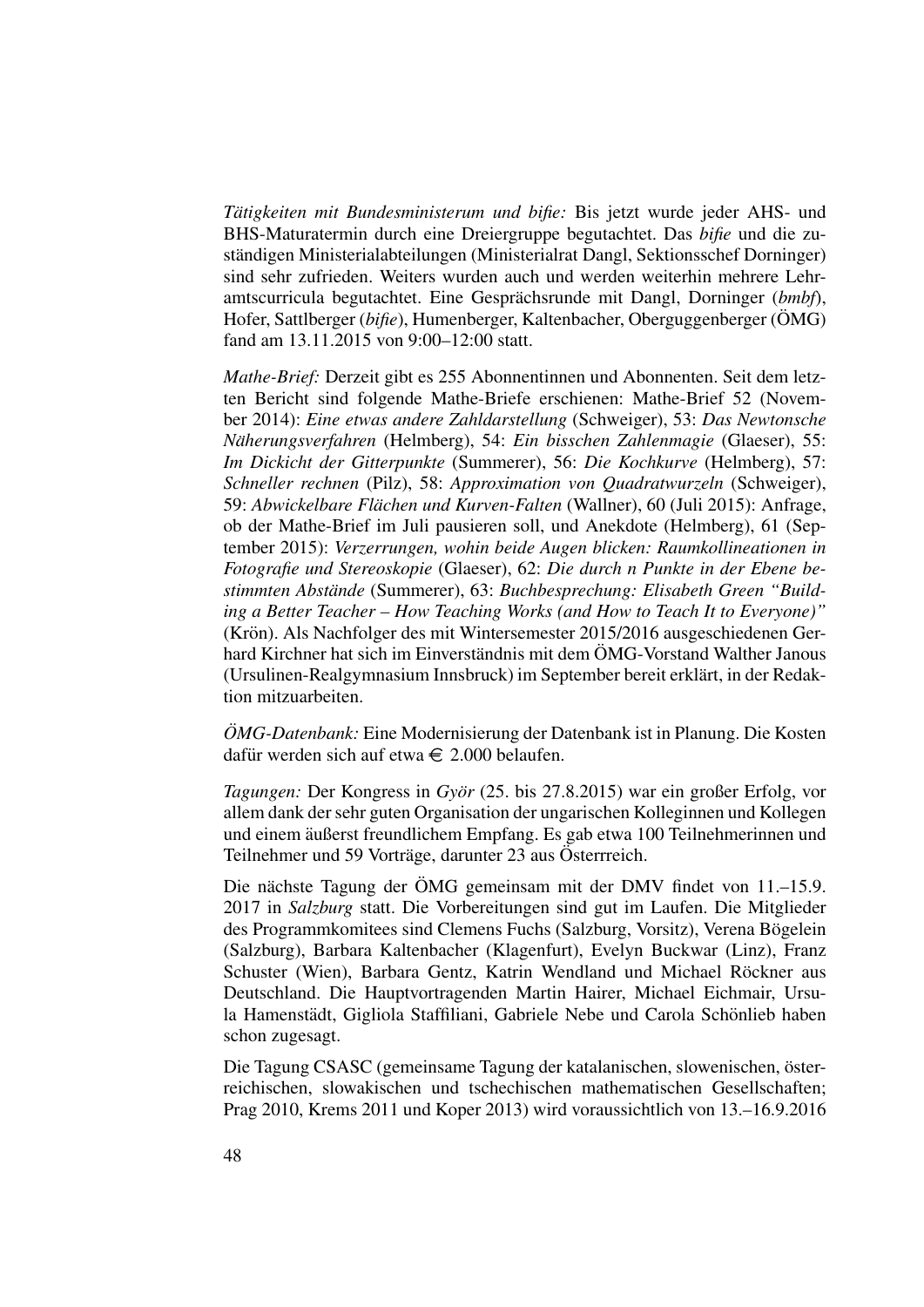in Barcelona stattfinden. Es sollen gemeinsame *special sessions* unter Beteiligung von jeweils mindestens zwei Personen der 5 Gesellschaften organisiert werden. Vorschläge für diese special sessions sind erbeten.

*Preise:* Beim Schülerinnen- und Schülerpreis gab es 20 Einreichungen, davon 11 Schüler und 9 Schülerinnen. Die Jury (Gerd Kadunz, Peter Schüller, Gabriela Schranz-Kirlinger (Vorsitz)) hat 6 Preise vergeben. Der Springer-Verlag hat dankenswerterweise die Buchpreise gesponsert.

*Weitere Berichte von Vorstandsmitgliedern:* A. Ostermann berichtet uber die Fi- ¨ nanzen und präsentiert eine ÖMG Einnahmen-Ausgabenrechnung für das Kalenderjahr 2014, aus der sich ein Überschuss von  $\in$  16.326,42 ergibt.

| Einnahmen in $\in$            |           | Ausgaben in $\in$                  |           |
|-------------------------------|-----------|------------------------------------|-----------|
| Inserate                      | 1.036,00  | Ausgaben: Didaktiktag              | 2.994,46  |
| <b>IMN-Verkauf Inland</b>     | 45.45     | Büromaterial                       | 168,50    |
| <b>IMN-Verkauf EU-Ausland</b> | 403.64    | Mitarbeiterhonorare                | 5.600,00  |
| Mitgliedsbeiträge Inland      | 13.812,72 | Preise                             | 2.708,45  |
| Mitgliedsbeiträge EU-Ausl.    | 1.795,47  | Diverse Ausgaben                   | 797,15    |
| Mitgliedsbeiträge Ausland     | 475,00    | Kostenbeitrag DMV-Versand          | 3.000,00  |
| Spenden, USt-pflichtig (Buch) | 229,19    | Druckkosten IMN, Lektorat          | 5.144,93  |
| Spenden, USt-frei             | 537.50    | Porto                              | 2.752,62  |
| Subvention f. Didaktiktag     | 4.077,15  | Mitgliedsbeiträge $(EMS,)$         | 639,94    |
| Tagung/Kongress               | 13.008,84 | Spesen (Vortr., Bewirtung, Reisen) | 697,25    |
| Zinsen, Kurswertänderung      | 6.221,42  | Buchungs- und Bankgebühren         | 812,66    |
| Summe Einnahmen               | 41.642,38 | Summe Ausgaben                     | 25.315,96 |

W. Müller, der Beauftragte für Entwicklungszusammenarbeit, berichtet zum Thema Integration von Flüchtlingen an Universitäten. (Die Zuständigkeit für Aufnahmeverfahren als außerordentliche Hörerinnen und Hörer liegt bei den Rektoraten. Ein reger Zugang ist voraussichtlich ab SS 2016 zu erwarten. Französische Literatur wäre wünschenswert.)

3. Bericht der Rechnungsprüfer, Entlastung des Vorstands H.G. Feichtinger und P. Szmolyan haben alle Unterlagen genauestens geprüft und die Richtigkeit der Abrechnungen bestätigt. Es gab keine Beanstandungen. Der Antrag zur Entlastung des Vorstands wird einstimmig angenommen.

#### 4. Berichte aus den Landessektionen und Kommissionen

*Wien:* Ch. Krattenthaler (Wien) berichtet, dass M. Beiglböck die Universität Wien verlässt und ab 1.1.2016 die Professur Stochastik in den Wirtschaftswissenschaf*ten* an der TU Wien antreten wird. An der TU Wien ist das Berufungsverfahren *Angewandte Statistik* im Laufen.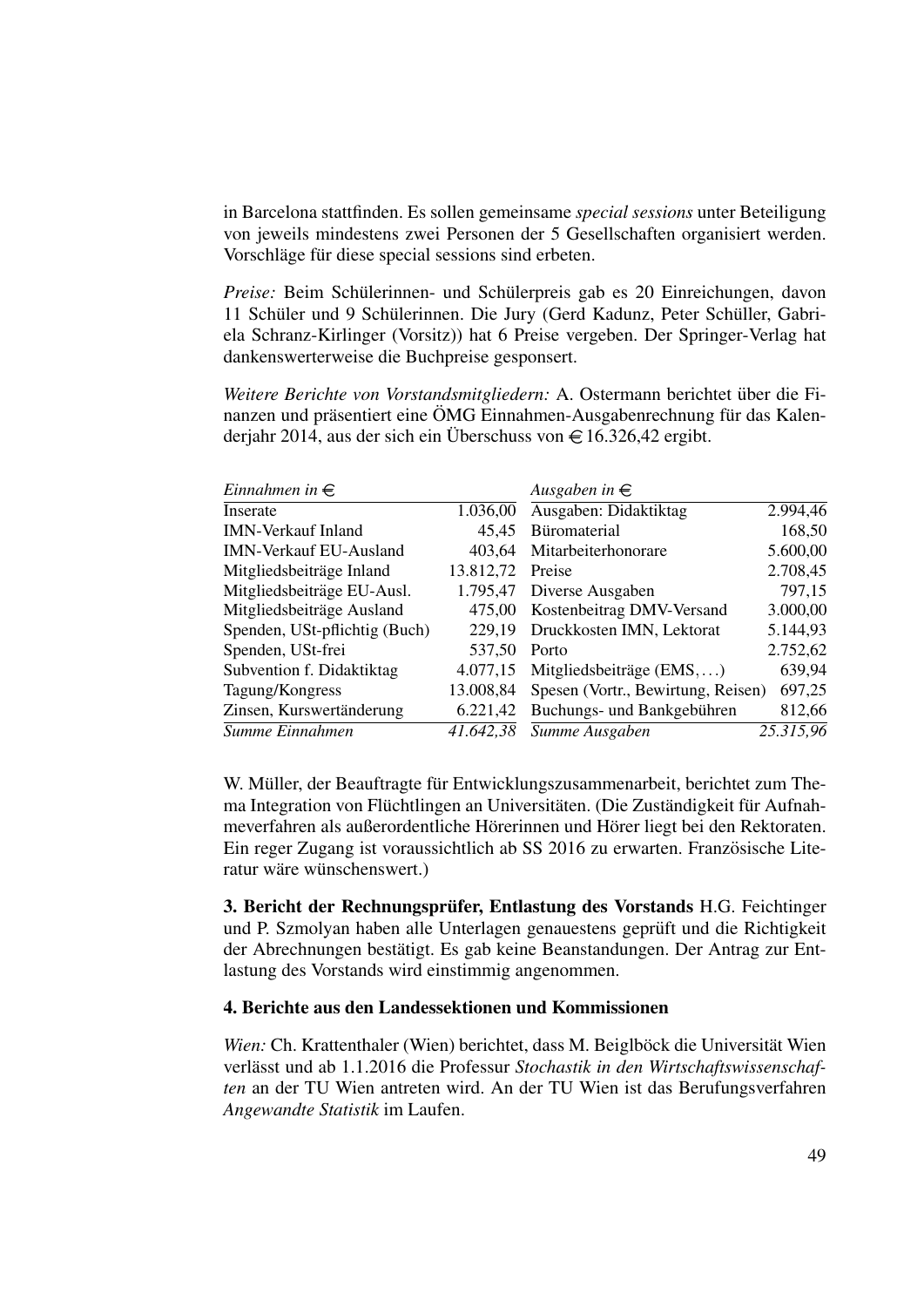*Innsbruck:* H.-P. Schröcker berichtet, dass Ch. und S. Geiß die Universität Innsbruck verlassen haben. Eine Professur fur¨ *Stochastik* ist ausgeschrieben, derzeit läuft die Begutachtung. Die Professur *Angewandte Algebra und Diskrete Mathematik* wird T. Netzer von der TU Dresden am 1.2.2016 übernehmen. Die Sektion Innsbruck hat die Mathematik-Olympiade mit Buchpreisen unterstützt. Am Tag der Mathematik, am 9.4.2015, wurden Vorträge von J. Schicho (JKU) und Ch. Spannagel (PH Heidelberg) abgehalten. Die junge Uni am 6.11.2015 (Mathe-Cool!) hatte diesmal das Thema: "Wir falten Polyeder." Das Lehramtsstudium<br>nou (mit der Koth, Böd, Hockschulo, der PH Tirol und PH Vererlberg) wird vor neu (mit der Kath. Päd. Hochschule, der PH Tirol und PH Vorarlberg) wird voraussichtlich mit WS 2016 in Innsbruck beginnen. Die Koordination der Lehrveranstaltungen erfolgt durch Beirat und Rektorate.

*Graz/Leoben:* W. Woess berichtet über die Professur *Computational Topology and Geometry* an der TU Graz, die M. Kerber vor Kurzem angetreten hat. Bei der Professur *Stochastik* an der KFU Graz finden demnächst die Berufungsvorträge statt. Bei der Professur *Stochastik und Versicherungsmathematik* an der TU Graz wird zur Zeit verhandelt. Eine Professur *Angewandte Statistik* wird demnächst an der TU Graz ausgeschrieben.

*Klagenfurt:* In Abwesenheit von Ch. Pötzsche berichtet M. Oberguggenberger. Der Dreiervorschlag für die Professur Stochastische Prozesse ist erstellt.

*Linz:* F. Pillichshammer berichtet über Veranstaltungen zur Nachwuchsförderung. Das Berufungsverfahen für die Professur *Algebra* (Nachfolge G. Pilz) ist noch nicht abgeschlossen.

*Salzburg:* In Abwesenheit von P. Hellekalek berichtet M. Oberguggenberger. Der Fachbereich Mathematik befindet sich nach den Neubesetzungen von 4 Professuren und 4 Assistenzprofessuren jetzt in der Phase der Profilbildung. Im neuen Entwicklungsplan der Universität Salzburg wird es 5 Arbeitsgruppen geben: Analysis (Leitung: V. Bögelein), Diskrete Mathematik (C. Fuchs), Geometrie (Ch. Buchta), Statistik (A. Bathke) und Technische Mathematik (A. Schröder). Der neue Fachbereichsleiter ist seit 1.10.2015 A. Schröder, in Nachfolge von A. Bathke, der seit 1.10.2015 Dekan der Naturwissenschaftlichen Fakultat ist. ¨

Im Rahmen des *Sparkling Science*-Projekts EMMA (Experimentieren mit mathematischen Algorithmen) arbeitet der Fachbereich Mathematik mit der HTL Braunau und dem akademischen Gymnasium in Salzburg zusammen; Aktivitäten sind ein Freifach an der HTL, vom Landesschulrat Salzburg finanzierte Kurse und Workshops.

#### 5. Finanzen, Mitgliedsbeitrag, Veranstaltungen und Fördermaßnahmen

Der Kassier A. Ostermann schlägt vor, den Beitrag von derzeit  $\in$  25 auf  $\in$  35 zu erhöhen. Gründe dafür sind die erhöhten Kosten für die DMV-Mitteilungen ( 5 pro Mitglied und Jahr) und die allgemeine Kostensteigerung (IMN, Honorare, etc.). Das Vermögen der ÖMG sollte nicht für die Abdeckung des laufenden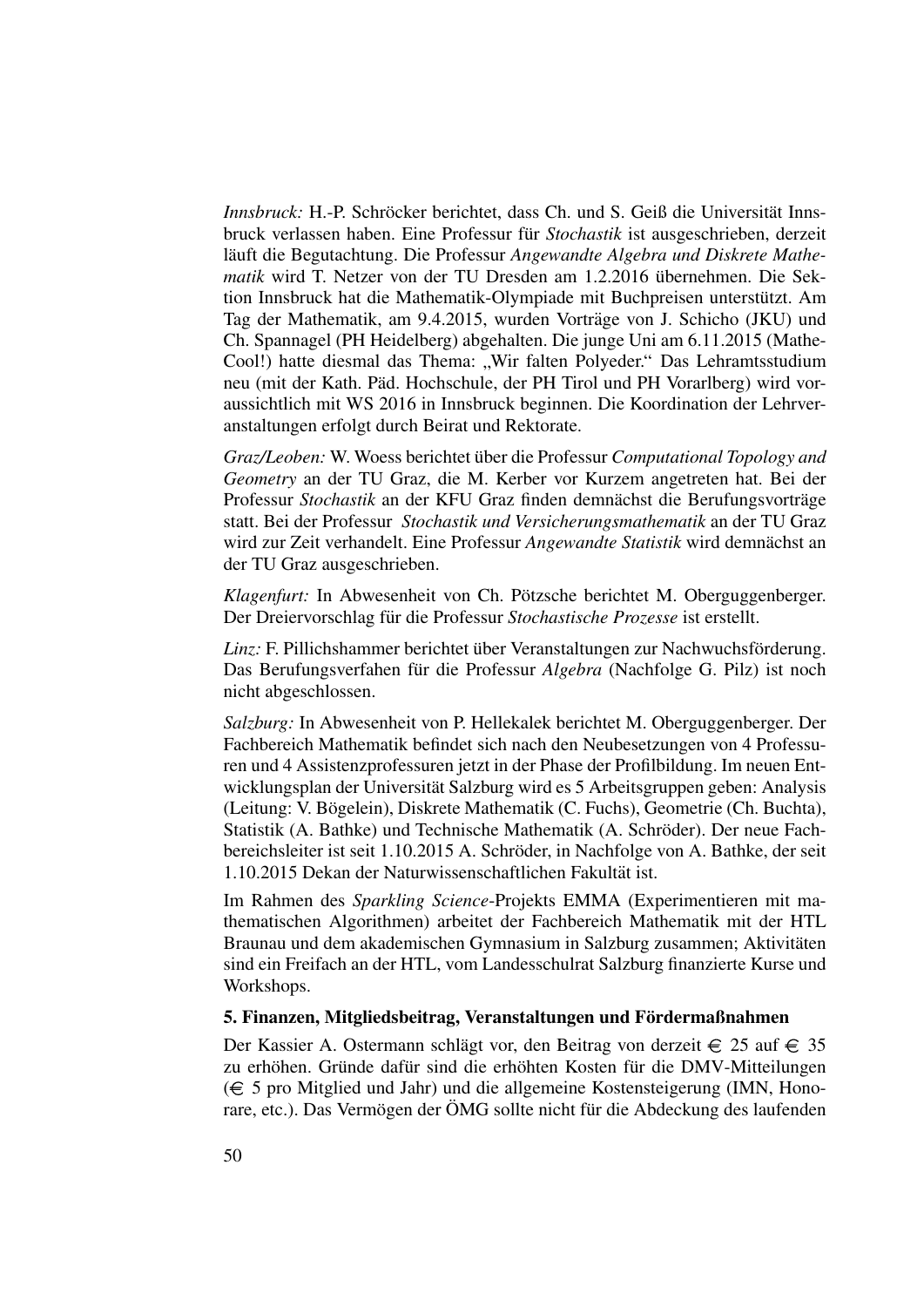Betriebs verwendet werden. Der Antrag auf Erhohung des Mitgliedsbeitrags wird ¨ einstimmig angenommen.

Geplant ist weiters ein Abbau des Vereinsvermögens durch Unterstützung/ Organisation von vereinsrelevanten Aktivitäten, vor allem zur Nachwuchsförderung. Es wurde in der Vorstandsitzung eine Subkommission (Ch. Krattenthaler, A. Ostermann, W. Woess) zur Ausarbeitung und Sammlung von entsprechenden Vorschlägen nominiert.

#### 6. Wahl des Vorstands 2016–2017, Nachwahl der Didaktikkommission

Der Vorschlag für den ÖMG-Vorstand für die Periode 2016–2017 lautet:

*Vorsitzender:* Michael Oberguggenberger (Univ. Innsbruck) *Stellvertreter:* Barbara Kaltenbacher (Univ. Klagenfurt) *Herausgeber der IMN:* Johannes Wallner (TU Graz) *Kassier:* Alexander Ostermann (Univ. Innsbruck) *Stellvertreter:* Bernhard Lamel (Univ. Wien) *Schriftführer:* Clemens Fuchs (Univ. Salzburg) *Stellvertreterin:* Gabriela Schranz-Kirlinger (TU Wien) *Beauftragte für Frauenförderung: Evelyn Buckwar (Univ. Linz) Beauftragter fur¨ Offentlichkeitsarbeit: ¨* Gerald Teschl (Univ. Wien)

Außerdem werden als Rechnungsprufer Hans Georg Feichtinger (Univ. Wien) und ¨ Peter Szmolyan (TU Wien) vorgeschlagen.

M. Oberguggenberger wird in geheimer Abstimmung in seiner Funktion als Präsident einstimmig wiedergewählt. Auch der übrige Vorstand und die beiden Rechnungsprüfer werden einstimmig wiedergewählt. A. Vohns (Klagenfurt) wird in die *Didaktikkommission* nachnominiert, da W. Peschek ausscheidet. W. Wurm mochte ¨ aus dem *Beirat* ausscheiden. H. Zeiler (Stadtschulrat Wien) wird fur den Beirat ¨ kooptiert. Die nächste Wahl des Beirats findet bei der Generalversammlung 2016 statt.

7. Verleihung des Studienpreises und des Förderungspreises Mit den ÖMG-Studienpreis wird diesmal die Dissertation von Florian Lehner (TU Graz) ausgezeichnet. Der ÖMG-Förderungspreis wird an Christoph Aistleitner verliehen, die Laudatio wird von Robert Tichy gehalten.

8. Allfälliges. Es gibt keine Wortmeldungen.

*Vorsitzender:* Michael Oberguggenberger *Schriftfuhrerin: ¨* Gabriela Schranz-Kirlinger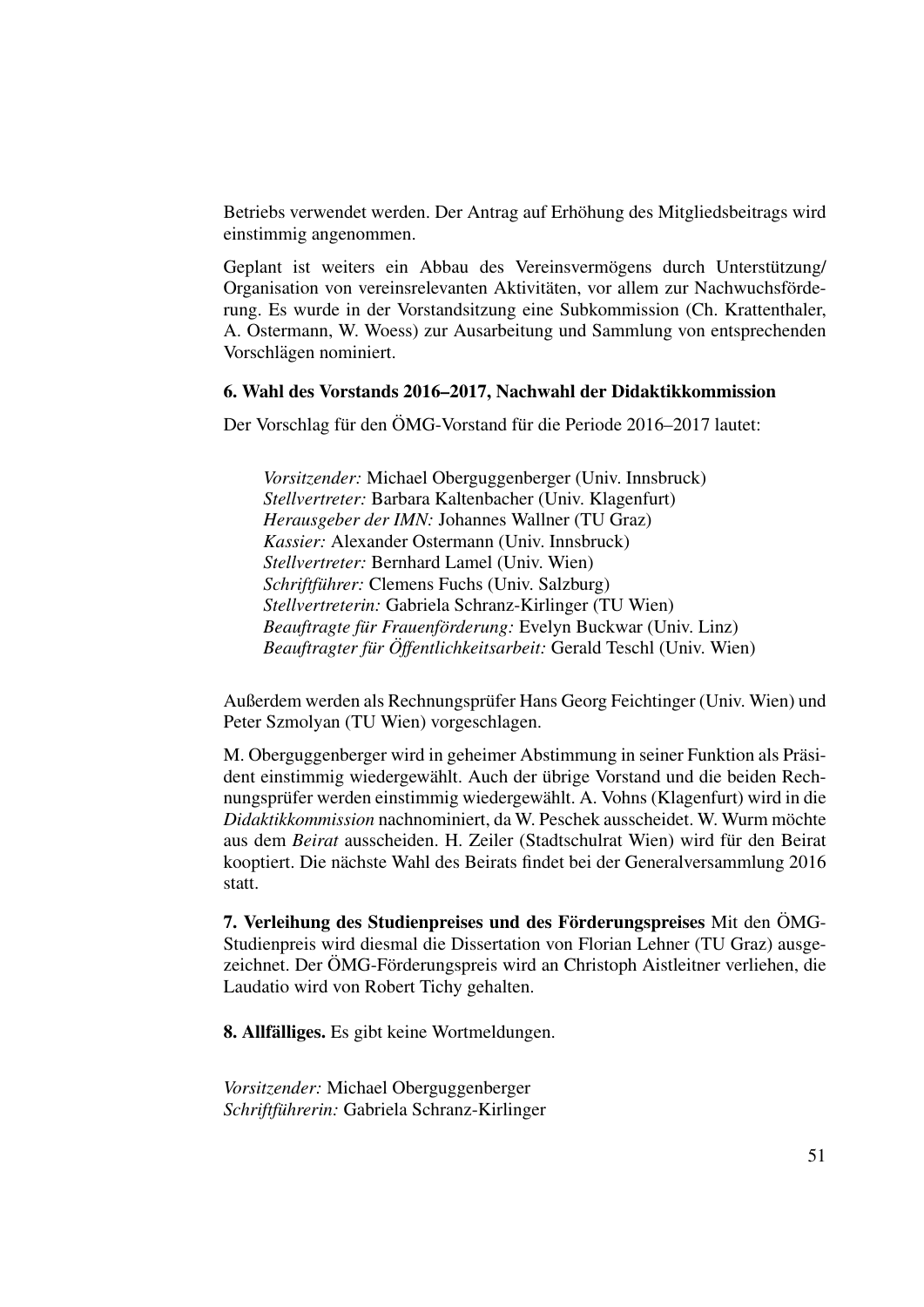#### Laudatio für Christoph Aistleitner aus Anlass der Verleihung des Förderungspreises 2015

Christoph Aistleitner wurde am 25. Februar 1982 in Linz geboren. In den Jahren 2001–2006 studierte er Technische Mathematik an der TU Wien. Seine Diplomarbeit zum Thema *Normale Zahlen* wurde von Michael Drmota betreut. Danach wechselte Christoph Aistleitner an die TU Graz, um in den Jahren 2006–2008 sein Doktoratsstudium durchzuführen. Die unter der Betreuung von István Berkes verfasste Dissertation mit dem Titel *Investigations in Metric Discrepancy Theory* wurde mit dem Studienpreis der Osterreichischen Mathematischen Gesellschaft ¨ und dem *Award of Excellence* des Bundesministeriums für Wissenschaft und Forschung ausgezeichnet. Einen Teil der Zeit seit Abschluss seines Doktorats war Christoph Aistleitner in meiner Arbeitsgruppe an der TU Graz tatig, wo er sich ¨ auch im Jahr 2014 habilitierte. Davon abgesehen verbrachte er mehrmonatige Forschungsaufenthalte am Rényi Institut in Budapest, am Mathematischen Forschungszentrum Oberwolfach und am Hausdorff Institut in Bonn. Im Jahr 2012 erhielt er ein Schrödinger-Stipendium und führt seitdem sein Forschungsprojekt unter dem Titel *Probabilistic Methods in Number Theory, Analysis and Applications* durch. Das erste Jahr dieses Stipendiums verbrachte er an der University of New South Wales in Sydney, Australien, in der Gruppe von Ian Sloan, das zweite Jahr bei Katusi Fukuyama in Kobe, Japan. Das dritte Jahr (die sogenannte "Rückkehrphase") verbringt Christoph Aistleitner derzeit mit der Gruppe von<br>Gerhard Larabar am Institut für Einanzmathamatik der Universität Linz. Christoph Gerhard Larcher am Institut für Finanzmathematik der Universität Linz. Christoph Aistleitner wurde bereits durch viele wissenschaftliche Preise ausgezeichnet: Im Jahr 2014 erhielt er den Hlawka-Preis der Österreichischen Akademie der Wissenschaften, 2015 den renommierten START-Preis des Österreichischen Wissenschaftsfonds und kürzlich die Talentförderungsprämie des Landes Oberösterreich in der Kategorie Wissenschaft sowie den Kardinal Innitzer-Förderungspreis.

Das Forschungsgebiet von Christoph Aistleitner befindet sich im Schnittbereich von Stochastik, Analysis und Zahlentheorie. Wiederkehrende Themen sind die Theorie der Gleichverteilung modulo Eins und die Diskrepanztheorie, die Frage nach der (fast sicheren) Konvergenz von Fourier-Reihen und anderen Funktionenreihen, die Quantifizierung des "pseudo-zufälligen" Verhaltens von deterministischen Zahlenfolgen sowie die sogenannte Quasi-Monte Carlo-Methode zur numerischen Integration und deren Eigenschaften im hochdimensionalen Fall. Christoph Aistleitner hat mehr als 50 wissenschaftliche Arbeiten verfasst, davon knapp weniger als die Hälfte als Alleinautor, und die restlichen Arbeiten gemeinsam mit zahlreichen Kollaborationspartnern aus verschiedenen Ländern. Zahlreiche von Christoph Aistleitners Arbeiten wurden in sehr renommierten mathematischen Zeitschriften veröffentlicht, darunter Probability Theory and Related Fields, *Transactions of the American Mathematical Society*, *Acta Arithmetica*, *Mathematische Zeitschrift*, *Mathematics of Computation*, *Israel Journal of Mathematics* und *Journal of the European Mathematical Society*.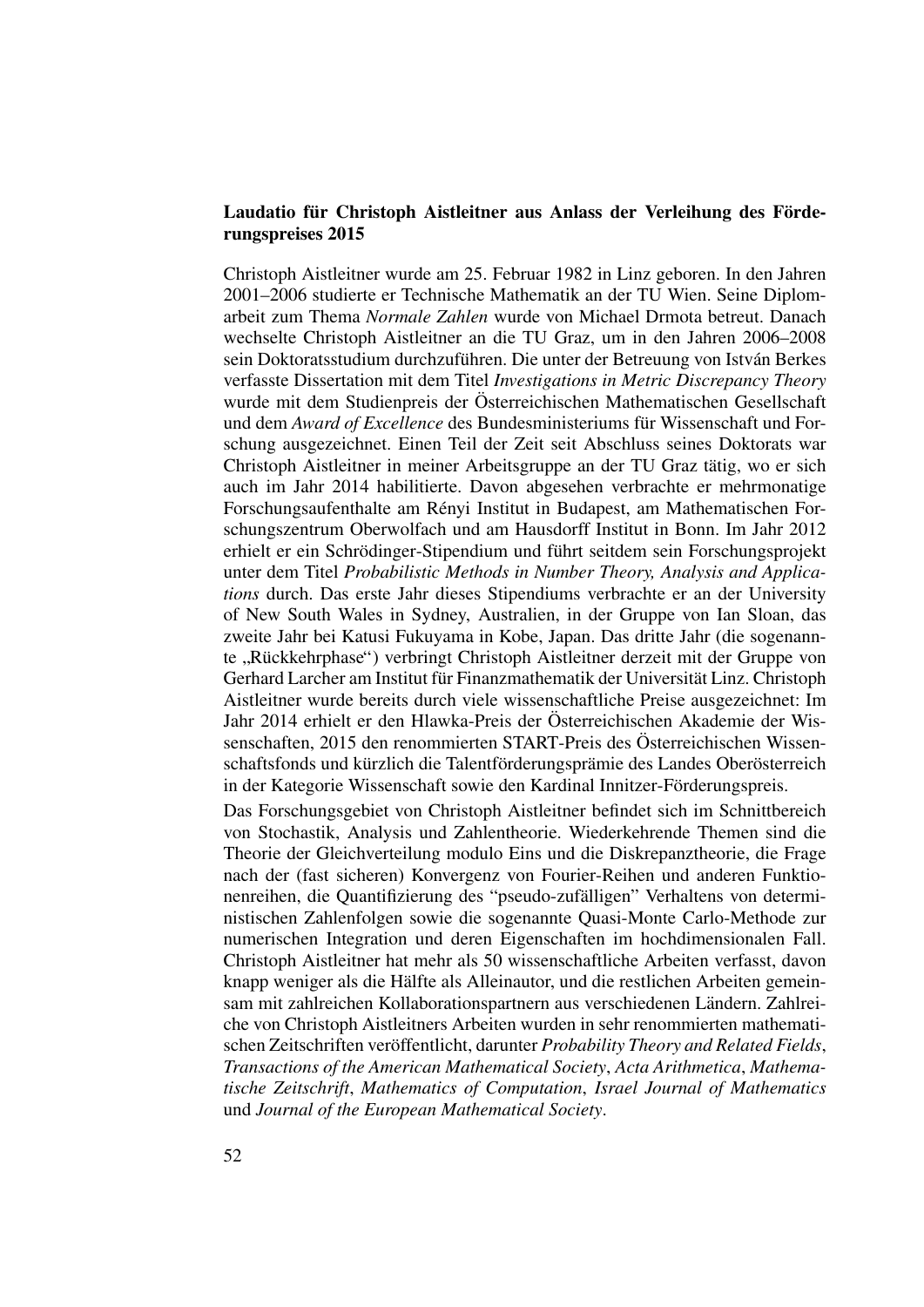Ich werde im Folgenden einige spezifische Resultate von Christoph Aistleitner darstellen, mochte aber gleichzeitig darauf hinweisen, dass diese Auswahl nur ¨ einen kleinen Ausschnitt aus seiner Forschungsarbeit darstellt; viele interessante Resultate müssen unerwähnt bleiben. Im Rahmen seines Doktoratsstudiums beschäftigte sich Christoph Aistleitner insbesondere mit der Theorie sogenannter lakunarer Reihen. Einfach gesagt handelt es sich um das Studium von Objekten ¨ der Form

$$
\sum_{k=1}^{N} f(n_k x), \qquad x \in [0, 1], \tag{1}
$$

wobei  $f(x)$  eine 1-periodische Funktion mit gewissen Regularitätseigenschaften und  $(n_k)_{k>1}$  eine sehr schnell wachsende (d.h. lakunäre) Folge ganzer Zahlen ist. Eng damit verwandt ist die Untersuchung der Diskrepanz von parametrischen Folgen der Form  $({n_kx})_{k>1}$ , wobei  $x \in [0,1]$  und  $\{\cdot\}$  den Bruchteil einer reellen Zahl bezeichnet. Es ist seit Langem bekannt, dass solche Systeme ungefähr dieselben Eigenschaften wie Folgen unabhängiger, identisch verteilter Zufallsvariablen aufweisen; das exakte Verhalten hängt aber von einem komplizierten und faszinierenden Zusammenspiel stochastischer und zahlentheoretischer Phanomene ab. Aus ¨ Christoph Aistleitners Forschungsarbeit lässt sich ersehen, dass hierbei insbesondere die Anzahl von Lösungen  $(k, \ell)$  der diophantischen Gleichung

$$
an_k \pm bn_\ell = c, \qquad a, b, c \in \mathbb{Z},
$$

eine wichtige Rolle spielt. Damit konnte Christoph Aistleitner beispielsweise ein optimales Kriterium dafur angeben, wann das entsprechend normierte System (1) ¨ den zentralen Grenzwertsatz erfüllt. Entsprechende Resultate konnten auch für das Gesetz vom iterierten Logarithmus bewiesen werden. Insgesamt liegt somit endlich eine befriedigende Erklärung für das "reguläre" bzw. "irreguläre" Verhalten solcher lakunären Systeme vor; ein Problem, das bereits Paul Erdős beschäftigte, und das nun weitgehend verstanden ist. Die Beweise basieren übrigens auf der Approximation mittels sogenannter Martingal-Differenzen und einem dazugehörigen *almost sure invariance principle*, also auf anspruchsvollen Methoden aus der Stochastik. Dadurch können klassische Fragen der metrischen diophantischen Approximation und Diskrepanztheorie zu einem Abschluss gebracht werden.

Als zweites wichtiges Ergebnis mochte ich Christoph Aistleitners Forschungsar- ¨ beit über die fast sichere Konvergenz von Funktionenreihen besprechen. Ein fundamentales Ergebnis von Lennart Carleson besagt, dass die Fourier-Reihe einer *L* 2 -Funktion fast sicher konvergiert; das heißt insbesondere, dass

$$
\sum_{k=1}^{\infty} c_k \cos 2\pi x < \infty \qquad \text{und} \qquad \sum_{k=1}^{\infty} c_k \sin 2\pi x < \infty
$$
\n
$$
\sum_{k=1}^{\infty} c_k^2 < \infty. \tag{2}
$$

sofern

$$
\sum_{k=1}^{\infty} c_k^2 < \infty. \tag{2}
$$

53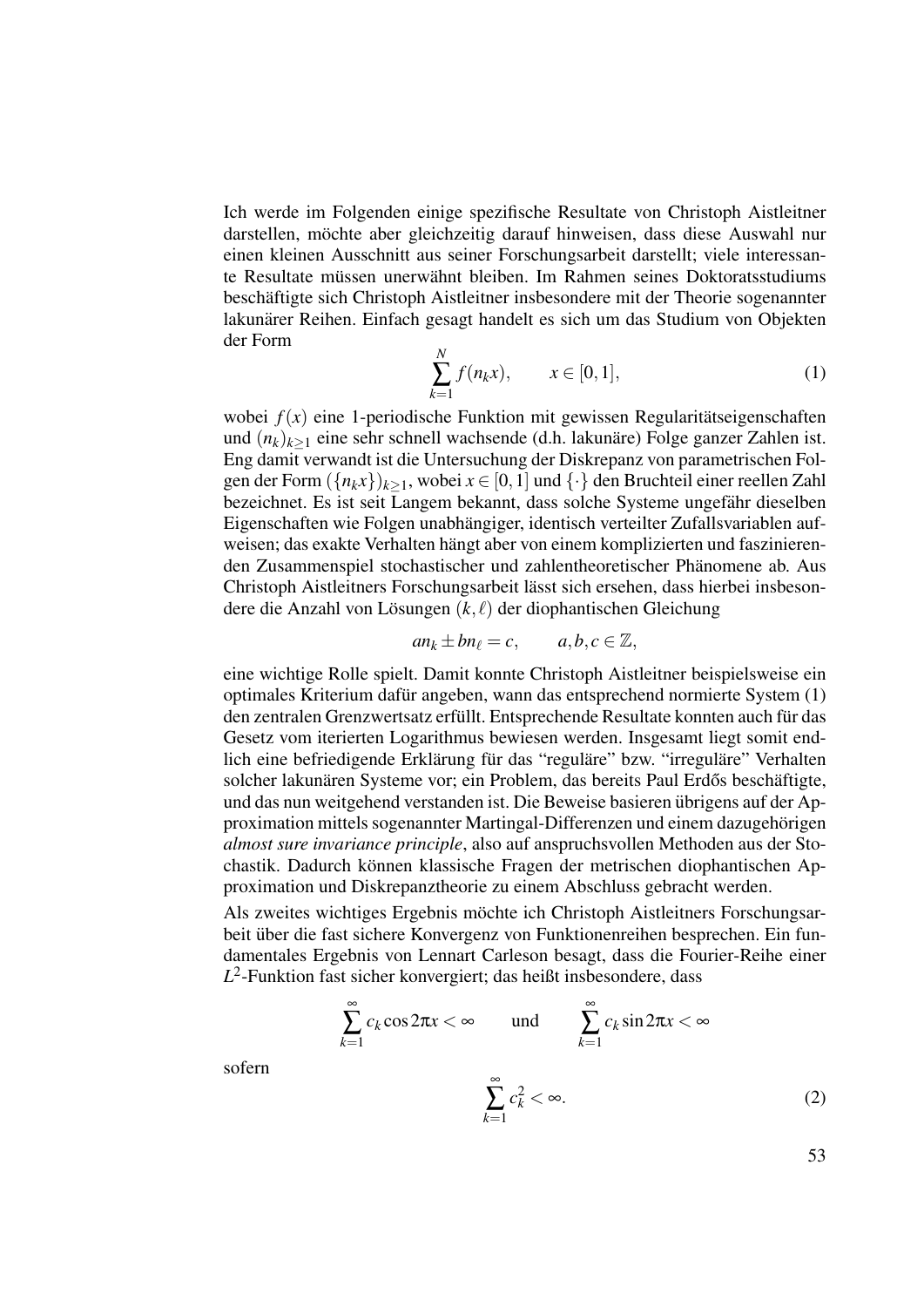Entsprechende Resultate für allgemeine Funktionenreihen

$$
\sum_{k=1}^{\infty} c_k f(kx) \tag{3}
$$

für 1-periodisches  $f(x)$  folgen ganz anderen Gesetzmäßigkeiten, und die Bedingung (2) ist im Allgemeinen nicht mehr ausreichend, um fast sichere Konvergenz zu garantieren. Es ist schon lange bekannt, dass diese Art von Problem mit der maximalen Größe von Summen der Form

$$
\sum_{1 \le k,\ell \le N} \frac{(\gcd(n_k, n_\ell))^{2\alpha}}{(n_k n_\ell)^\alpha}, \qquad \alpha \in [1/2, 1],
$$
 (4)

für verschiedene positive ganze Zahlen  $n_1, \ldots, n_N$  zusammenhängt. Die maximale Größe dieser Summen war aber bisher nur für den Fall  $\alpha = 1$  exakt bekannt (Gál, 1949, der damit ein Preisproblem von Erdős löste). Gemeinsam mit István Berkes und Kristian Seip gelang es Christoph Aistleitner nun, die exakte maximale Große ¨ dieser Summen zu berechnen und damit ein im Wesentlichen optimales Kriterium für die fast sichere Konvergenz von Funktionenreihen der Form (3) anzugeben. Die Methode ist ebenso überraschend wie beeindruckend, nämlich wird die Summe (4) als komplexes Integral, oder genauer als ein sogenanntes Poisson-Integral auf der unendlichdimensionalen *polydisc* identifiziert. Diese Arbeit hat einen erstaunlichen Zusammenhang zwischen der Theorie der fast sicheren Konvergenz von Funktionenreihen und der analytischen Zahlentheorie hergestellt; es hat sich nämlich inzwischen auch herausgestellt, dass die Summen (4) auf natürliche Weise als Integrale in einem bestimmten stochastischen Modell der Riemannschen Zetafunktion auftreten (Lewko und Radziwiłł, 2014), und dass sich diese Summen mittels der sogenannten Resonanzmethode von Soundararajan zur Bestimmung von unteren Schranken für den maximalen Absolutbetrag der Riemannschen Zetafunktion max<sub>0</sub>< $t$  < *T* | $\zeta(\alpha + it)$ | für fixes  $\alpha$  verwenden lassen (Aistleitner, 2014). Diese Methode mittels Resonanz vermeidet einige Probleme der (ganz anderen) klassischen Methode von Montgomery, die für den Fall allgemeinerer *L*-Funktionen zu komplizierten Problemen der inhomogenen diophantischen Approximation führt, und es ist daher plausibel, dass sich in weiterer Folge neue, verbesserte untere Schranken für den Betrag allgemeiner *L*-Funktionen erhalten lassen.

Nur ganz kurz möchte ich noch einige weitere Resultate von Christoph Aistleitner erwähnen:

• Einen einfachen Beweis des berühmten Resultats von Heinrich, Novak, Wasilkowski und Wozniakowski (2001), wonach die sogenannte Inverse der ´ Diskrepanz nur linear von der Dimension abhängt. Im Gegensatz zu dem früheren Resultat enthält Aistleitners Ergebnis keine unspezifizierten Konstanten.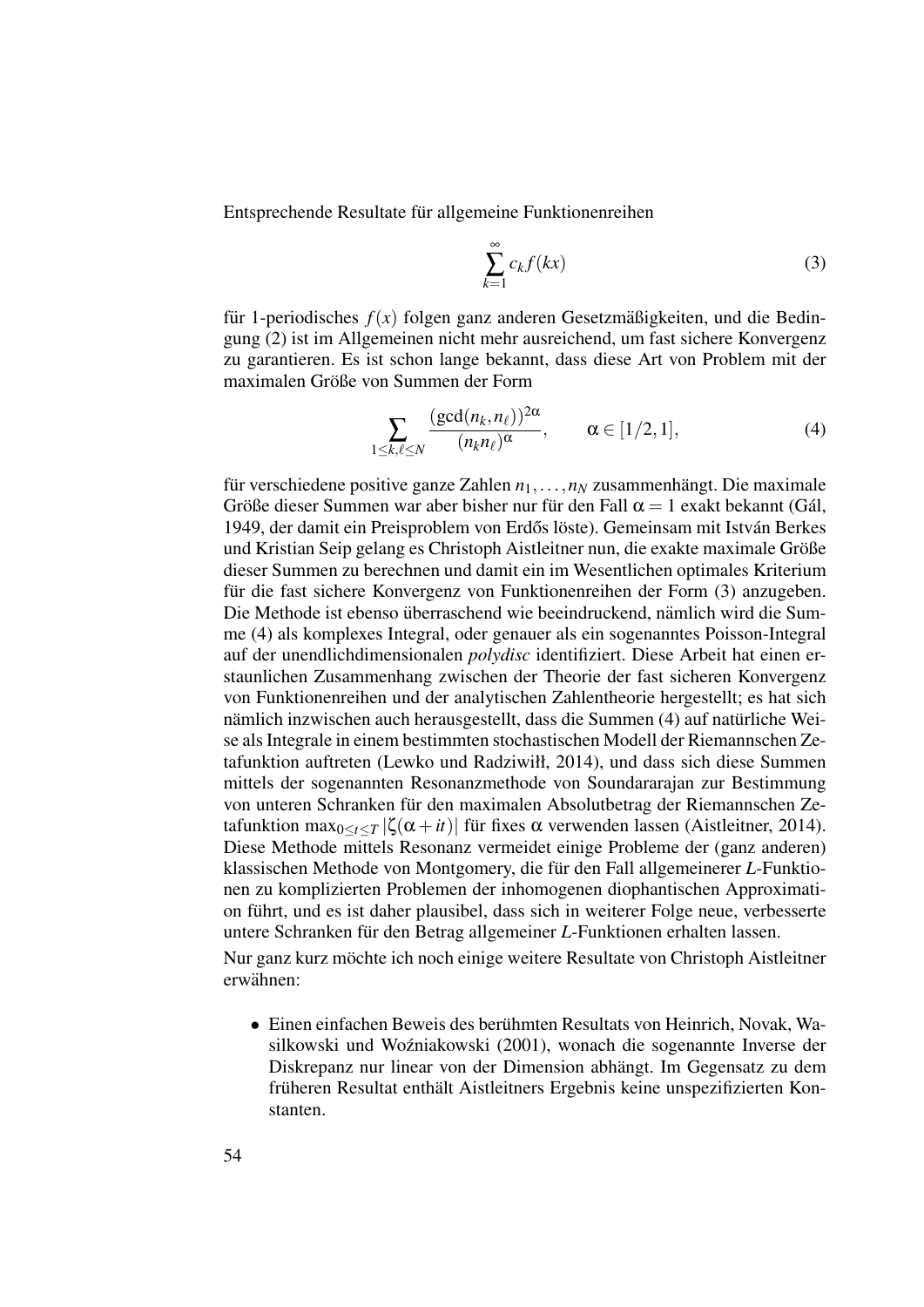- Die Konstruktion von Punktmengen mit niedriger Diskrepanz auf der Sphäre  $S<sup>2</sup>$  durch Transformation aus dem Einheitswürfel mittels einer flächentreuen Abbildung (gemeinsam mit Brauchart und Dick).
- Die Beantwortung mehrerer offener Fragen von Alon, Kohayakawa, Mauduit, Moreira und Rödl über die *pseudorandomness*-Eigenschaften binärer Ziffernfolgen.
- Mehrere grundlegende Resultate zur Existenz von Punktmengen mit niedriger Diskrepanz sowie die Durchführbarkeit der Quasi-Monte Carlo-Integration bezüglich allgemeiner Maße (nicht nur, wie üblich, bezüglich der Gleichverteilung).
- Eine exakte quantitative Version des bekannten Resultats von Koksma, dass die Folge  $({x^k})_{k \geq 1}$  für fast alle  $x > 1$  gleichverteilt modulo Eins ist.

Ich wiederhole, dass die erwähnten Resultate nur einen kleinen Ausschnitt aus dem wissenschaftlichen Schaffen Christoph Aistleitners darstellen. Christoph Aistleitner ist ein hervorragender und vielseitiger junger Mathematiker, von dem in der Zukunft noch vieles zu erwarten ist. Er ist auch ein besonders angenehmer junger Kollege, die Kooperation mit ihm in den vergangenen Jahren war immer ein besonderes Vergnügen. Daher freue ich mich sehr, dass er im nächsten Sommersemester mit seinem START-Projekt in unserer Arbeitsgruppe beginnen wird. Für seine wissenschaftliche und private Zukunft wünsche ich ihm viel Erfolg und auch das nötige Glück.

(Robert Tichy)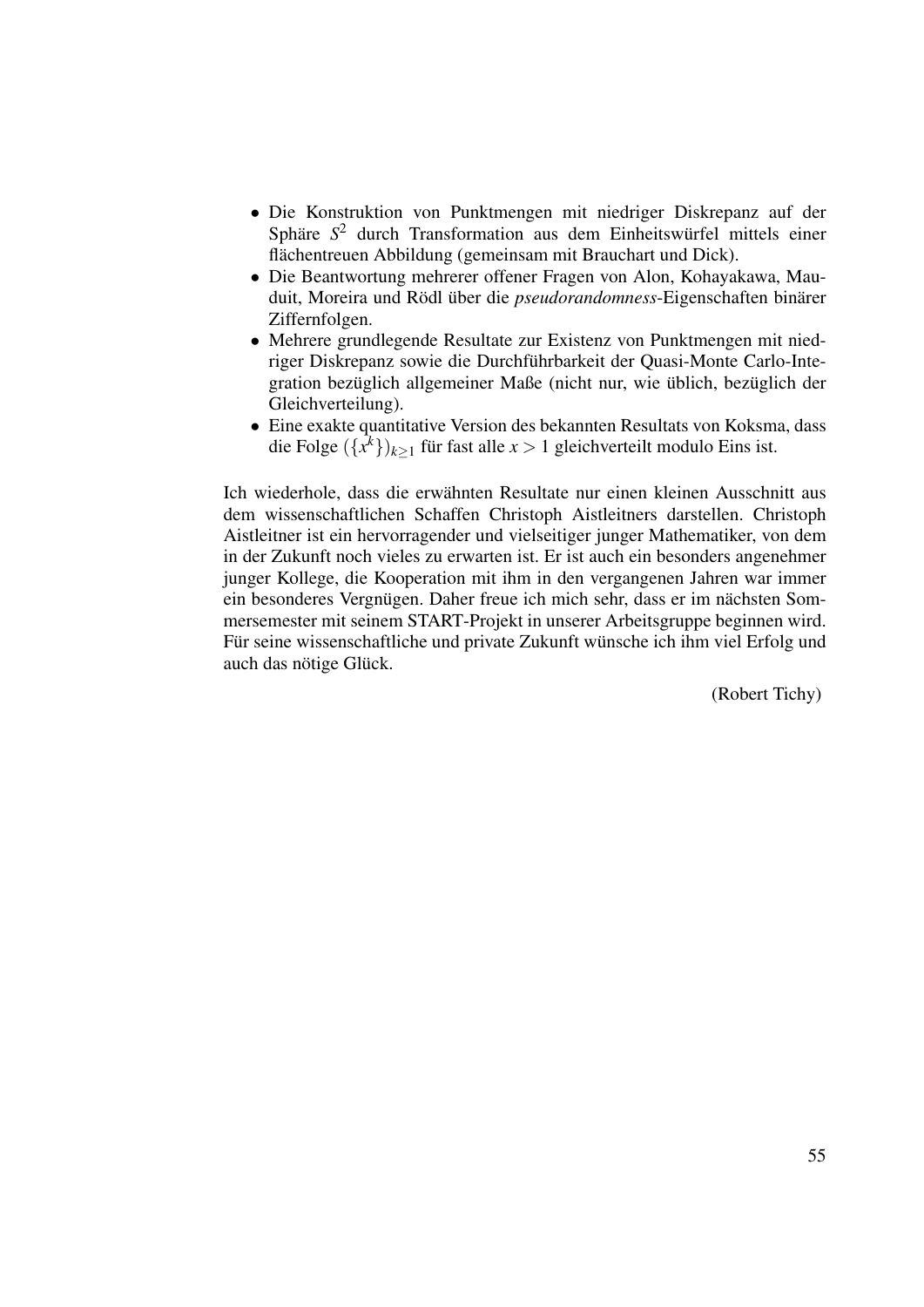# Neue Mitglieder

Franziska Fritsche, B.Sc. – Mautner-Markhof-Gasse 13-15/6/15, 1110 Wien. geb. 1991. 2014 Abschluss Bachelor Technische Mathematik Innsbruck. Derzeit Studentin der Mathematik und der Physik an der Universität Wien. email *franziska @fritsche.bz*.

Günter Maresch, Mag.Dr. – Universität Salzburg – Hellbrunner Str. 34, 5020 Salzburg. geb. 1969. 1995 Abschluss des Studiums Mathematik und Darstellende Geometrie an der TU Wien, 2005 Doktorat Univ. Salzburg. Seit 2015 Ass.-Prof. für Didaktik der Mathematik und Geometrie in der School of Education der Univ. Salzburg. email *guenter.maresch@sbg.ac.at*, *http:// www. geotic. at*.

Monika Musilek, Mag. Dr. – Padagogische Hochschule Wien, Grenzackerstr. 18, ¨ 1100 Wien. geb. 1970. Lehramtsstudium Mathematik und Physik, 2002 Dissertation am Atominstitut der Österr. Universitäten. Seite 2014 Lehrende im Fachbereich Neue Mittelschule (Mathematik) an der PH Wien und Leiterin des Haus der Mathematik der PH Wien. email *monika.musilek@gmx.at*.

Andreas Vohns, Assoz.Prof. Dr. – Universität Klagenfurt, Institut für Didaktik der Mathematik. Sterneckstr. 15, 9020 Klagenfurt. geb. 1975. Promotion 2007 zum *Dr. paed.* an der Universität Siegen, set 2008 Institut für Didaktik der Mathematik der Universität Klagenfurt, seit 2014 assoziierter Professor. email *andreas*. *vohns@aau.at*, *http://www.aau.at/avohns/*.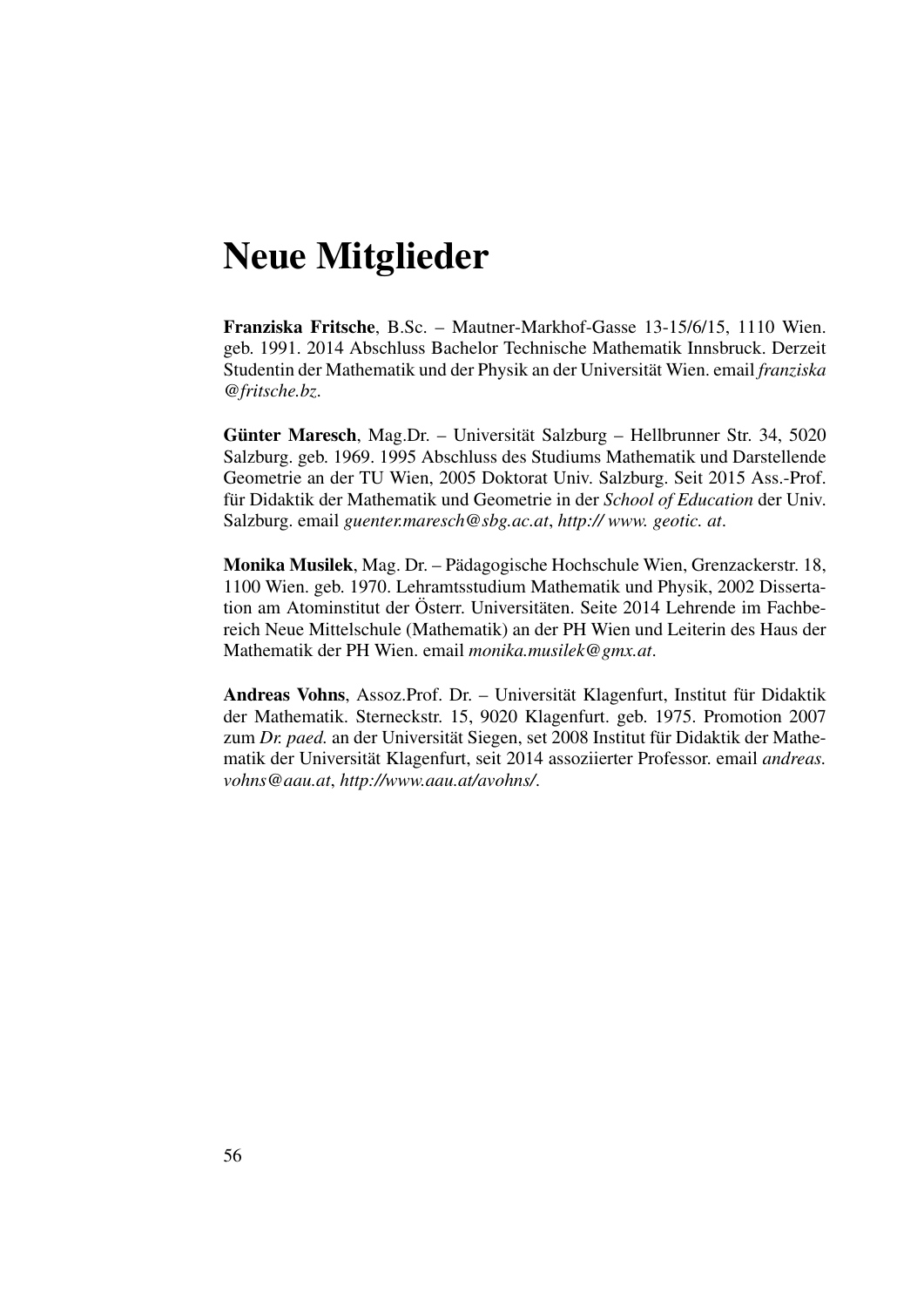# Ausschreibung der Preise der ÖMG

#### Ausschreibung des ÖMG-Förderungspreises 2016

Die Österreichische Mathematische Gesellschaft vergibt auch 2016 wieder ihren jährlichen Förderungspreis. Infrage kommen junge Mathematikerinnen oder Mathematiker, die in überdurchschnittlichem Maße durch ihre mathematische Forschung hervorgetreten sind und welche einen wesentlichen Teil ihrer Arbeiten in Osterreich erbracht haben. Dabei soll die Promotion mindestens zwei bis maximal ¨ zehn Jahre zurückliegen (Überschreitungen sind möglich bei Kindererziehungszeiten und bei nachweislichen Präsenz- oder Zivildienstzeiten).

Die Nominierung muss durch einen zum Zeitpunkt der Nominierung in Österreich an einer Universität oder Forschungseinrichtung beschäftigten habilitierten Mathematiker bzw. eine Mathematikerin erfolgen. Der Vorschlag muss in elektronischer Form bis spätestens 14. März 2016 beim Vorsitzenden der ÖMG einlangen und folgende Unterlagen enthalten: 1. Beschreibung und Wertung der wissenschaftlichen Leistung; 2. Publikationsliste; 3. Wissenschaftlicher Lebenslauf.

Aus den eingereichten Vorschlägen wählt eine Begutachtungskommission den Preisträger oder die Preisträgerin aus. Der Preis ist mit  $1.000 \in \text{und einer Ehren-}$ medaille dotiert. Außerdem wird der Preisträger oder die Preisträgerin eingeladen, beim nächsten ÖMG-Kongress in einem Vortrag über die erzielten Forschungsergebnisse zu berichten. Sollte der Preisträger oder die Preisträgerin noch nicht Mitglied der ÖMG sein, so wird er oder sie auf Wunsch in die ÖMG aufgenommen und vom Mitgliedsbeitrag für das erste Jahr befreit.

*Adresse für Einsendungen: Univ.Prof. Dr. Michael Oberguggenberger, Universität Innsbruck.* email *michael.oberguggenberger@uibk.ac.at*.

#### Ausschreibung der ÖMG-Studienpreise 2016

Die Österreichische Mathematische Gesellschaft vergibt auch 2016 wieder zwei Studienpreise. Die Preisträger sollen junge Mathematikerinnen und Mathematiker sein, die in den Jahren 2014 oder 2015 eine Diplom- oder Masterarbeit (im Folgenden als Masterarbeit bezeichnet) bzw. eine Dissertation eingereicht haben.

Voraussetzung für den Studienpreis für Masterarbeiten ist ein Abschluss eines Magister- oder Diplomstudiums an einer österreichischen Universität. Voraussetzung für den Studienpreis für Dissertationen ist entweder der Abschluss des Doktoratsstudiums an einer österreichischen Universität oder, im Falle eines Doktoratsstudiums an einer ausländischen Universität, das Vorliegen eines abgeschlossenen